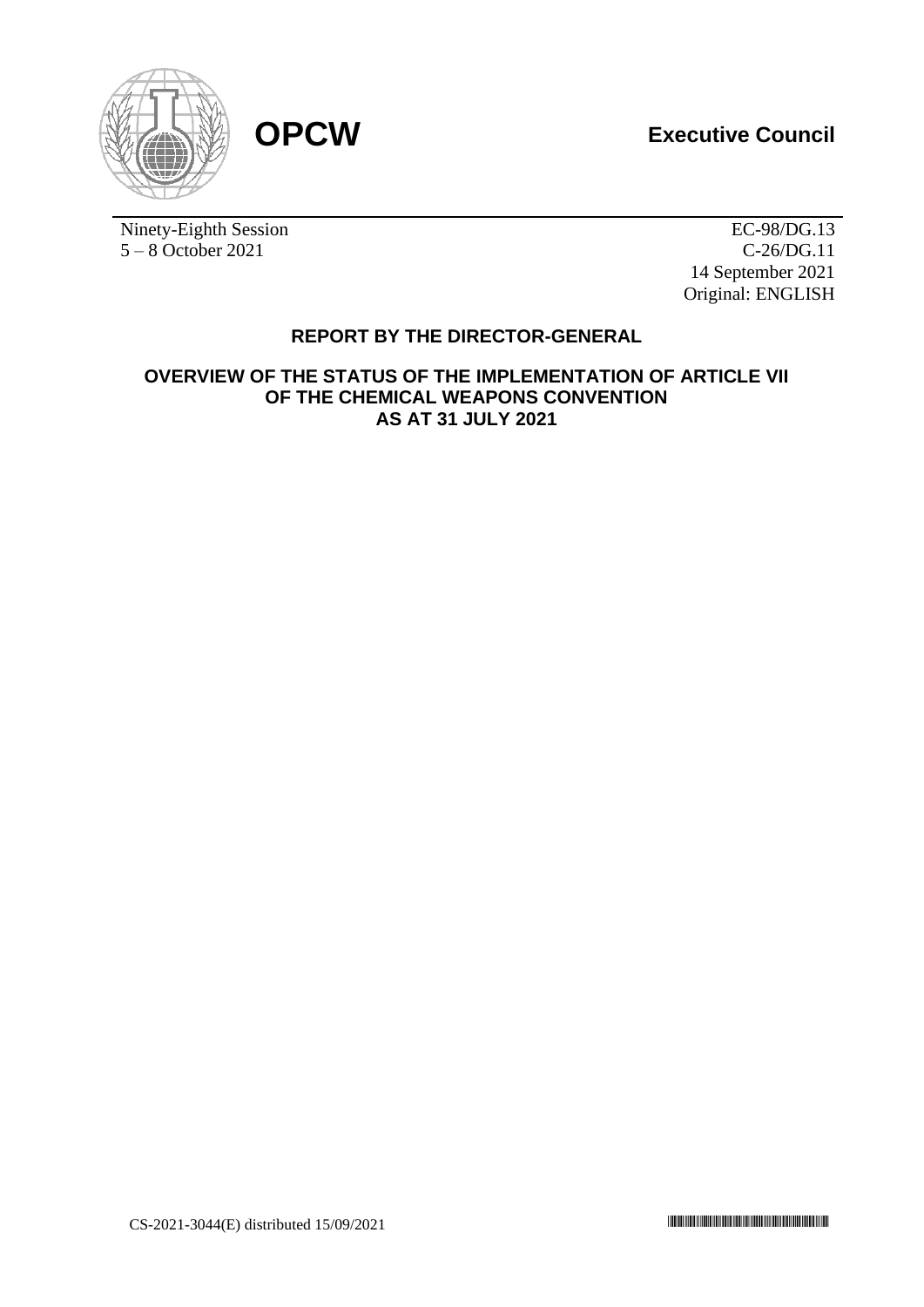EC-98/DG.13 C-26/DG.11 page ii

(blank page)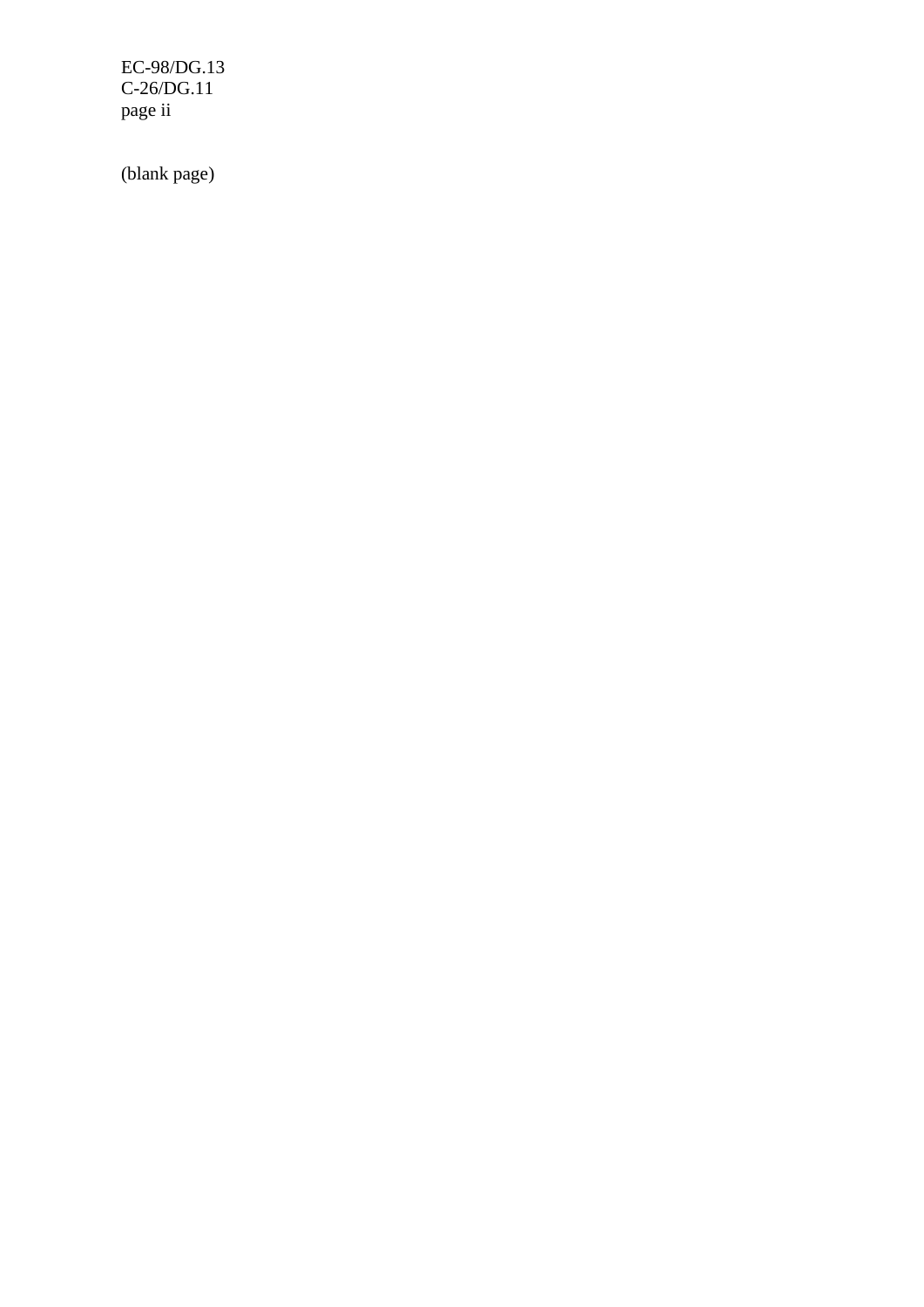# **TABLE OF CONTENTS**

| A.           |                                                                                                                                                                                                                                         |  |
|--------------|-----------------------------------------------------------------------------------------------------------------------------------------------------------------------------------------------------------------------------------------|--|
| <b>B.</b>    |                                                                                                                                                                                                                                         |  |
| $\mathbf{C}$ | <b>OVERVIEW OF IMPLEMENTATION OF ARTICLE VII OF THE</b>                                                                                                                                                                                 |  |
|              | STATUS OF IMPLEMENTATION OF ADDITIONAL MEASURES FOR<br>STATES PARTIES THAT POSSESS INDUSTRIAL FACILITIES WHICH ARE<br>DESIGNATION OR ESTABLISHMENT OF NATIONAL AUTHORITIES12<br>STATUS OF THE LEGISLATIVE PROCESS IN STATES PARTIES  14 |  |
| D.           | <b>REGIONAL OVERVIEW OF IMPLEMENTATION OF ARTICLE VII OF</b>                                                                                                                                                                            |  |
|              |                                                                                                                                                                                                                                         |  |
| E.           | <b>LEGAL ASSISTANCE PROGRAMME AND INTERNATIONAL</b>                                                                                                                                                                                     |  |
|              | OVERVIEW OF ASSISTANCE PROGRAMMES PROVIDED BY THE<br>COOPERATION, SUPPORT, AND ASSISTANCE PROVIDED BILATERALLY                                                                                                                          |  |
|              | Annex (English only): STATUS AND PROGRESS REGARDING LEGISLATIVE AND                                                                                                                                                                     |  |

| (Eighsh 01h)). DTATUS AND I NOONESS NEOANDING EEGISLATI VE AND |  |
|----------------------------------------------------------------|--|
| REGULATORY IMPLEMENTATION BY STATES PARTIES                    |  |
|                                                                |  |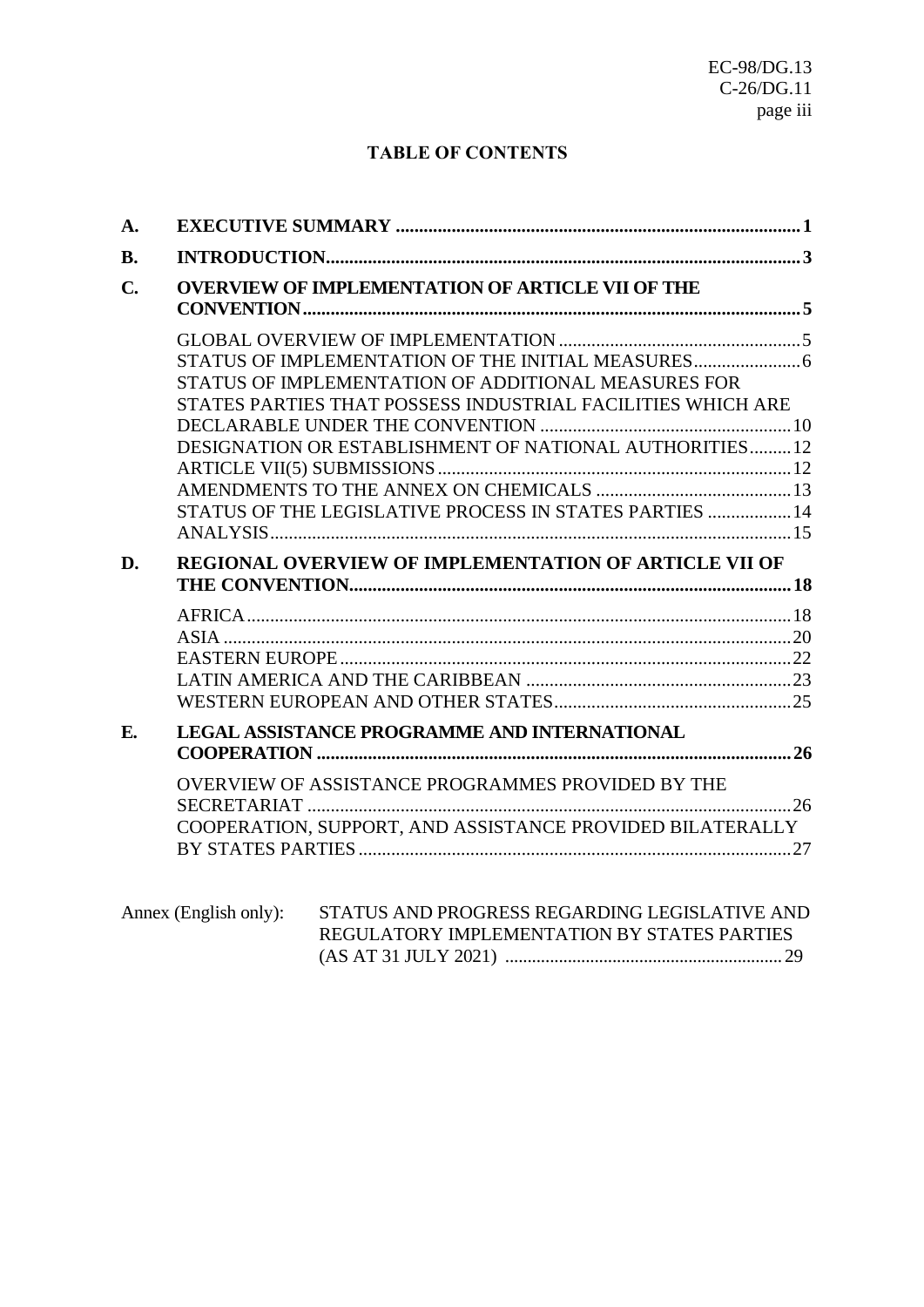EC-98/DG.13 C-26/DG.11 page iv

(blank page)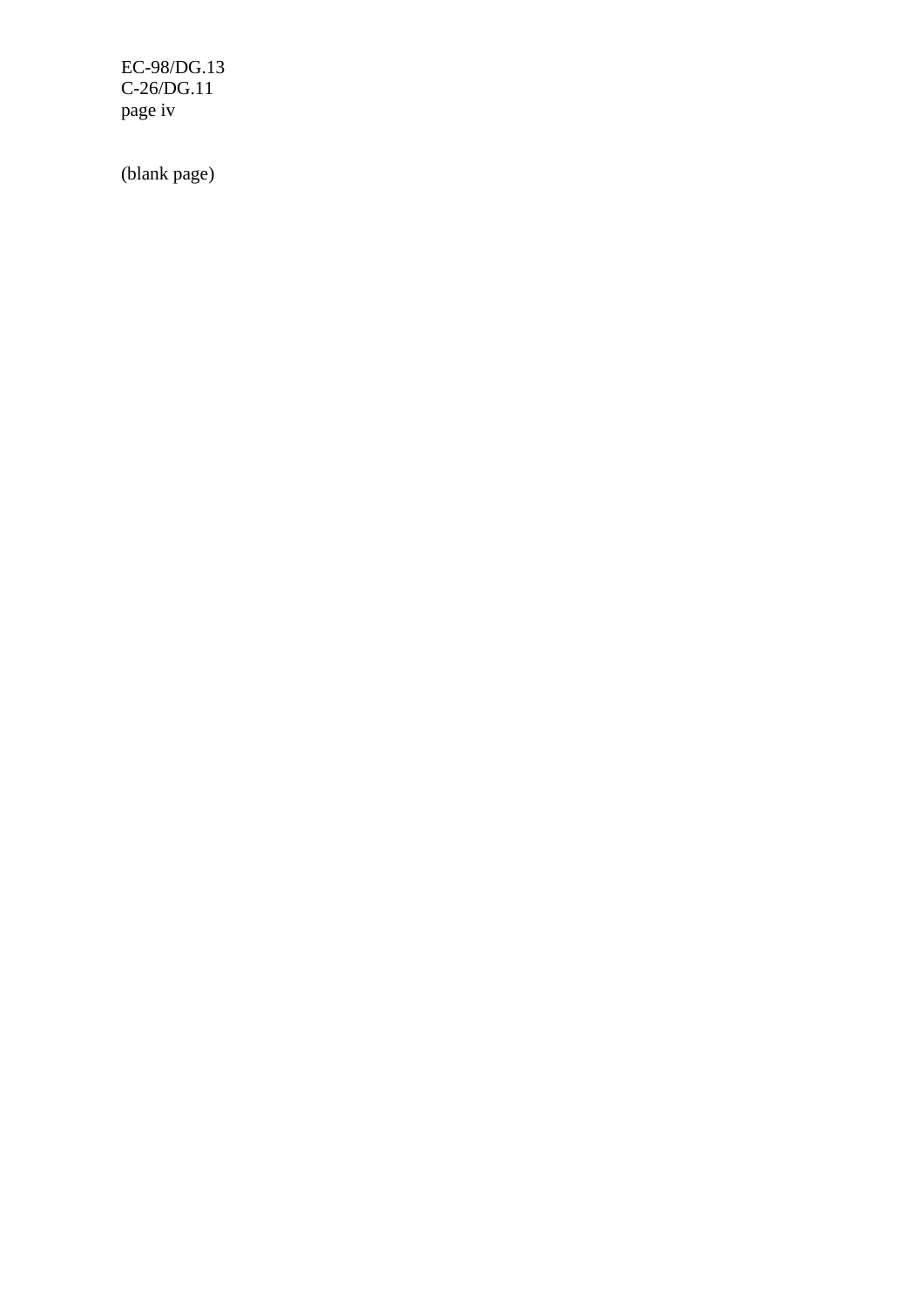# **A. EXECUTIVE SUMMARY**

- 1. This report has been produced for the Ninety-Eighth Session of the Executive Council (hereinafter "the Council") in response to decision C-14/DEC.12 (dated 4 December 2009), in which the Conference of the States Parties (hereinafter "the Conference") invited the Technical Secretariat (hereinafter "the Secretariat") to provide annual reports on the status of implementation of Article VII of the Chemical Weapons Convention (hereinafter "the Convention") for consideration by the Council and submission to the Conference. This report is also in response to the request of the Third Special Session of the Conference of the States Parties to Review the Operation of the Chemical Weapons Convention (hereinafter "the Third Review Conference") for the Secretariat to continue to submit its annual report on the implementation of Article VII to the Conference, and to include an assessment containing a comprehensive and objective analysis, with a view to tracking the progress made and the formulation of focused assistance programmes.
- 2. The reporting period is from 1 August 2020 to 31 July 2021.
- 3. This report presents an overview of the status of and progress regarding legislative and administrative measures adopted by States Parties to implement their obligations under Article VII of the Convention. It provides the two concurrent reports on the steps taken by States Parties to implement their obligations under Article VII by presenting the status of the initial measures to be adopted by all States Parties and the status of the additional measures to be adopted by States Parties possessing declarable chemical facilities.
- 4. The information is based on the responses received from States Parties to the note verbale sent by the Secretariat on 8 March 2021 requesting them to provide updates on the status of implementation of Article VII and to fill in the matrices attached to the note verbale. The online platform for the submission of updates was launched in February 2020. For States Parties that did not provide responses, their respective status, as indicated in previous reports, was left unchanged.
- 5. At the cut-off date of this report, 105 States Parties had replied to the note verbale, which is slightly higher than the number of responses received last year. The number of responses received in recent years and active engagement with States Parties have enhanced the Secretariat's understanding of the global status of implementation of Article VII, enabling it to clarify States Parties' respective status of implementation, to conduct legal reviews, and to provide appropriate technical assistance.
- 6. The system for providing updates on the status of implementation of Article VII is based on self-reporting. For some States Parties, the information submitted on their status of implementation differed from the information they provided in previous reporting periods, in large part because of the inadequacy of institutional knowledge management systems in place. The Secretariat engaged with these States Parties to review their legal texts in order to ascertain their accurate status of implementation, following which corrections were made to the submissions. With the launch of the online platform for the submission of updates on the status of implementation of Article VII, there are fewer discrepancies and inconsistencies in the information provided by States Parties.
- 7. Out of the 193 States Parties to the Convention, 158 have adopted national implementing legislation, of which 118 have legislation covering all the initial measures. Forty States Parties have legislation covering some of the initial measures,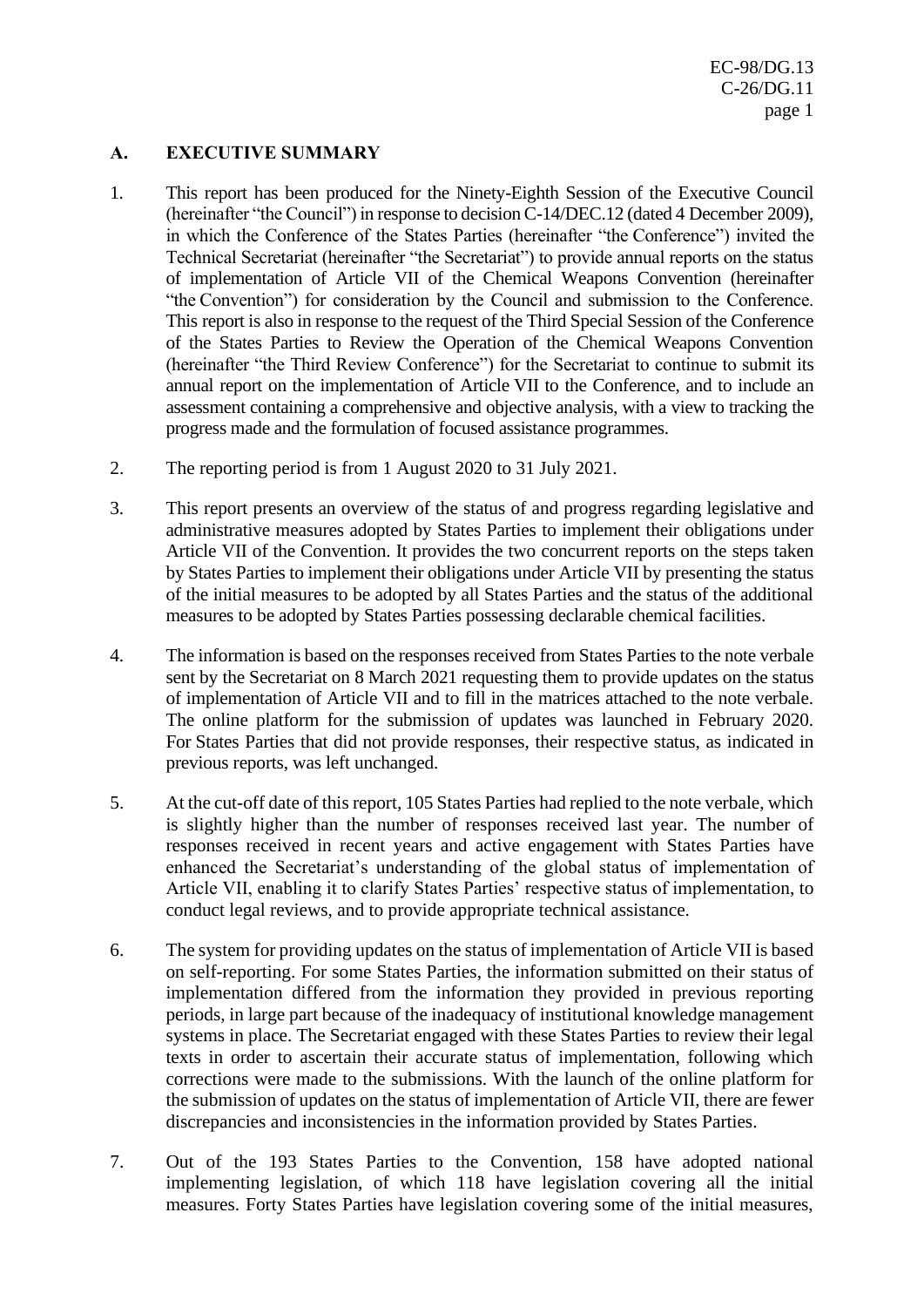while 35 States Parties have yet to report on the adoption of legislation. These figures also reflect a correction that was made to accurately reflect the status of implementation of one State Party, following discussions and a legal review.

- 8. For States Parties that possess industrial facilities declarable under the Convention, 103 States Parties have adopted all additional measures pertaining to declarable industrial facilities.
- 9. As required under paragraph 5 of Article VII of the Convention, 172 States Parties have submitted information to the Secretariat on the legislative and administrative measures they have taken to implement various aspects of the Convention, of which 154 States Parties have provided copies of the texts of adopted measures.
- 10. In total, 192 States Parties have designated or established a National Authority, leaving one remaining State Party that has yet to do so.
- 11. The Secretariat continued to provide assistance in support of States Parties' efforts to develop and adopt national implementing legislation and to further enhance the capacities of National Authorities to discharge their duties through various programmes. Upon request by States Parties, the Secretariat reviewed the texts of draft legislation and newly enacted or existing legislation, to advise whether such texts comply with the requirements of the Convention. The Secretariat also provided advice and reviewed legal texts submitted by States Parties in regard to the implementation of the amendment to the Annex on Chemicals to the Convention (hereinafter "the Annex on Chemicals"). Furthermore, the Secretariat conducted consultations with States Parties that have yet to adopt legislation covering all the initial measures to ascertain their progress and offer the appropriate form of support.
- 12. The Secretariat organised four sessions of the National Legislative Review Forum, during which States Parties assessed their respective national legislative and administrative frameworks on the Convention and identified gaps and discussed possible approaches to address them. The Secretariat held two training courses on legislative and regulatory issues on chemical security, which were aimed at enhancing the understanding of participating States Parties on the scope of a national legal and regulatory framework on chemical security, and on approaches in the development of chemical security measures.
- 13. During the reporting period, because of pandemic-related restrictions, the Secretariat conducted its technical assistance and capacity-building activities in an online format, while a few events had to be postponed or cancelled. The Secretariat continued to explore alternative means and innovative methodologies to enhance its support to States Parties under the challenging operating conditions. The Secretariat continued to pursue a results-based approach by monitoring and following up with States Parties on the fulfilment of their obligations under Article VII of the Convention, using various tools to this end, including the indicative road maps developed by respective States Parties, follow-up letters, and bilateral discussions.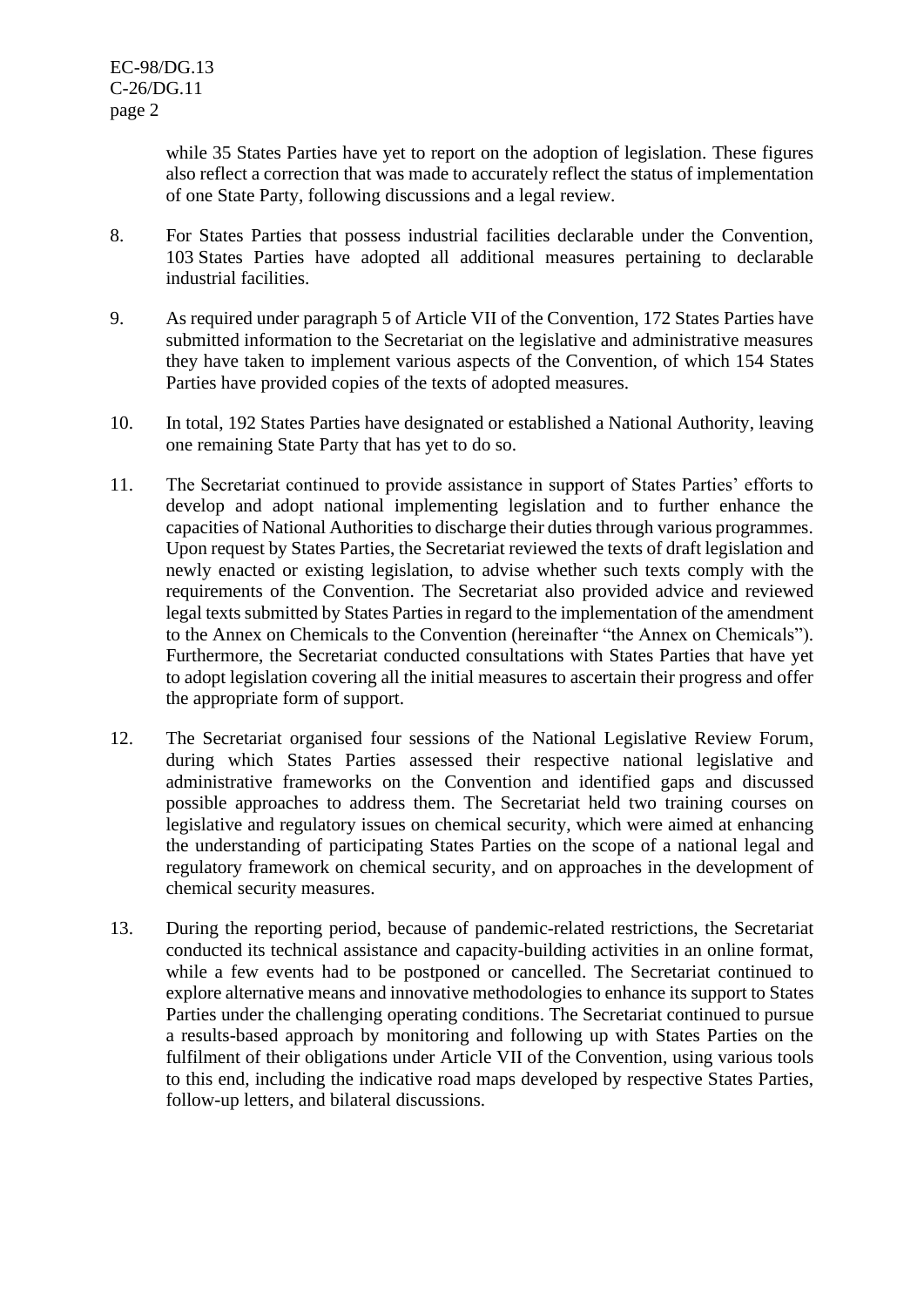# **B. INTRODUCTION**

- 14. At its Fourteenth Session (30 November to 4 December 2009), the Conference adopted a decision on "National Implementation Measures of Article VII Obligations" (C-14/DEC.12), in which it invited the Secretariat to, inter alia, compile two concurrent annual reports on the status of implementation of Article VII of the Convention and requested the Secretariat to provide those annual reports to the Council. The Council was invited to consider and submit these reports to the Conference, together with its recommendations, as appropriate.
- 15. At the Third Review Conference (8 to 19 April 2013), the Conference "[e]ncouraged the Secretariat to explore innovative methods of providing assistance on tailor-made approaches as a potential means to further advance the implementation of Article VII". Furthermore, the Secretariat was requested "to continue to submit its annual report on the implementation of Article VII to the Conference, and to include an assessment in this report, for consideration by the policy-making organs, containing a comprehensive and objective analysis of the current status of national implementation, with a view to tracking the progress made and formulation of focused assistance programmes".  $2^{\circ}$
- 16. In 2013, States Parties agreed on a new set of criteria to be used by the Secretariat to monitor the status of implementation of the Convention, as the old criteria were considered obsolete and ineffective. The "initial measures" comprise the minimum set of legislative measures deemed necessary for a non-possessor State Party that has no declarable chemical production facility on its territory. They pertain to:
	- (a) definitions under the Convention;
	- (b) a comprehensive control regime for scheduled and toxic chemicals and reporting on transfers (import and export) of scheduled chemicals;
	- (c) prohibited actions and activities;
	- (d) penalties for violations of the law;
	- (e) extraterritorial application of penal legislation;
	- (f) a legal basis for developing implementing regulations; and
	- (g) the establishment of a National Authority.
- 17. Possessor States and States Parties that have declarable chemical production facilities must also implement additional measures on the basis of their specific profile and circumstances in accordance with the Convention.

<sup>1</sup> Subparagraph 9.103(c) of RC-3/3\* (dated 19 April 2013). 2

Subparagraph 9.103(h) of RC-3/3<sup>\*</sup>.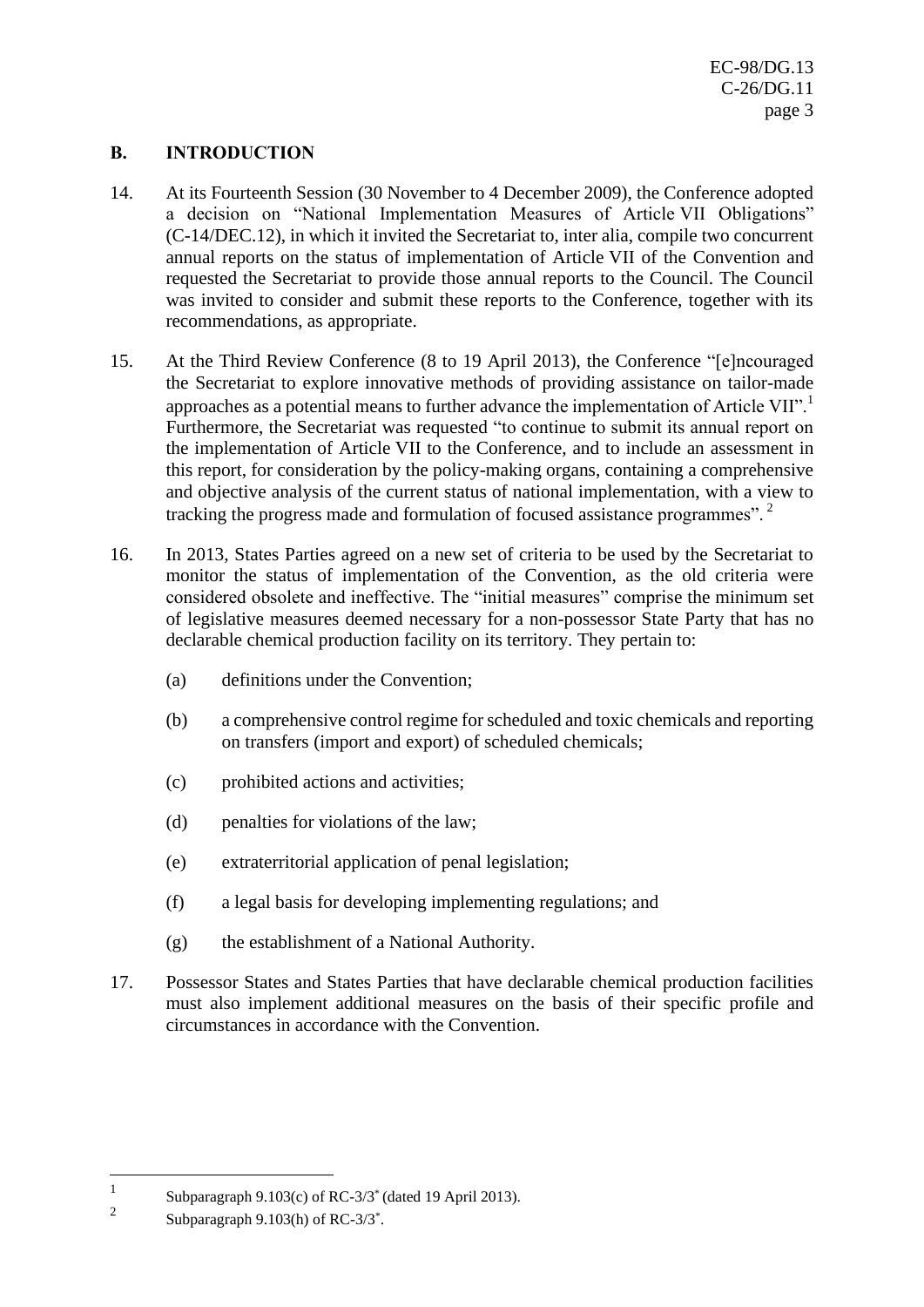3

- 18. These new criteria were first used in the annual reports on the implementation of Article VII in 2013, $3$  and the same criteria have been used for all subsequent reports from 2014 to 2020.
- 19. These new criteria are aimed at providing a more comprehensive and objective overview of the implementation of the Convention by States Parties and serve as guidance to the Secretariat in planning and providing specific technical assistance to requesting States Parties, thus moving from a "one-size-fits-all" to a "tailor-made" approach. This has already had a favourable impact on national implementation.
- 20. Pursuant to the request received from the Third Review Conference, the Secretariat sent a note verbale on 8 March 2021 to all States Parties, requesting them to provide updates on the status of implementation of Article VII and to fill in the matrices attached to the note verbale. Last year, the Secretariat launched an online platform for the submission of updates on the implementation of Article VII, which is aimed at providing a more systematic and efficient way of submitting and collecting information. Nonetheless, the Secretariat continued to accept updates submitted through other modalities, such as by email or under cover of a note verbale, and then entered States Parties' data into the online platform. Based on the responses received, the Secretariat has updated the two matrices included in the annual reports—the first addressing the initial measures taken by States Parties in accordance with Article VII and the second listing additional measures—and is presenting them in two concurrent reports, as requested by the Conference (paragraph 8 of C-14/DEC.12).
- 21. States Parties have reiterated the challenges they encountered in assessing their status of national implementation and providing information to the Secretariat, including limited human resources, staff turnover, and inadequate institutional knowledge management systems. Some States Parties also said they lack technical expertise or a comprehensive understanding of the domestic legal framework for the Convention, especially if the country has adopted a broad range of laws and regulations on various areas that are relevant to the Convention. The Secretariat provided technical guidance to States Parties, where possible.
- 22. The Secretariat continued to experience challenges in receiving updates from a number of States Parties. Notably, of the 75 States Parties that have yet to adopt comprehensive implementing legislation, only 26 (35%) responded to the note verbale circulated by the Secretariat. Critically, the Secretariat received only one response from the five States Parties that have yet to develop drafts of national implementing legislation. The lack of updates is more pervasive among small island developing States (SIDS) because of their limited human and technical capacity to provide comprehensive responses; of the 23 SIDS that have yet to adopt legislation covering all initial measures, only six (26%) responded to the note verbale. While these countries have no large chemical industries and engage in limited trade in chemicals, full implementation of the Convention will not be achieved unless they are also on board. The Secretariat therefore continued to explore new methods to engage with these States Parties and to tailor technical assistance to their specific needs and interests.

EC-74/DG.7 C-18/DG.9 (dated 28 August 2013) and Corr.1 (dated 14 November 2013); EC-74/DG.8 C-18/DG.10 (dated 28 August 2013) and Corr.1 (dated 11 September 2013) and Corr.2 (dated 14 November 2013); and EC-74/DG.9 C-18/DG.11 (dated 28 August 2013) and Corr.1 (dated 11 September 2013) and Corr.2 (dated 14 November 2013).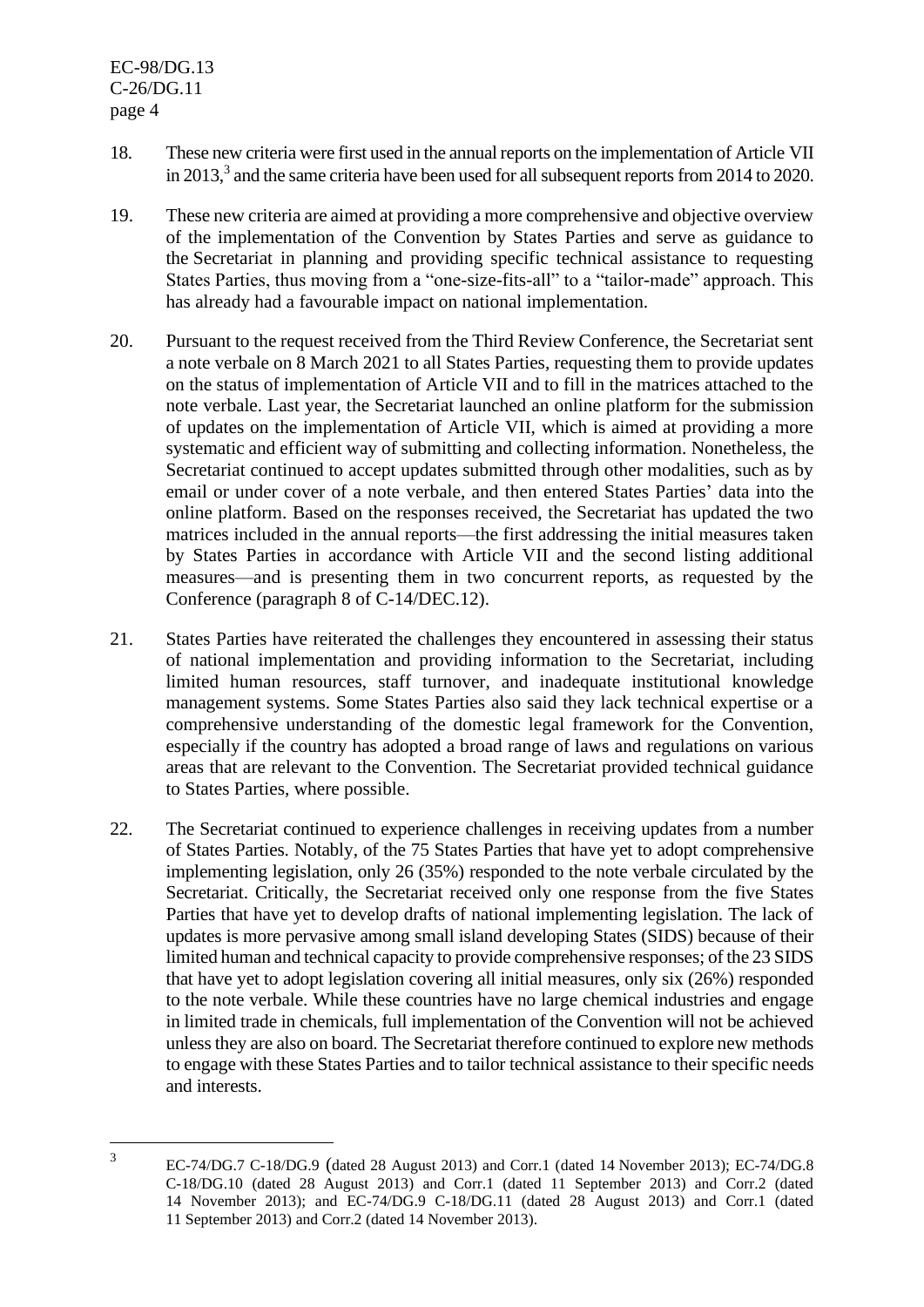- 23. This report provides an overview of the status and progress regarding legislative and administrative measures adopted by States Parties to implement their obligations under Article VII of the Convention. It includes the two concurrent reports on the steps taken by States Parties to implement their obligations under Article VII by presenting the status of the initial measures to be adopted by all States Parties and the status of the additional measures to be adopted by States Parties possessing declarable chemical facilities.
- 24. The Director-General is pleased to submit this report, which provides a global overview of the status of implementation of obligations under Article VII of the Convention, to the Council for its consideration and action. The reporting period for this document is 1 August 2020—the date following the cut-off date for the last annual reports on the status of implementation as submitted to the Council at its Ninety-Fifth Session and to the Conference at its Twenty-Fifth Session (EC-95/DG.8 C-25/DG.6, dated 4 September 2020 and Corr.1, dated 2 October 2020; EC-95/DG.9 C-25/DG.7, dated 4 September 2020 and Corr.1, dated 2 October 2020; and EC-95/DG.10 C-25/DG.8, dated 4 September 2020 and Corr.1, dated 2 October 2020)—to 31 July 2021, the cut-off date for this and the two concurrent reports mentioned in the paragraph above.

# **C. OVERVIEW OF IMPLEMENTATION OF ARTICLE VII OF THE CONVENTION**

#### **Global overview of implementation**

- 25. The Secretariat continues to clarify the status of implementation of Article VII by States Parties. At the end of the reporting period:
	- 158 States Parties (82%) had reported the adoption of national implementing  $(a)$ legislation to the Secretariat;
	- $(b)$ of the 158 States Parties with implementing measures in place, 118 States Parties (61%) had reported that their national legislation covers all the initial measures required under the Convention;
	- $(c)$ the remaining 40 States Parties (21%) had reported that they have adopted implementing measures that cover only some of the initial measures. The Secretariat continues to work with these States Parties in addressing the gaps in their implementing legislation;
	- $(d)$ 103 States Parties (53%) had informed the Secretariat that they have adopted additional implementing measures that are required under the Convention pertaining to declarable industrial facilities; and
	- with respect to the Article VII(5) obligations to inform the Secretariat of the  $(e)$ legislative and administrative measures taken to implement various aspects of the Convention, 172 States Parties (89%) had submitted information to the Secretariat, of which 154 States Parties (80%) provided a copy of the text of adopted measures.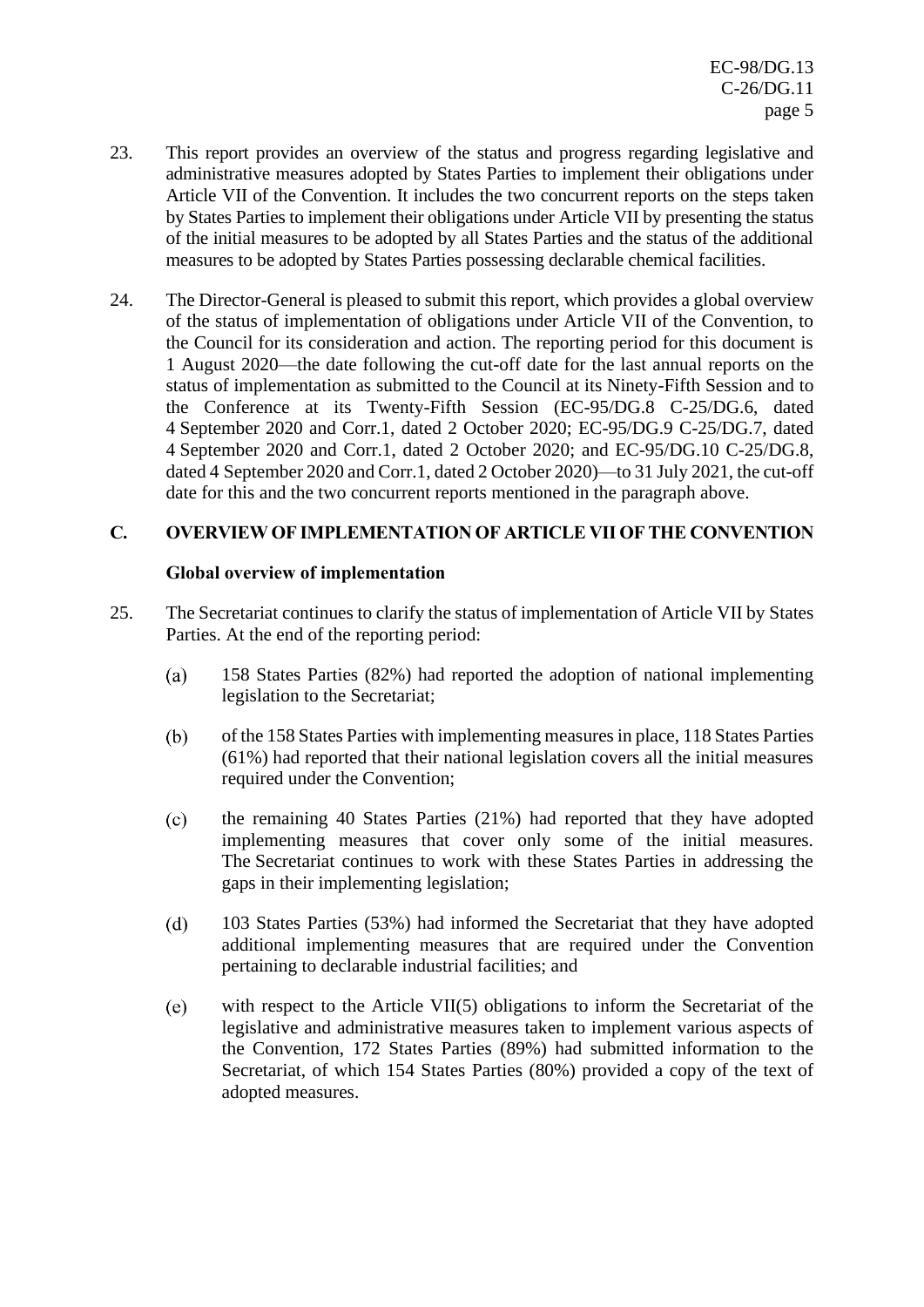EC-98/DG.13 C-26/DG.11 page 6

26. An overview of the status of implementation of Article VII as at 31 July 2021 is provided in Figure 1 below.



**FIGURE 1: OVERVIEW OF THE STATUS OF IMPLEMENTATION OF ARTICLE VII OF THE CONVENTION (AS AT 31 JULY 2021)**

#### **Status of implementation of the initial measures**

- 27. Notwithstanding the short time frame under scrutiny (August 2013 to July 2021), Figures 2 to 5 below show that substantial progress has been made in respect of each of the initial measures.
- 28. National implementing legislation should contain definitions of relevant terms in order to establish a link between the Convention and the provisions of the legislation.
- 29. Based on the Secretariat's interaction with some States Parties and the preliminary legal review it has undertaken, some States Parties are unable to incorporate all of the definitions into the texts of their laws or regulations. This is either due to their legal drafting style, or to the fact that the legal text is omnibus and does not exclusively relate to the Convention, for example a penal code that contains all acts that are penalised within the State Party's jurisdiction. In some cases, the legal texts of some States Parties contain a catch-all provision stating that the definitions embodied in international agreements to which they are party shall have the same meaning in domestic laws. In the absence of any such reference, the Secretariat has sought an explanation from States Parties on how they regard definitions of terms that are contained in treaties or international agreements in their domestic legal framework. The Secretariat has analysed the situation of these States Parties in order to arrive at a reasonable determination of their status of implementation of this measure.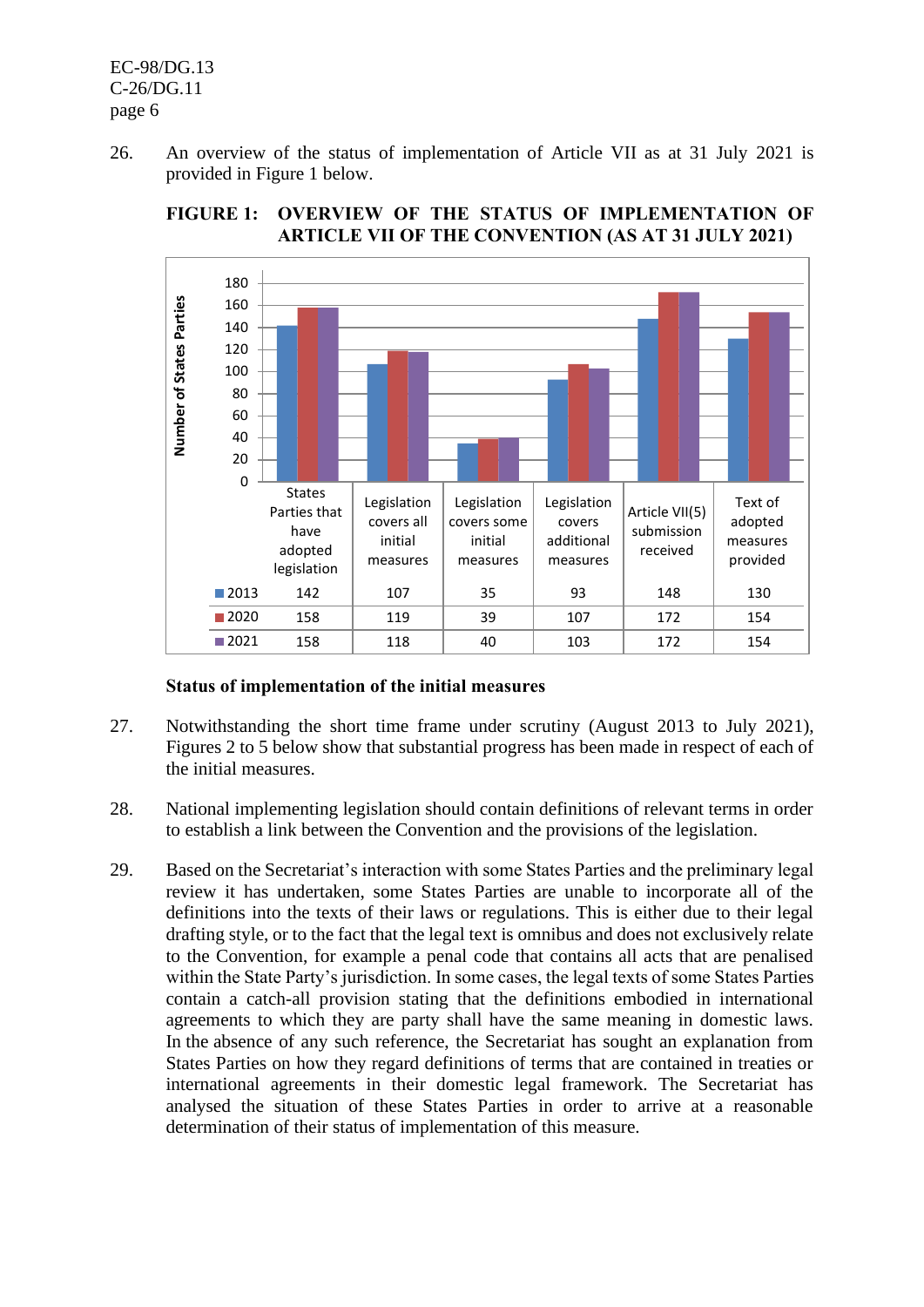30. Figure 2 below contains the definitions listed in Article II of the Convention that should be incorporated in implementing measures, data on the States Parties that have done so, and shows the progress within the time frame.



### **FIGURE 2: DEFINITIONS: STATUS OF IMPLEMENTATION (AS AT 31 JULY 2021)**

- 31. The establishment of a control regime for scheduled chemicals is required under paragraph 2 of Article VI of the Convention, obliging each State Party to "adopt the necessary measures to ensure that toxic chemicals and their precursors are only developed, produced, otherwise acquired, retained, transferred, or used within its territory or in any other place under its jurisdiction or control for purposes not prohibited under this Convention". The national legislation should ensure that the State Party is in a position:
	- $(a)$ to fulfil the prior reporting requirements concerning transfers of Schedule 1 chemicals under paragraphs 5 and 5bis of Part VI of the Verification Annex to the Convention (hereinafter "the Verification Annex"), and to provide all information that is to be included in the declaration required by paragraph 6 of Part VI of the Verification Annex and that a sanction is applicable in the event of non-compliance by natural and legal persons;
	- $(b)$ to provide all transfer-related information that is to be included in annual declarations required by paragraphs 1 and 2 of Part VII of the Verification Annex and that a sanction is applicable in the event of non-compliance by natural and legal persons; and
	- $(c)$ to provide all transfer-related information that is to be included in declarations pursuant to paragraph 1 of Part VIII of the Verification Annex and that a sanction is applicable in the event of non-compliance by natural and legal persons.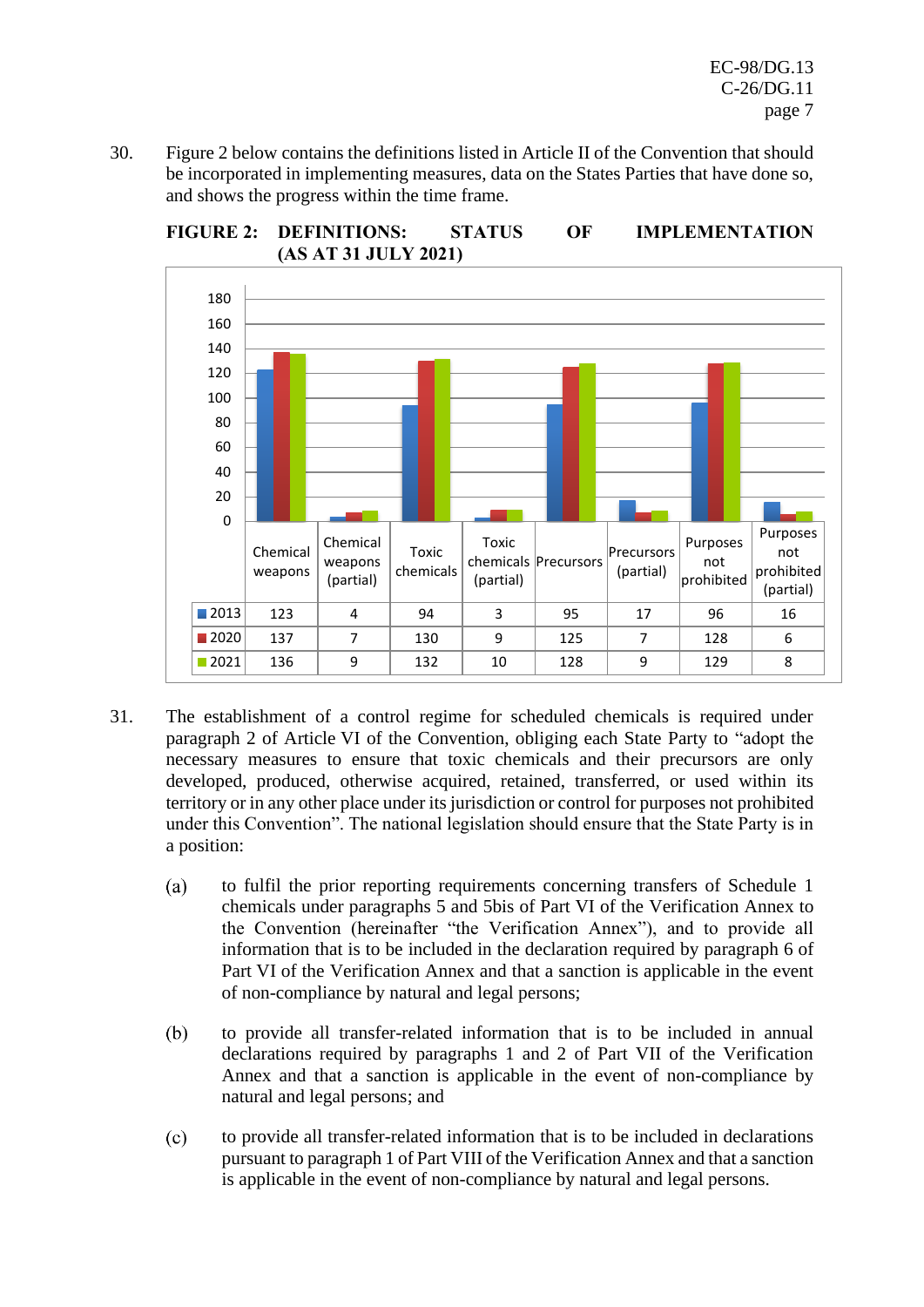EC-98/DG.13 C-26/DG.11 page 8

32. Figure 3 below contains data on States Parties that have established a control regime for scheduled chemicals and shows the progress within the time frame.



**FIGURE 3: SCHEDULED CHEMICALS REGIME: STATUS OF IMPLEMENTATION (AS AT 31 JULY 2021)** 

- 33. National implementing legislation should indicate that:
	- the activities prohibited to States Parties under paragraph 1 of Article I of the  $(a)$ Convention are prohibited by that State Party to natural and legal persons in accordance with subparagraph 1(a) of Article VII, and that penal sanctions are applicable in the event of violation of the above prohibitions; and
	- $(b)$ the activities prohibited to States Parties under paragraphs 1, 2, 3, and 4 of Part VI of the Verification Annex (Schedule 1-related), paragraph 31 of Part VII of the Verification Annex (Schedule 2-related),<sup>4</sup> and paragraph 26 of Part VIII of the Verification Annex (i.e., the export of Schedule 3 chemicals to States not Party without appropriate assurance that they will only be used for purposes not prohibited under the Convention)<sup>5</sup> are prohibited by that State Party to natural and legal persons in accordance with subparagraph 1(a) of Article VII, and that penal sanctions are applicable in the event of violation of the above prohibitions.
- 34. Figure 4 below contains data on States Parties that have incorporated the prohibitions and penalties in their national implementing measures and shows the progress within the time frame.

<sup>4</sup> For exceptions, please refer to C-V/DEC.16 (dated 17 May 2000).

<sup>5</sup> For exceptions, please refer to C-VI/DEC.10 (dated 17 May 2001).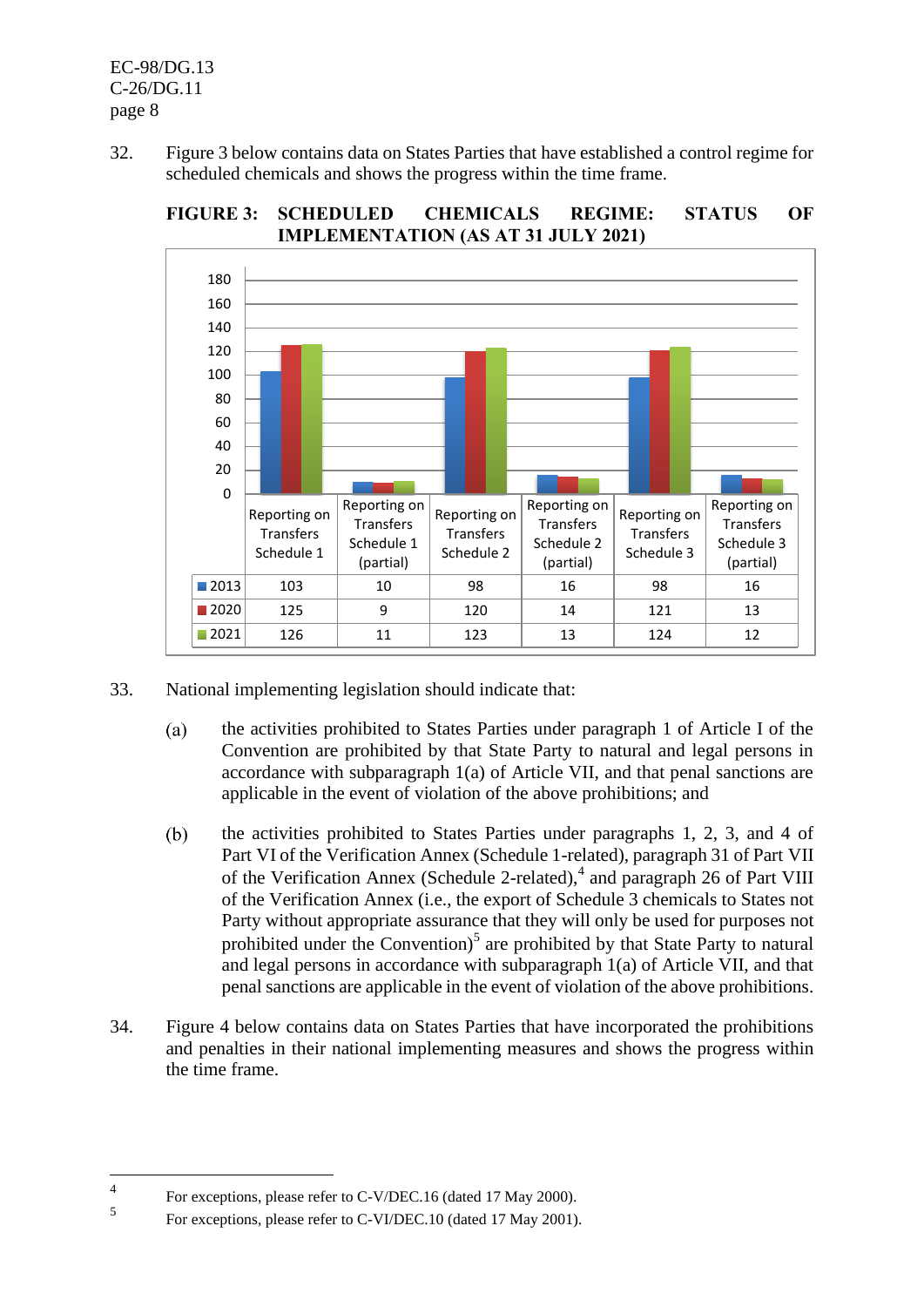EC-98/DG.13 C-26/DG.11 page 9



#### **FIGURE 4: PROHIBITIONS AND PENALTIES: STATUS OF IMPLEMENTATION (AS AT 31 JULY 2021)**

- 35. States Parties are obliged to implement other initial measures under the Convention. Under subparagraph 1(c) of Article VII, a State Party shall extend its penal legislation enacted to impose the prohibitions of the Convention on any activity undertaken anywhere by natural persons possessing its nationality. Further, the implementing legislation should also contain provisions that enable the relevant ministries and governmental departments to issue measures to regulate the production, processing, and consumption of scheduled chemicals, the verification regimes, and the confidentiality regimes.
- 36. Figure 5 below contains data on States Parties that have adopted implementing measures on the extraterritorial application of their relevant penal legislation and the legal basis for regulations and shows the progress within the time frame.



#### **FIGURE 5: OTHER INITIAL MEASURES: STATUS OF IMPLEMENTATION (AS AT 31 JULY 2021)**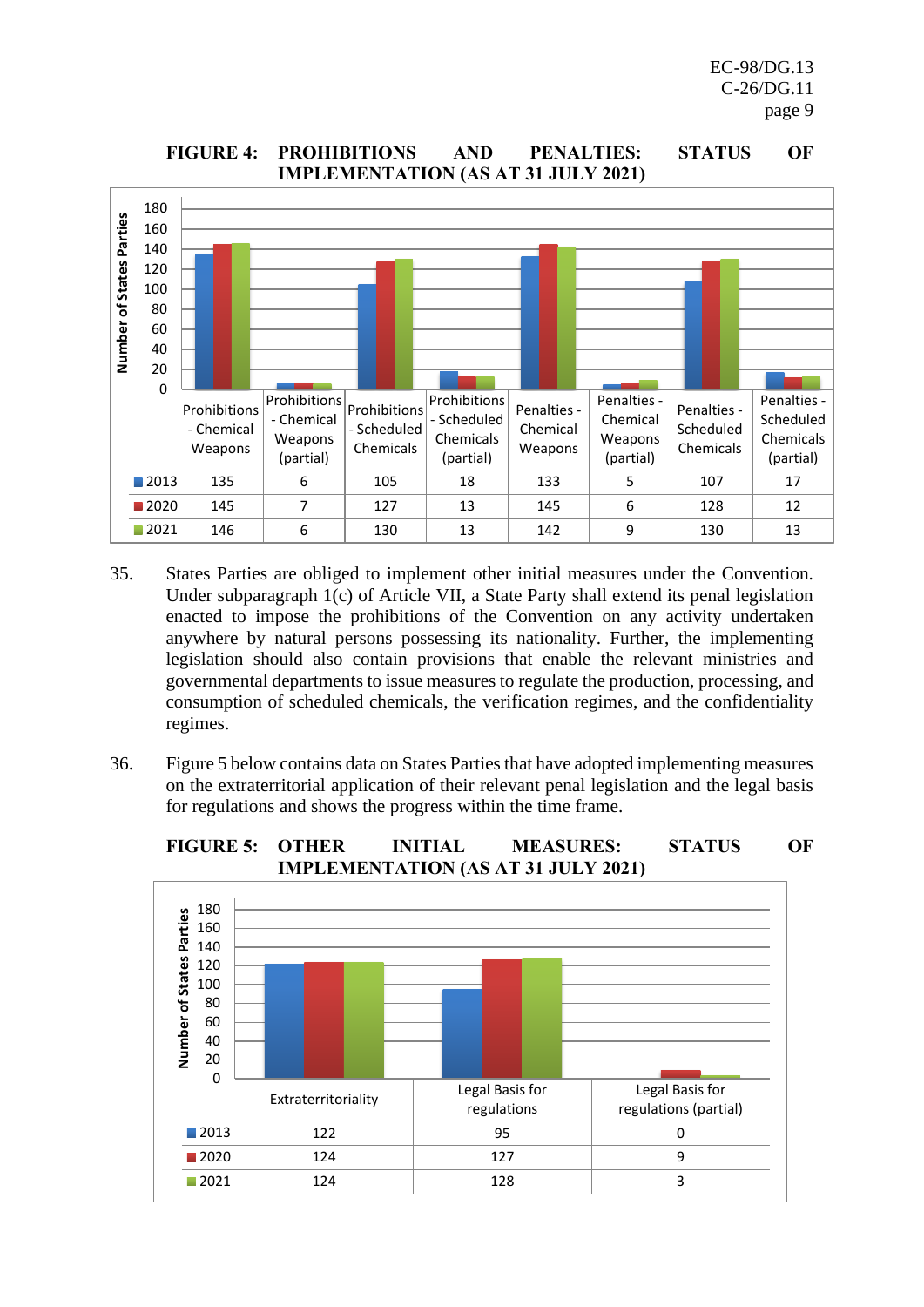#### **Status of implementation of additional measures for States Parties that possess industrial facilities which are declarable under the Convention**

- 37. The Secretariat also continues to clarify the status of adoption of additional measures by States Parties with declarable industrial facilities, as shown in Figures 6 to 9.
- 38. National implementing legislation or regulations must ensure that the State Party is in a position to provide all information required for the initial declarations for relevant industrial facilities as required under Article VI of the Convention, as well as all information required for the declaration with respect to other chemical production facilities, pursuant to paragraph 1 of Part IX of the Verification Annex and any update of that information (paragraph 3 of Part IX of the Verification Annex). National implementing legislation or regulations must also establish licensing requirements in line with paragraphs 8, 9, 10, and 11 of Part VI of the Verification Annex.
- 39. Figure 6 below shows data on States Parties that have adopted a control regime for initial declarations, a declaration regime for other chemical production facilities and licensing of chemical production facilities, as well as the progress within the time frame.

#### **FIGURE 6: CONTROL REGIME FOR DECLARATIONS AND LICENSING OF RELEVANT INDUSTRIAL FACILITIES (INCLUDING PENALTIES): STATUS OF IMPLEMENTATION (AS AT 31 JULY 2021)**

| 180                 |                                                                     |                                                                                  |                                                                                       |                                                                                                    |                                                                    |                                                                                 |
|---------------------|---------------------------------------------------------------------|----------------------------------------------------------------------------------|---------------------------------------------------------------------------------------|----------------------------------------------------------------------------------------------------|--------------------------------------------------------------------|---------------------------------------------------------------------------------|
| 160                 |                                                                     |                                                                                  |                                                                                       |                                                                                                    |                                                                    |                                                                                 |
| 140                 |                                                                     |                                                                                  |                                                                                       |                                                                                                    |                                                                    |                                                                                 |
| 120                 |                                                                     |                                                                                  |                                                                                       |                                                                                                    |                                                                    |                                                                                 |
| 100                 |                                                                     |                                                                                  |                                                                                       |                                                                                                    |                                                                    |                                                                                 |
| 80                  |                                                                     |                                                                                  |                                                                                       |                                                                                                    |                                                                    |                                                                                 |
| 60<br>40            |                                                                     |                                                                                  |                                                                                       |                                                                                                    |                                                                    |                                                                                 |
| 20                  |                                                                     |                                                                                  |                                                                                       |                                                                                                    |                                                                    |                                                                                 |
| 0                   |                                                                     |                                                                                  |                                                                                       |                                                                                                    |                                                                    |                                                                                 |
|                     | Initial<br>declarations<br>for relevant<br>industrial<br>facilities | Initial<br>declarations<br>for relevant<br>industrial<br>facilities<br>(partial) | Declaration<br>regime for<br>other<br>chemical<br>production<br>facilities<br>(OCPFs) | Declaration<br>regime for<br>other<br>chemical<br>production<br>facilities<br>(OCPFs)<br>(partial) | Licensing of<br>Schedule 1<br>chemical<br>production<br>facilities | Licensing of<br>Schedule 1<br>chemical<br>production<br>facilities<br>(partial) |
| $\blacksquare$ 2013 | 177                                                                 | 4                                                                                | 96                                                                                    | 16                                                                                                 | 93                                                                 | 0                                                                               |
| $\blacksquare$ 2020 | 163                                                                 | 6                                                                                | 108                                                                                   | 16                                                                                                 | 103                                                                | 5                                                                               |
| $\blacksquare$ 2021 | 164                                                                 | 7                                                                                | 112                                                                                   | 15                                                                                                 | 106                                                                | 5                                                                               |

- 40. National implementing legislation or regulations must ensure that the State Party is in a position to fulfil the reporting requirements concerning:
	- production of Schedule 1 chemicals, as required under section D of Part VI of  $(a)$ the Verification Annex;
	- $(b)$ production, processing, and consumption of Schedule 2 chemicals, as required under section A of Part VII of the Verification Annex; and
	- $(c)$ production of Schedule 3 chemicals, as required under section A of Part VIII of the Verification Annex.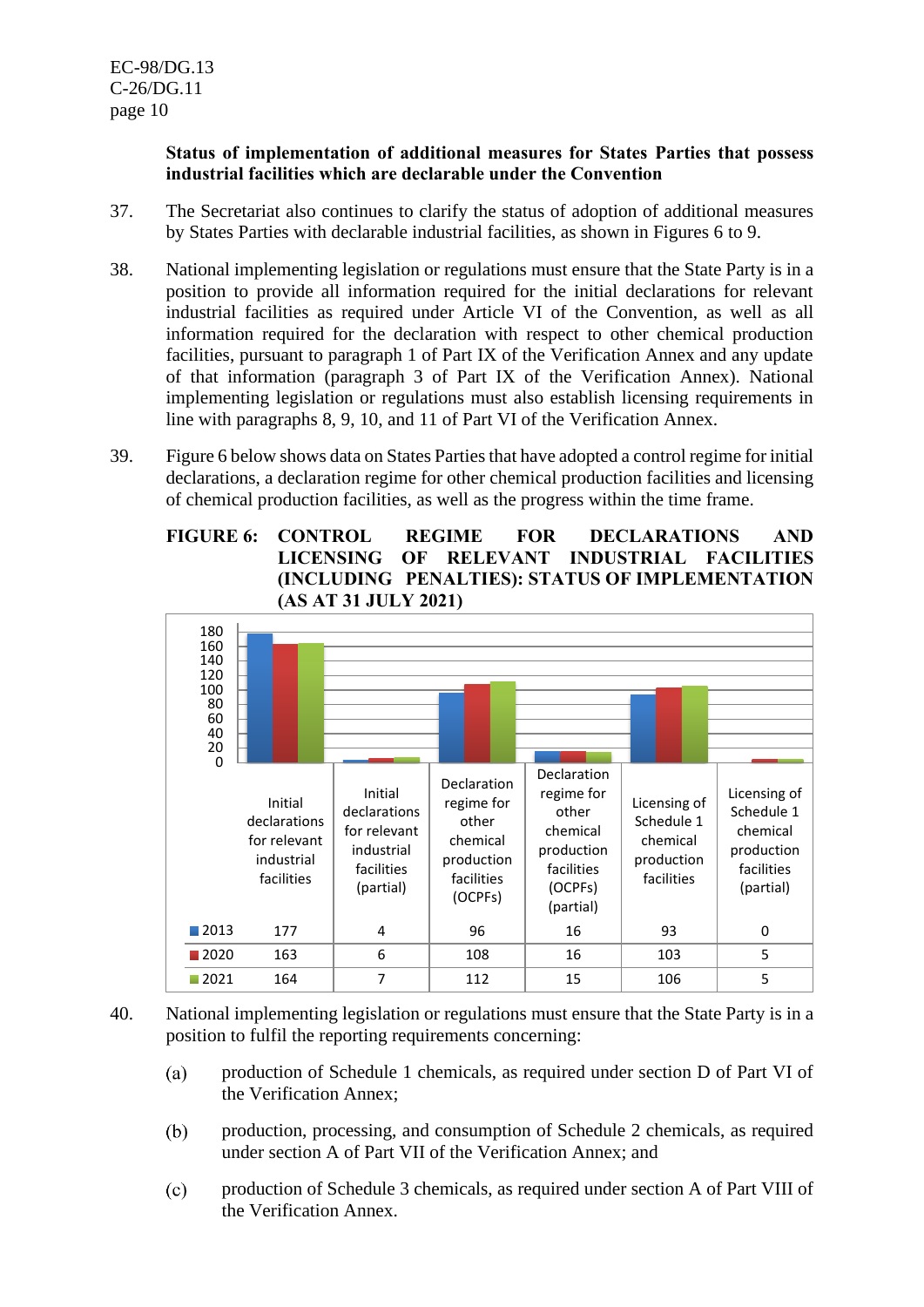41. Figure 7 below shows data on States Parties that have adopted implementing measures for reporting on production of scheduled chemicals, as well as the progress within the time frame.

#### **FIGURE 7: CONTROL REGIME FOR REPORTING ON PRODUCTION OF SCHEDULED CHEMICALS: STATUS OF IMPLEMENTATION (AS AT 31 JULY 2021)**



- 42. National implementing legislation or regulations must ensure that the State Party is in a position to warrant OPCW inspectors' access to the relevant facilities during the execution of inspection activities (including challenge inspections), pursuant to the relevant provisions of the Convention, and to ensure support from operators and staff of relevant facilities during the execution of such inspection activities.
- 43. Figure 8 below shows data on States Parties that have adopted a verification regime, as well as the progress within the reporting time frame.

#### **FIGURE 8: VERIFICATION REGIME (INCLUDING PENALTIES): STATUS OF IMPLEMENTATION (AS AT 31 JULY 2021)**

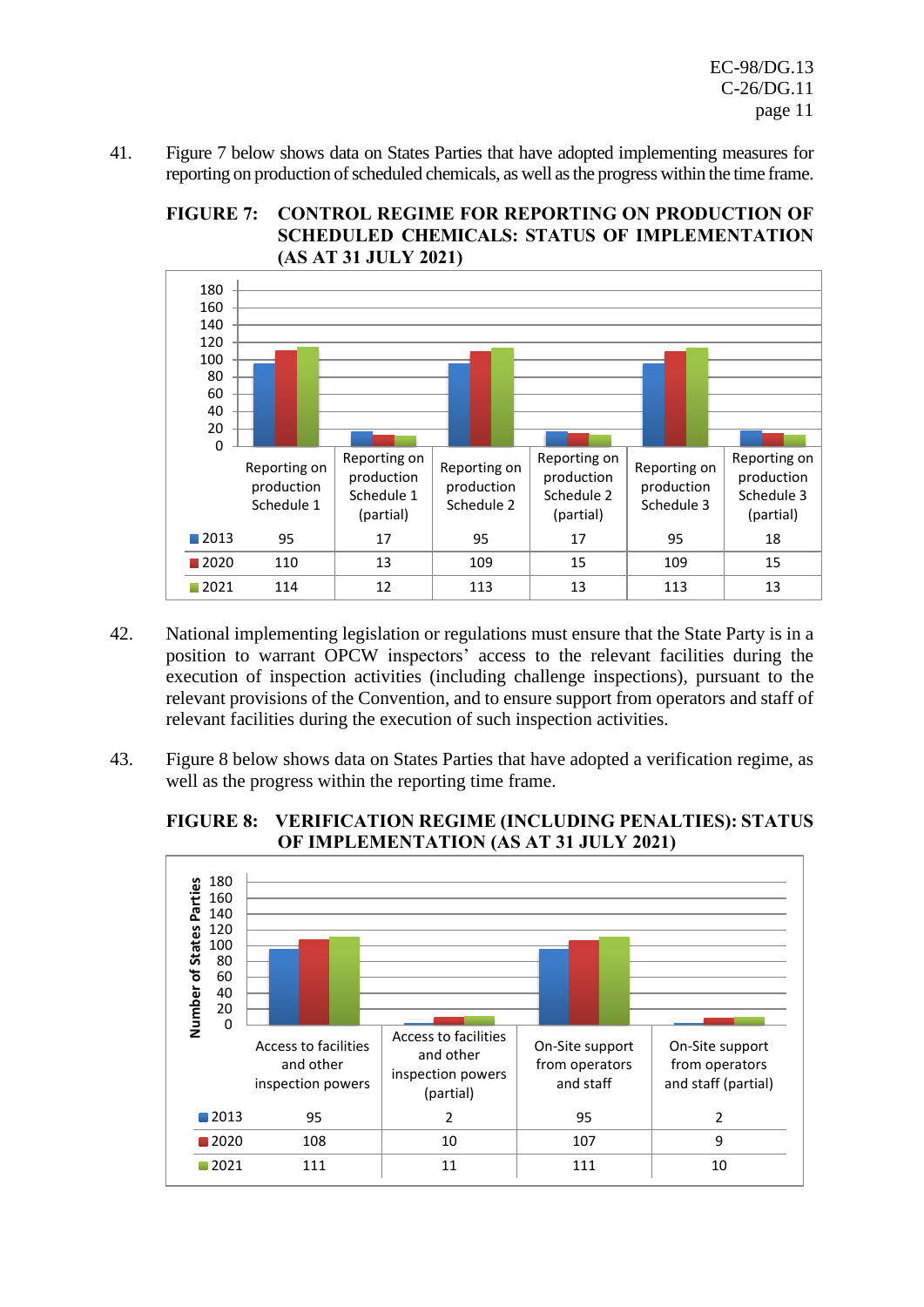44. National implementing legislation or regulations must ensure the protection of confidentiality, pursuant to the relevant provisions of the Convention. Figure 9 below shows data on States Parties that have adopted a confidentiality regime, as well as the progress within the reporting time frame.

#### 180 160 Number of States Parties **Number of States Parties**140 120 100 80 60 40 20 0 Provisions ensuring the protection of Provisions ensuring the protection of confidential information (full) confidential information (partial) 2013 94 2 2020 111 8

# **FIGURE 9: CONFIDENTIALITY REGIME (INCLUDING PENALTIES): STATUS OF IMPLEMENTATION (AS AT 31 JULY 2021)**

### **Designation or establishment of National Authorities**

45. Pursuant to paragraph 4 of Article VII of the Convention, States Parties are required to designate or establish a National Authority to serve as the national focal point for effective liaison with the OPCW and other States Parties. On a number of occasions, the Conference has recalled the importance of this obligation and has urged States Parties that have not yet done so to designate or establish their National Authority (paragraph 1 of C-14/DEC.12).

2021 118 6

46. In all, 192 out of 193 States Parties have complied with this requirement. Somalia is the remaining State Party that has yet to designate or appoint a National Authority. The Secretariat continues to actively reach out to Somalia to encourage it to meet this requirement and to provide any necessary assistance.

### **Article VII(5) submissions**

47. According to paragraph 5 of Article VII, each State Party shall inform the Secretariat of the legislative and administrative measures taken to implement the Convention. The same principle was reiterated by the Conference in its decision C-14/DEC.12, whereby the Conference strongly reaffirmed the obligation of each State Party to adopt the necessary measures to implement its obligations under the Convention—in accordance with its constitutional processes—and urged States Parties to inform the Secretariat on an ongoing basis, as appropriate, with regard to the steps they are taking in this regard (subparagraph 1(b) of C-14/DEC.12).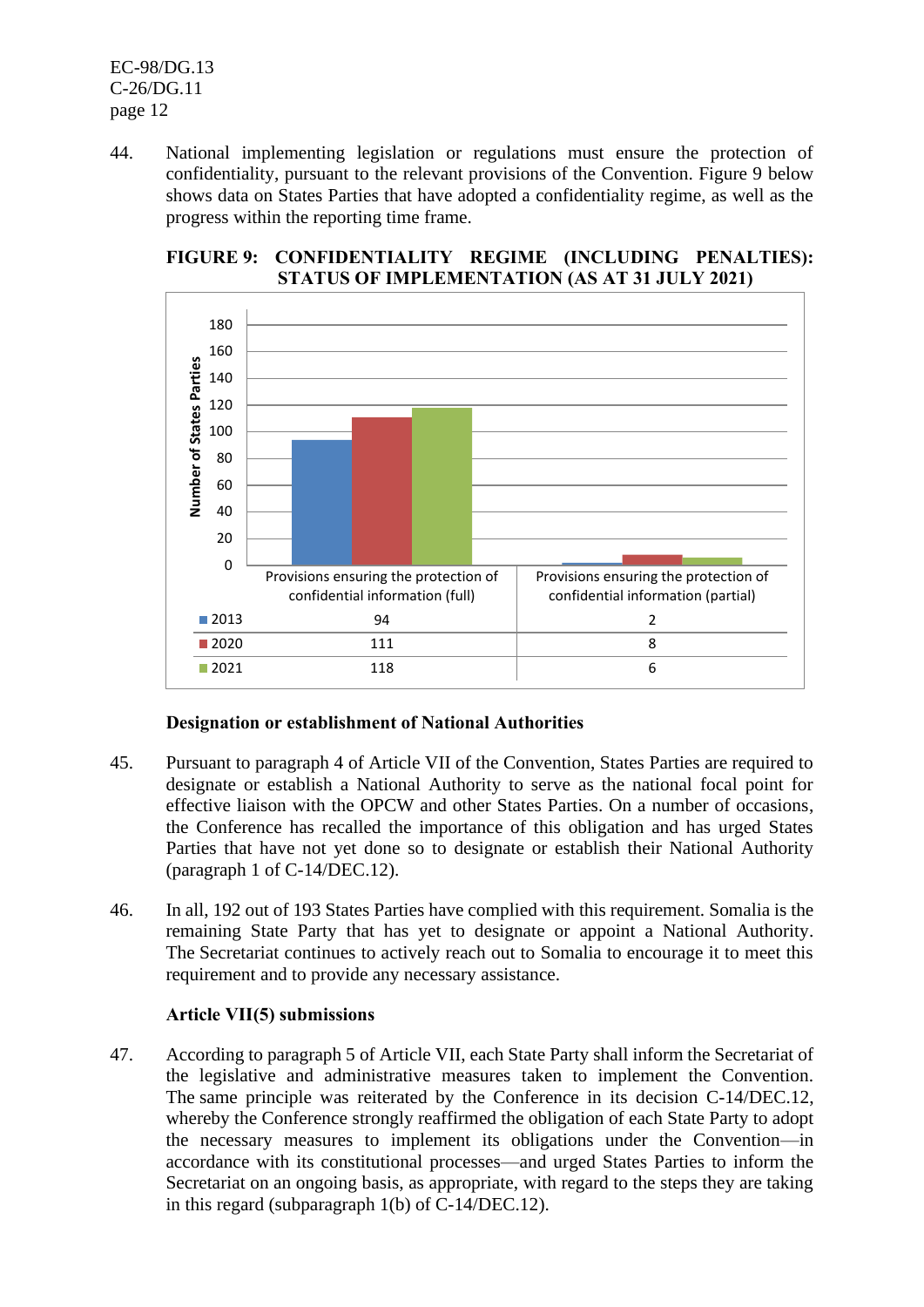- 48. At the cut-off date of the report, 20 States Parties<sup>6</sup> that had already made Article VII(5) submissions prior to the reporting period made additional Article VII(5) submissions.
- 49. In C-8/DEC.16 (dated 24 October 2003), the Conference requested that States Parties provide the Secretariat with the full text of their national implementing legislation or regulations, including updates. During the reporting period, the number of States Parties that have submitted the full text of their implementing legislation remained at 154 (80%).
- 50. A number of States Parties continue to inform the Secretariat that they do not have a comprehensive understanding of their country's domestic legal framework on the Convention, in particular the laws and regulations that are relevant to national implementation of the Convention. The lack of effective national coordination mechanisms remains a debilitating factor, as the National Authority may not be informed by other ministries and agencies of updates in this regard. The Secretariat continues to provide technical assistance, where possible, to States Parties in undertaking an inventory of their legal and administrative measures that are relevant to national implementation of the Convention.

#### **Amendments to the Annex on Chemicals**

- 51. At its Twenty-Fourth Session, the Conference adopted two decisions (C-24/DEC.4 and C-24/DEC.5, both dated 27 November 2019) in which it approved, in accordance with paragraphs 4 and 5 of Article XV of the Convention, certain changes to Schedule 1 of the Annex on Chemicals. Pursuant to subparagraph 5(g) of Article XV of the Convention, the changes to the Annex on Chemicals entered into force for all States Parties on 7 June 2020, which was 180 days after the Director-General notified all States Parties of the aforementioned decision through note verbale NV/ODG/221841/19 (dated 10 December 2019).
- 52. The Secretariat continued to reach out to States Parties to clarify their respective constitutional and legal processes to implement the changes to Schedule 1, and to inquire whether they had initiated or completed the necessary actions, if any, to give effect to the amendments. The Secretariat has been receiving updates from States Parties on actions undertaken to implement the amendments, depending on how they reference the Annex on Chemicals in their respective laws and regulations.<sup>7</sup> Figure 10 below shows the status of implementation of the amendments as at the cut-off date of this report, according to the responses received by the Secretariat.

<sup>6</sup> Andorra, Argentina, Armenia, Brazil, Cuba, Estonia, Hungary, India, Italy, Japan, Lao People's Democratic Republic, Liechtenstein, Malaysia, Mauritania, Poland, Qatar, Russian Federation, Slovakia, South Africa, and the State of Palestine.

<sup>7</sup> Following the decisions of the Conference, the Secretariat undertook a preliminary review of the legislative frameworks of States Parties to determine how they reference the Annex on Chemicals in their respective laws and regulations. For States Parties that had yet to adopt national implementing legislation but already had draft legal texts pending government consideration, the Secretariat also assessed how they had incorporated the schedules of chemicals into their respective draft laws. Based on the results of this preliminary review, there were at least four modalities by which States Parties referenced the Annex on Chemicals, namely: by annexation of the schedules of chemicals into the national implementing law; by annexation into regulations or administrative directives; by inclusion of the schedules of chemicals in national control lists of chemicals or dual use items; and, lastly, by direct reference to the schedules of chemicals as listed in the Annex on Chemicals as annexed to the Convention.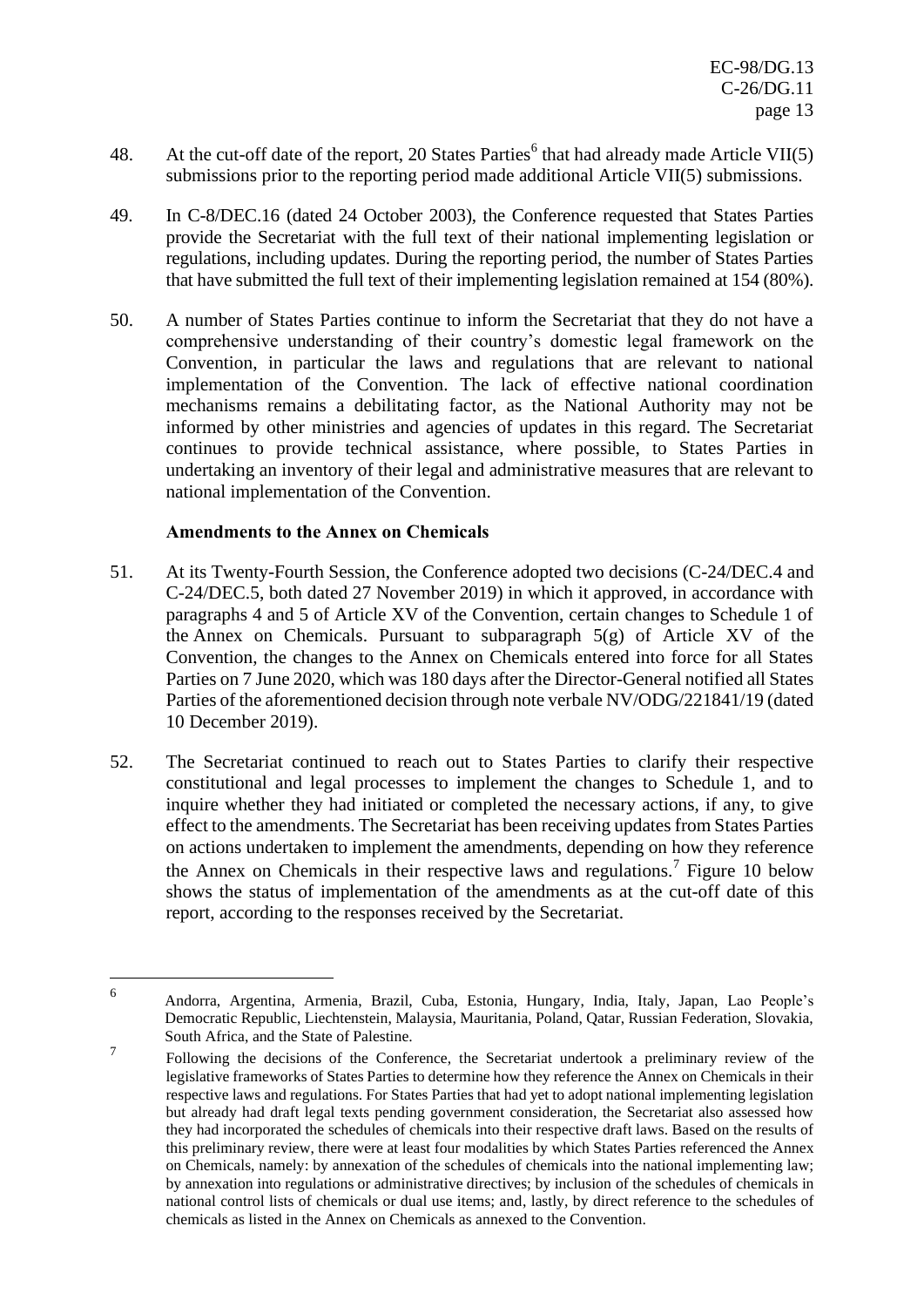8



# **FIGURE 10: ACTIONS TAKEN TO IMPLEMENT DECISIONS OF THE CONFERENCE (AS AT 31 JULY 2021)**

#### **Status of the legislative process in States Parties**

- 53. States Parties that have not yet adopted implementing legislation covering all initial measures continue to provide the Secretariat with information on their legislative and administrative processes.
- 54. As at the cut-off date of the report, according to the information available to the Secretariat, 35 States Parties had not reported on the adoption of any relevant legislation, while 40 States Parties had legislation covering only some of the initial measures (see Figure 1). Nonetheless, most of these States Parties are currently in the process of developing implementing legislation.
- 55. According to information available to the Secretariat, 65 States Parties have a draft pending government approval, $8$  five have draft legislation before their respective legislative bodies,<sup>9</sup> and the remaining five States Parties have either not yet started

Africa: Angola, Benin, Chad, Côte d'Ivoire, the Democratic Republic of the Congo, Djibouti, Equatorial Guinea, Eswatini, Gabon, the Gambia, Ghana, Guinea, Guinea-Bissau, Kenya, Libya, Malawi, Mauritania, Mozambique, Namibia, the Niger, Seychelles, Sierra Leone, Somalia, Togo, the United Republic of Tanzania, and Zimbabwe.

Asia: Afghanistan, Bahrain, Bhutan, Brunei Darussalam, Iraq, Kyrgyzstan, Lebanon, Marshall Islands, Mongolia, Myanmar, Nepal, Samoa, Solomon Islands, the State of Palestine, the Syrian Arab Republic, Timor-Leste, Tonga, Tuvalu, and Vanuatu.

Eastern Europe: Armenia Latin America and the Caribbean: Antigua and Barbuda, the Bahamas, Barbados, Bolivia (Plurinational State of), Dominica, the Dominican Republic, Ecuador, El Salvador, Guatemala, Guyana, Haiti, Honduras, Jamaica, Nicaragua, Suriname, Trinidad and Tobago, and Venezuela (Bolivarian Republic of). Group of Western European and Other States: Iceland and San Marino.

<sup>9</sup> Kuwait, Maldives, Nigeria, the Philippines, and Sao Tome and Principe.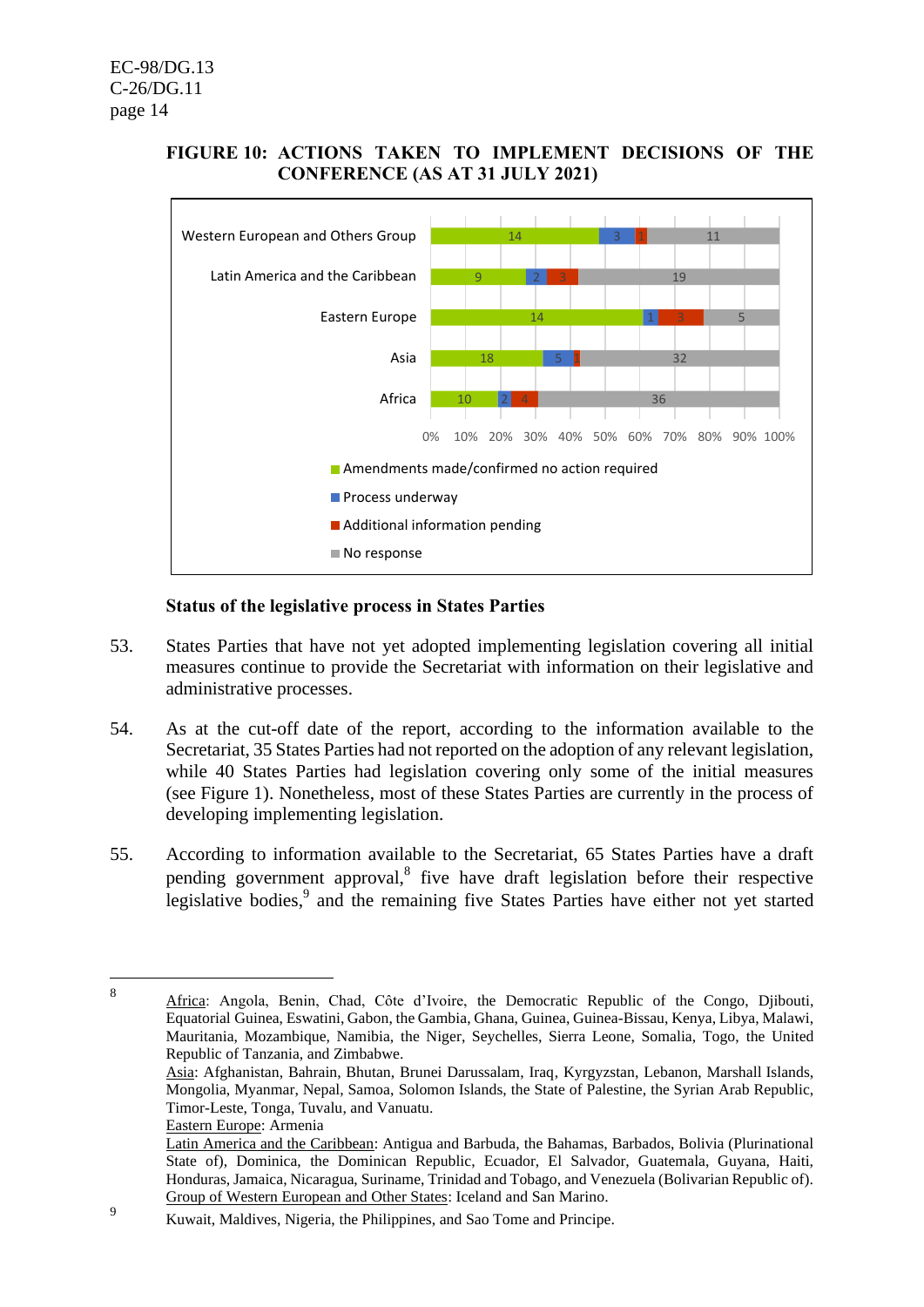developing draft legislation or have not provided updated information to the Secretariat on the status of their legislative processes. $10$ 

56. For some States Parties, the draft legislation has been pending consideration by relevant government agencies for a number of years and no considerable progress has been made. In some cases, according to the records of the Secretariat, the State Party had developed draft text more than 10 years ago and received assistance from the Secretariat. However, because of staff turnover and inadequate institutional knowledge management, the Secretariat needed to restart legislative assistance and initiate outreach activities with the new National Authority focal points.

#### **Analysis**

- 57. Restrictions related to COVID-19 continue to pose challenges for States Parties in fulfilling their obligations under Article VII. During the reporting period, the Secretariat received 105 responses to its annual note verbale requesting updates on the status of implementation of Article VII. This is slightly higher than the 104 responses received in 2020, but lower than the 127 responses received in 2019, the 130 in 2018, and the 118 in 2017. Nonetheless, the number of responses received by the Secretariat is still considerably higher than the number received from 2014 to 2016 (53, 53, and 89, respectively). Further, the Secretariat has maintained its engagement with States Parties in clarifying their status of implementation of Article VII. Through this, the Secretariat continued to enhance its understanding of the global status of implementation of Article VII—enabling it to clarify potential inaccuracies and discrepancies in the submissions, conduct legal reviews accordingly, and provide appropriate technical assistance.
- 58. A few States Parties submitted responses that were inconsistent with those they had submitted in previous years. Some of these States Parties had cited inadequate institutional knowledge management systems and insufficient technical expertise for explanation in the past. The Secretariat sought further clarification from these States Parties and reviewed their Article VII submissions on record in order to accurately reflect their status. Following a National Legislative Review Forum, the Secretariat was in a position to review and adjust the status of one State Party that had submitted erroneous responses in previous years.
- 59. The gradual increase in the use of the online platform for the submission of updates on the status of implementation of Article VII since 2020 is already yielding positive results. As data submitted in previous years can be accessed through the platform and then compared with the updates, there are now fewer inconsistencies in the information provided by States Parties. The platform is therefore proving its utility as a complementary institutional knowledge management tool for States Parties, and its use will continue to be promoted.

<sup>10</sup> Andorra, Eritrea, Nauru, Papua New Guinea, and Rwanda.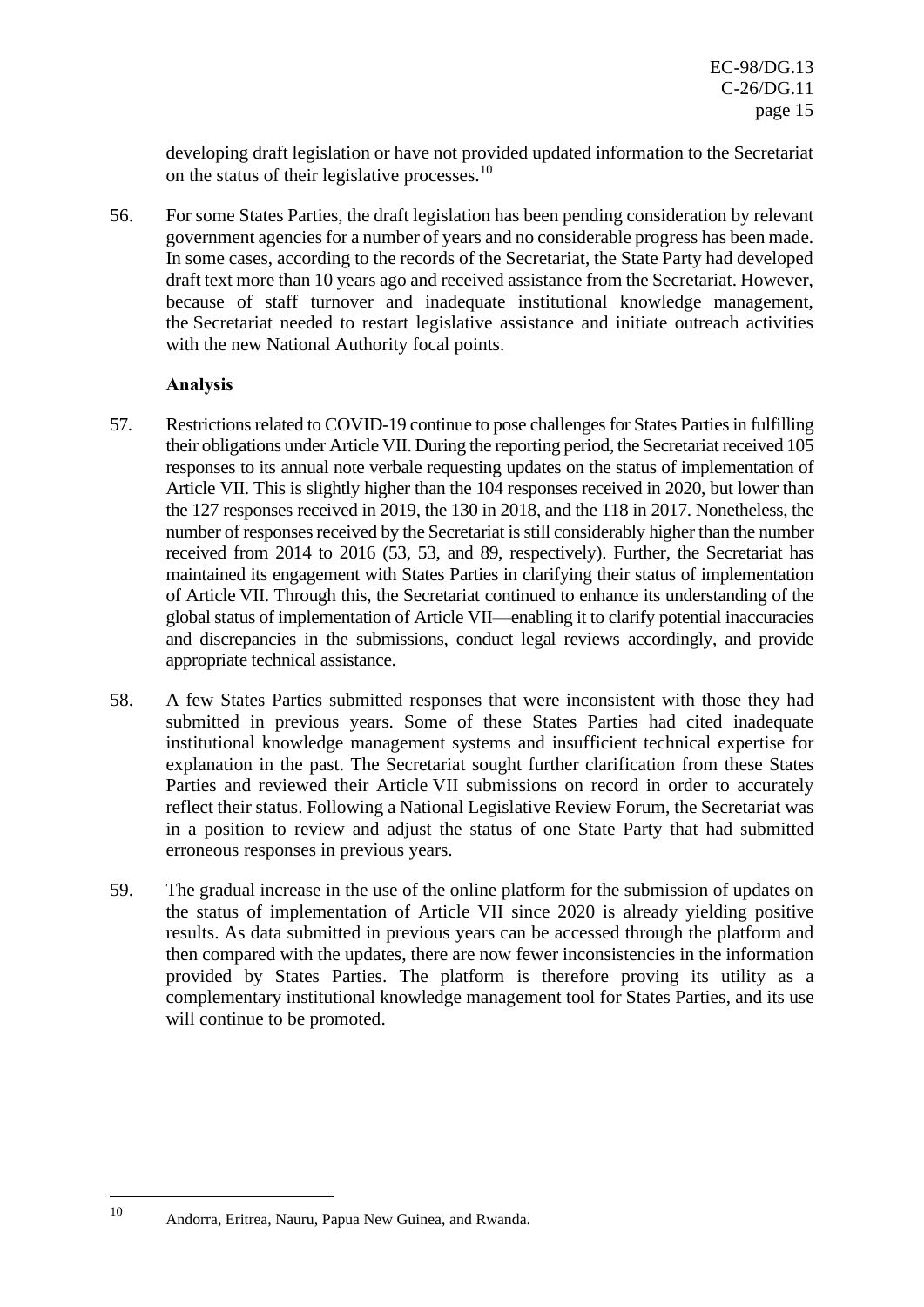EC-98/DG.13 C-26/DG.11 page 16

- 60. Since the last reporting period, there are 118 States Parties that have legislation covering all initial measures.<sup>11</sup> Out of the remaining 75 States Parties that have yet to adopt comprehensive legislation, 40 States Parties have legislation covering some of the initial measures, while 35 States Parties have yet to report on the adoption of any legislation relevant to the Convention.
- 61. The number of States Parties that have enacted penal legislation containing the requisite prohibitions and penalties that will enable them to prosecute perpetrators of Convention-related offences at the domestic level is higher than the number of States Parties having enacted legislation covering all required initial measures. There are 146 States Parties that have enacted laws containing the prohibitions on chemical weapons under paragraph 1 of Article I of the Convention, while 142 States Parties have declared applicable penal sanctions in the event of their violation. There are also 130 States Parties that have incorporated the prohibitions in the Verification Annex pertaining to scheduled chemicals into their domestic legal framework, and all of these States Parties have applicable penal sanctions in the event of their violation.
- 62. It should be noted that States Parties have been adopting a broad range of measures, including the enactment of laws, regulations, and other administrative measures that are relevant to the Convention, although they may not cover the initial measures. These legislative and administrative measures pertain to a wide scope of thematic areas and may include chemical safety and security laws and industry-specific regulations. Some States Parties have chemical industry associations that actively engage their members in implementing relevant security and safety principles.
- 63. As States Parties are obliged to transform their obligations under the Convention into domestic legislation, the Secretariat will continue to work with them in realising their full and effective implementation of the Convention. The challenge for the Secretariat is multi-pronged and includes reaching out to the remaining States Parties that have yet to develop draft text of implementing legislation; working with States Parties that have developed draft texts in following through with the legislative adoption process; reviewing the existing domestic legal and regulatory frameworks of some States Parties; and ensuring the effective implementation of all legislative and administrative measures taken by States Parties.
- 64. Adoption of national legislation is a time-consuming and challenging process that involves the full engagement of all relevant stakeholders. Based on interactions of the Secretariat with States Parties, the reasons for which States Parties have not yet adopted national implementing legislation vary. In some countries, adoption of the legislation is considered lower in priority as there may be other pressing issues that need to be addressed urgently. The situation brought about by the COVID-19 pandemic has also brought to the fore the issue of prioritisation. In other countries, there may be lack of agreement, coordination, or awareness among the relevant stakeholders. Some countries also report that they lack the technical expertise to prepare the draft legislation and require assistance from the Secretariat to enable them to meet their obligations under the Convention. In some other countries, frequent staff turnover and the absence of

<sup>11</sup> Following discussions and a comprehensive review of its existing legislative framework on the Convention, the status of Mauritania was corrected from having comprehensive legislation to that of having legislation covering some of the initial measures.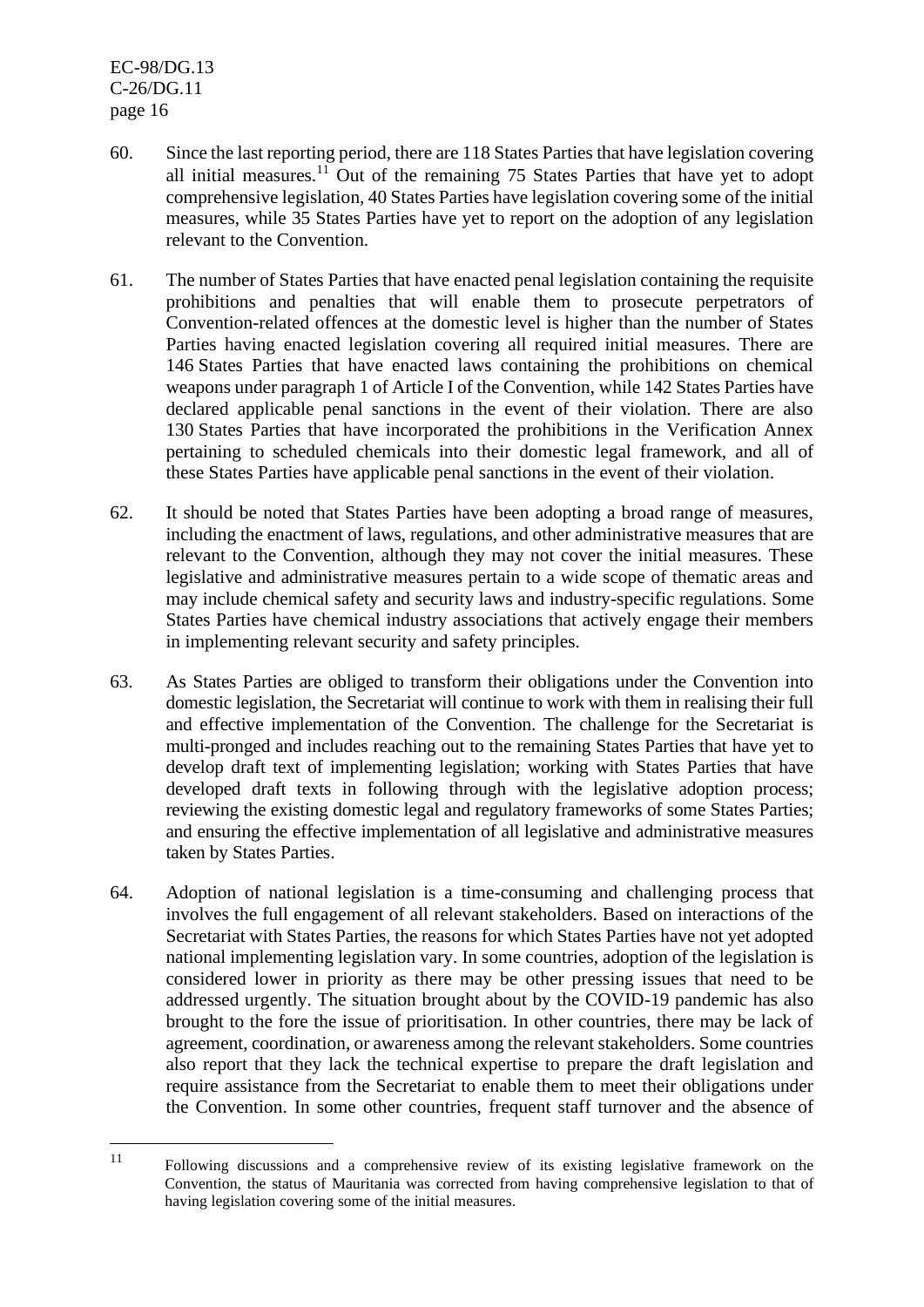efficient knowledge management systems also lend to the lack of consistency in implementation and follow-up.

- 65. The National Authority plays a crucial role in the legislative adoption process—primarily by facilitating the preparation of the draft text, coordinating stakeholder consultations and liaising with relevant ministries and agencies, providing clarifications in case questions or issues are raised, facilitating the inclusion of the draft law in the legislative agenda, and providing information to the Secretariat on its adoption pursuant to Article VII(5) of the Convention. While a number of factors that affect the adoption process may be beyond its control, the level of commitment, knowledge, and understanding of the National Authority also reflects on the country's status of implementation of its obligations under the Convention.
- 66. Most States Parties are at the midstream stage—they have draft laws that are pending consideration by the relevant government ministries and agencies and have yet to submit the same to Parliament for approval. It is often at this stage where the legislative adoption process gets stalled due to staff attrition and inadequate institutional knowledge management. The Secretariat will continue to address this issue by monitoring and following through with States Parties on their fulfilment of the requirements of Article VII of the Convention, using various tools such as the road maps developed by the respective States Parties on the adoption of implementing legislation, follow-up letters, and bilateral discussions.
- 67. Some States Parties have opted to pursue a comprehensive approach implementing their obligations under United Nations Security Council resolution 1540 (2004) in the chemical, biological, radiological, and nuclear (CBRN) areas rather than pursuing the adoption of a stand-alone law implementing the Convention. While the legislative approach is entirely at the discretion of States Parties, this option has considerably slowed down the adoption process because there are more complex issues and relevant authorities involved. The Secretariat continues to monitor the progress of these States Parties and to emphasise that the initial measures should be kept intact in the comprehensive CBRN law.
- 68. In the case of some States Parties that adopted legislation before 2013, when the "initial measures" set of criteria was agreed on by States Parties, a comprehensive review of their legislative and regulatory framework may be warranted. The same may be required of States Parties that have not been able to provide information and updates to the Secretariat on laws, regulations, or other administrative measures that they may have adopted that are relevant to the Convention, or that have been submitting information that is at variance with their previous submissions. In these cases, the National Authority may not have a comprehensive grasp of the country's full range of laws and regulations that are relevant to the Convention, mostly due to frequent staff turnover and the lack of effective national coordination mechanisms. Such comprehensive review will also be useful for the Secretariat, as it will provide an overview of all the measures that a State Party has taken and enable it to provide tailor-made assistance, as needed.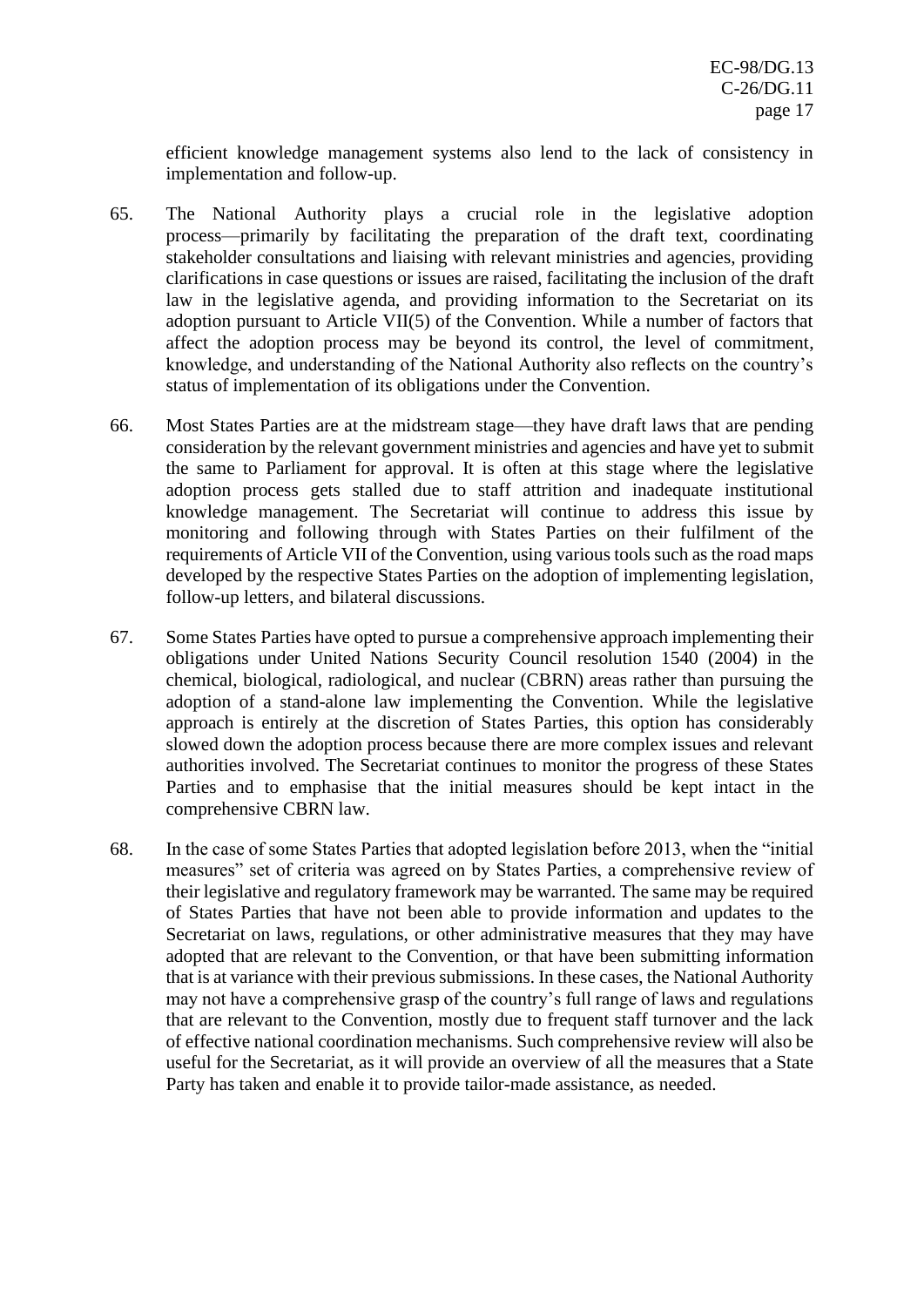### **D. REGIONAL OVERVIEW OF IMPLEMENTATION OF ARTICLE VII OF THE CONVENTION**

69. While 24 years have passed since the entry into force of the Convention, only 118 out of 193 States Parties have legislation covering all initial measures. None of the five regions have full implementation of the Convention, with 75 States Parties that have yet to adopt legislation covering all initial measures. This comprises 30 out of 52 States Parties in Africa, 24 out of 56 States Parties in Asia, one out of 23 States Parties in Eastern Europe, 17 out of 33 States Parties in the Latin America and Caribbean Group (GRULAC), and three out of 29 States Parties in the Group of Western European and Other States (WEOG) (see Figure 11 below). Out of the above-mentioned 75 States Parties, 40 States Parties have legislation covering some of the initial measures, while 35 States Parties have yet to report on the adoption of legislation.

**FIGURE 11: REGIONAL BREAKDOWN OF THE STATUS OF IMPLEMENTATION OF ARTICLE VII OF THE CONVENTION (AS AT 31 JULY 2021)**



### **Africa**

Status of implementation of Article VII

- 70. As at the cut-off date of this report, according to the information available to the Secretariat, the status of implementation of Article VII of the Convention in Africa was as follows (see also Figure 12 below):
	- (a) Twenty-two States Parties (42%) had adopted legislation covering all initial measures (Algeria, Botswana, Burkina Faso, Burundi, Cabo Verde, Cameroon, the Central African Republic, the Comoros, the Congo, Ethiopia, Lesotho, Liberia, Madagascar, Mali, Mauritius, Morocco, Senegal, South Africa, the Sudan, Tunisia, Uganda, and Zambia).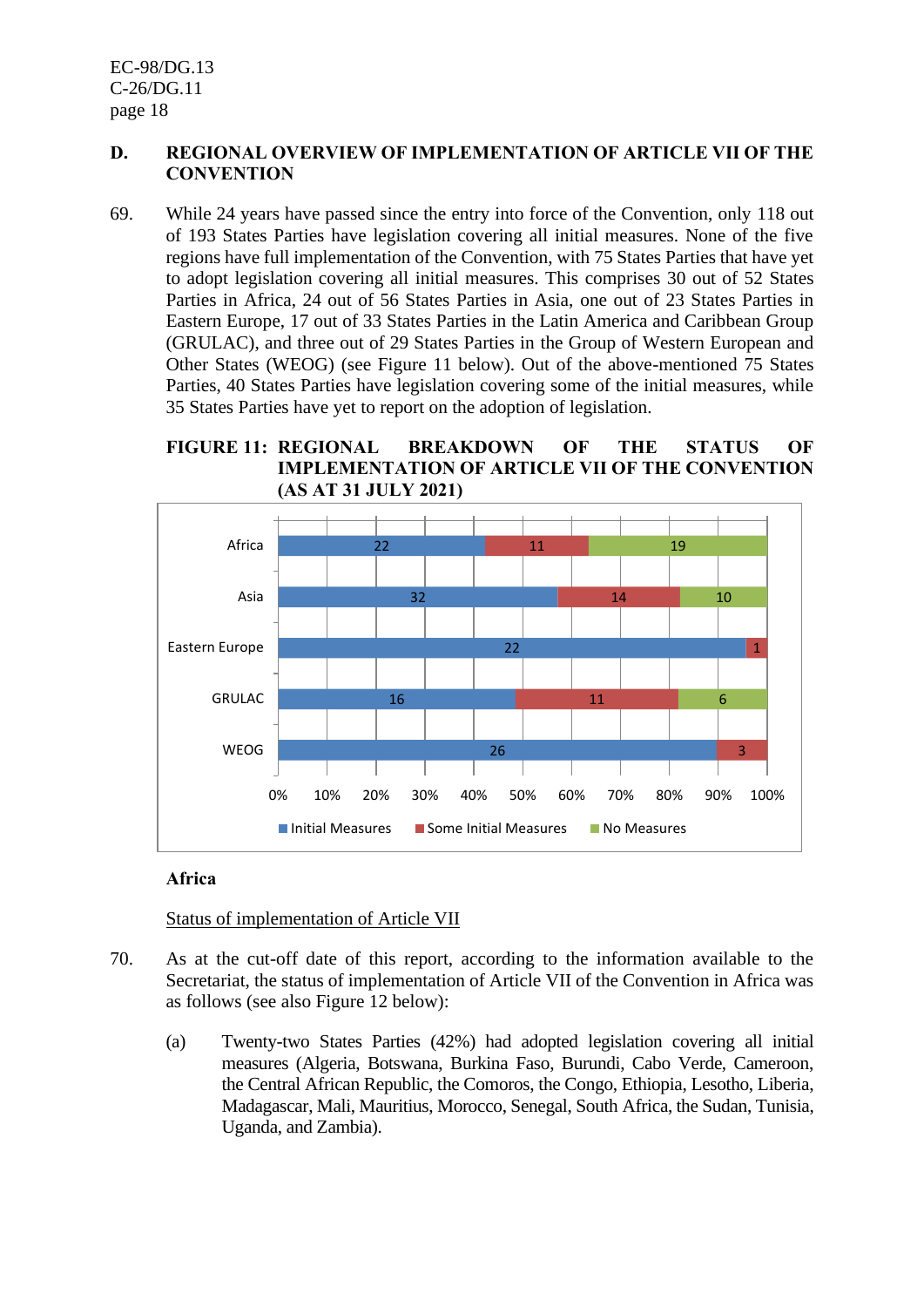- (b) Eleven States Parties (21%) had adopted legislation that covers some of the initial measures (Angola, Côte d'Ivoire, the Democratic Republic of the Congo, Gabon, Ghana, Mauritania, Nigeria, Rwanda, Seychelles, Togo, and Zimbabwe).
- (c) Nineteen States Parties (37%) had yet to report on the adoption of any implementing legislation (Benin, Chad, Djibouti, Equatorial Guinea, Eritrea, Eswatini, the Gambia, Guinea, Guinea-Bissau, Kenya, Libya, Malawi, Mozambique, Namibia, the Niger, Sao Tome and Principe, Sierra Leone, Somalia, and the United Republic of Tanzania).

### **FIGURE 12: OVERVIEW OF THE STATUS OF IMPLEMENTATION OF ARTICLE VII OF THE CONVENTION BY STATES PARTIES IN AFRICA (AS AT 31 JULY 2021)**



### Article VII(5) submissions

71. As at 31 July 2021, 38 African States Parties (73%) had made at least one submission, while the remaining 14 States Parties (27%) had not made any Article VII(5) submission (Benin, Chad, Djibouti, Equatorial Guinea, Eritrea, Eswatini, Guinea-Bissau, Kenya, Libya, Malawi, Mozambique, Sao Tome and Principe, Somalia, and the United Republic of Tanzania).

Updates during the reporting period

72. During the reporting period, 15 States Parties in Africa provided updates to the Secretariat on the steps they had taken towards the implementation of the Convention (Algeria, Burkina Faso, Burundi, Ethiopia, Kenya, Madagascar, Mali, Mauritania, Morocco, Nigeria, Seychelles, South Africa, the Sudan, Uganda, and the United Republic of Tanzania).

### Status of the legislative process

73. At the cut-off date of this report, according to the information available to the Secretariat, there were 28 States Parties in Africa in the process of adopting legislation. Nigeria and Sao Tome and Principe had reported that their respective draft laws were pending approval in their parliaments. The remaining 26 States Parties had reported that their draft legislation was under review and/or awaiting approval by the relevant governmental entities (Angola, Benin, Chad, Côte d'Ivoire, the Democratic Republic of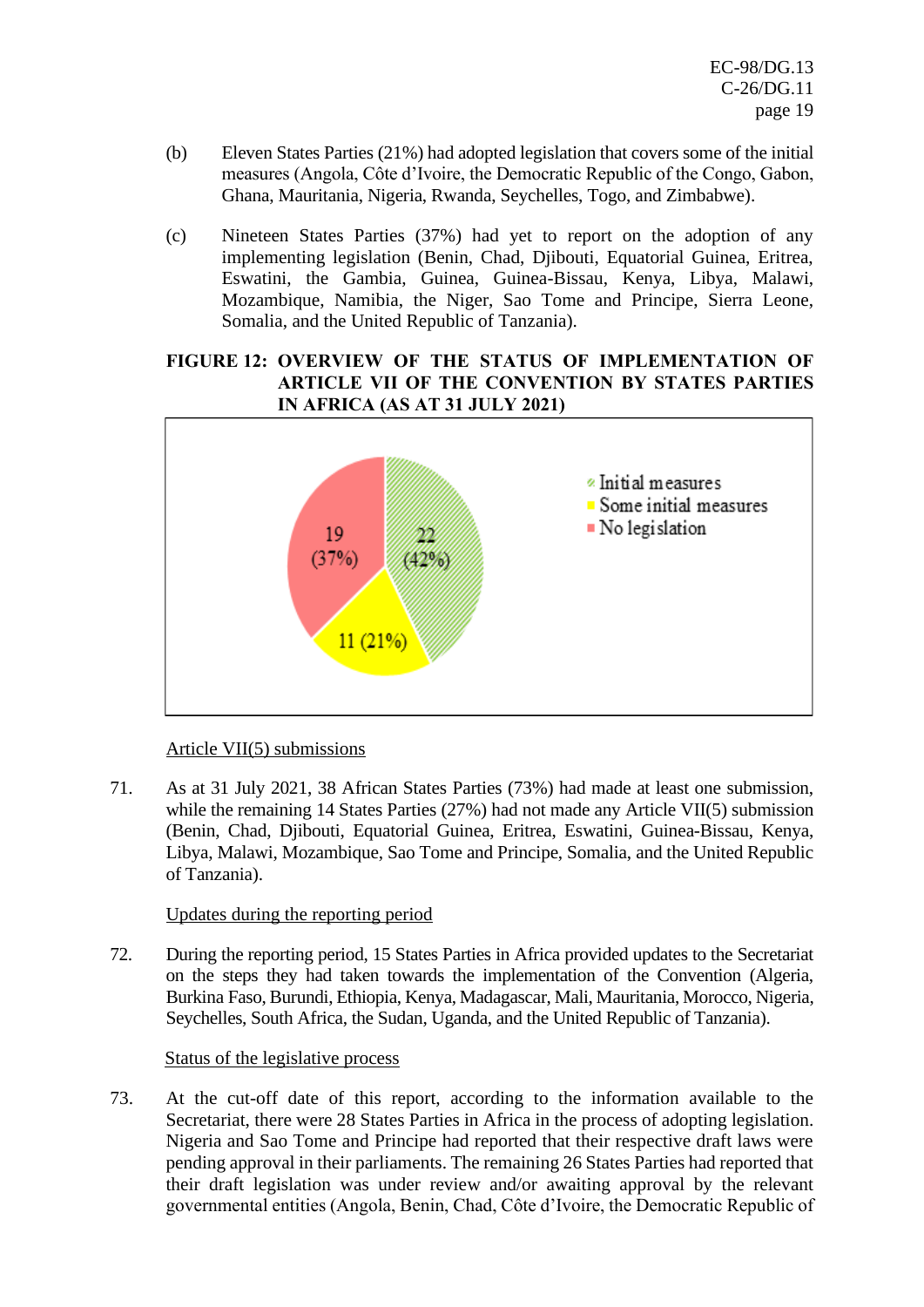the Congo, Djibouti, Equatorial Guinea, Eswatini, Gabon, the Gambia, Ghana, Guinea, Guinea-Bissau, Kenya, Libya, Malawi, Mauritania, Mozambique, Namibia, the Niger, Seychelles, Sierra Leone, Somalia, Togo, the United Republic of Tanzania, and Zimbabwe).

74. Two States Parties in Africa (Eritrea and Rwanda) had not yet started developing a draft. The Secretariat continues to encourage these States Parties to participate in the legislative assistance programmes.

Analysis

- 75. The status of implementation of Mauritania was corrected—from having legislation covering all initial measures to that of having legislation covering some of the initial measures. Delegates from Mauritania participated in a National Legislative Review Forum in February 2021, during which the State Party's national legislative framework on the Convention was reviewed jointly with the Secretariat with the aim of clarifying Mauritania's status of implementation. The Secretariat will continue to support Mauritania in its efforts to develop and adopt comprehensive implementing legislation on the Convention.
- 76. Under the Programme to Strengthen Cooperation with Africa on the Chemical Weapons Convention, a number of States Parties in Africa received technical assistance from the Secretariat in developing draft legislation which is now pending consideration by relevant governmental entities. The Secretariat continued to monitor progress in the adoption process and to follow up with respective States Parties, utilising the road maps on the adoption of implementing legislation.

**Asia**

### Status of implementation

- 77. As at the cut-off date of this report, according to the information available to the Secretariat, the status of implementation of Article VII of the Convention in Asia was as follows (see also Figure 13 below):
	- (a) Thirty-two States Parties (57%) had adopted legislation covering all initial measures (Bangladesh, Cambodia, China, the Cook Islands, Cyprus, Fiji, India, Indonesia, Iran (Islamic Republic of), Japan, Jordan, Kazakhstan, Kiribati, the Lao People's Democratic Republic, Malaysia, Micronesia (Federated States of), Niue, Oman, Pakistan, Palau, Qatar, the Republic of Korea, Saudi Arabia, Singapore, Sri Lanka, Tajikistan, Thailand, Turkmenistan, the United Arab Emirates, Uzbekistan, Viet Nam, and Yemen).
	- (b) Fourteen States Parties (25%) had adopted legislation that covers some of the initial measures (Bahrain, Bhutan, Brunei Darussalam, Iraq, Kuwait, Kyrgyzstan, Maldives, Mongolia, Myanmar, Nepal, the Philippines, Samoa, the State of Palestine, and Timor-Leste).
	- (c) Ten States Parties (18%) had yet to report on the adoption of any implementing legislation (Afghanistan, Lebanon, the Marshall Islands, Nauru, Papua New Guinea, Solomon Islands, the Syrian Arab Republic, Tonga, Tuvalu, and Vanuatu).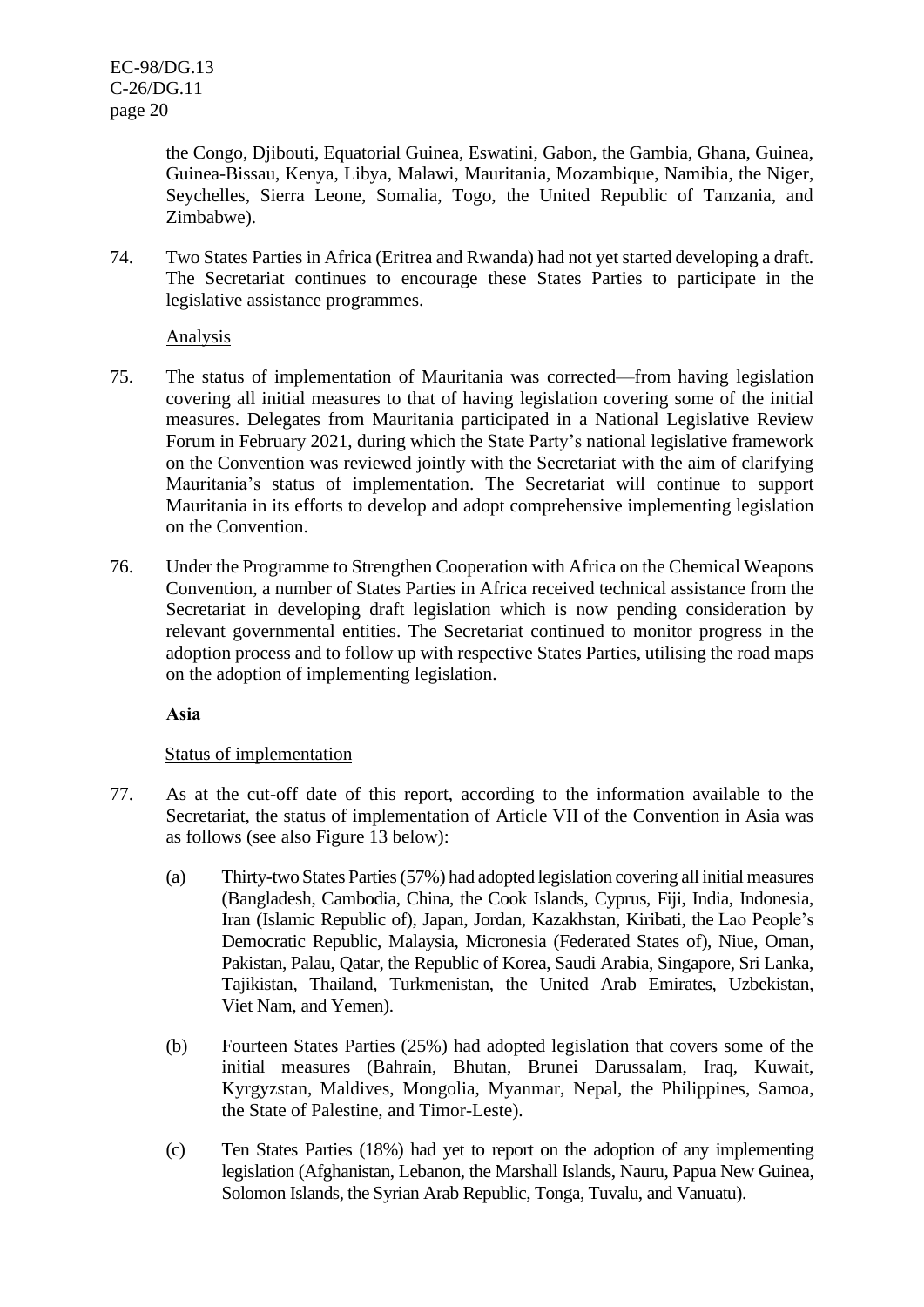#### **FIGURE 13: OVERVIEW OF THE STATUS OF IMPLEMENTATION OF ARTICLE VII OF THE CONVENTION BY STATES PARTIES IN ASIA (AS AT 31 JULY 2021)**



#### Article VII(5) submissions

78. As at 31 July 2021, 53 States Parties (95%) had made at least one Article VII(5) submission, while the remaining three States Parties (5%) had not made any Article VII(5) submission (Nauru, Papua New Guinea, and Vanuatu).

#### Updates during the reporting period

79. During the reporting period, 23 States Parties provided updates to the Secretariat on the steps they had taken towards the implementation of the Convention (Bahrain, Bangladesh, Bhutan, China, India, Iran (Islamic Republic of), Iraq, Japan, the Lao People's Democratic Republic, Malaysia, Maldives, Mongolia, Pakistan, the Philippines, Qatar, the Republic of Korea, Samoa, Saudi Arabia, Singapore, Sri Lanka, Thailand, the United Arab Emirates, and Uzbekistan).

#### Status of the legislative process

- 80. As at the cut-off date of this report, according to the information available to the Secretariat, 22 States Parties in Asia were currently in the process of adopting legislation. Kuwait, Maldives, and the Philippines reported that their respective draft laws had been submitted to their parliaments for approval. The remaining 19 States Parties reported that their legislation was under review and/or awaiting approval by the relevant governmental entities (Afghanistan, Bahrain, Bhutan, Brunei Darussalam, Iraq, Kyrgyzstan, Lebanon, Marshall Islands, Mongolia, Myanmar, Nepal, Samoa, Solomon Islands, the State of Palestine, the Syrian Arab Republic, Timor-Leste, Tonga, Tuvalu, and Vanuatu).
- 81. Two States Parties have not yet started developing a draft (Nauru and Papua New Guinea).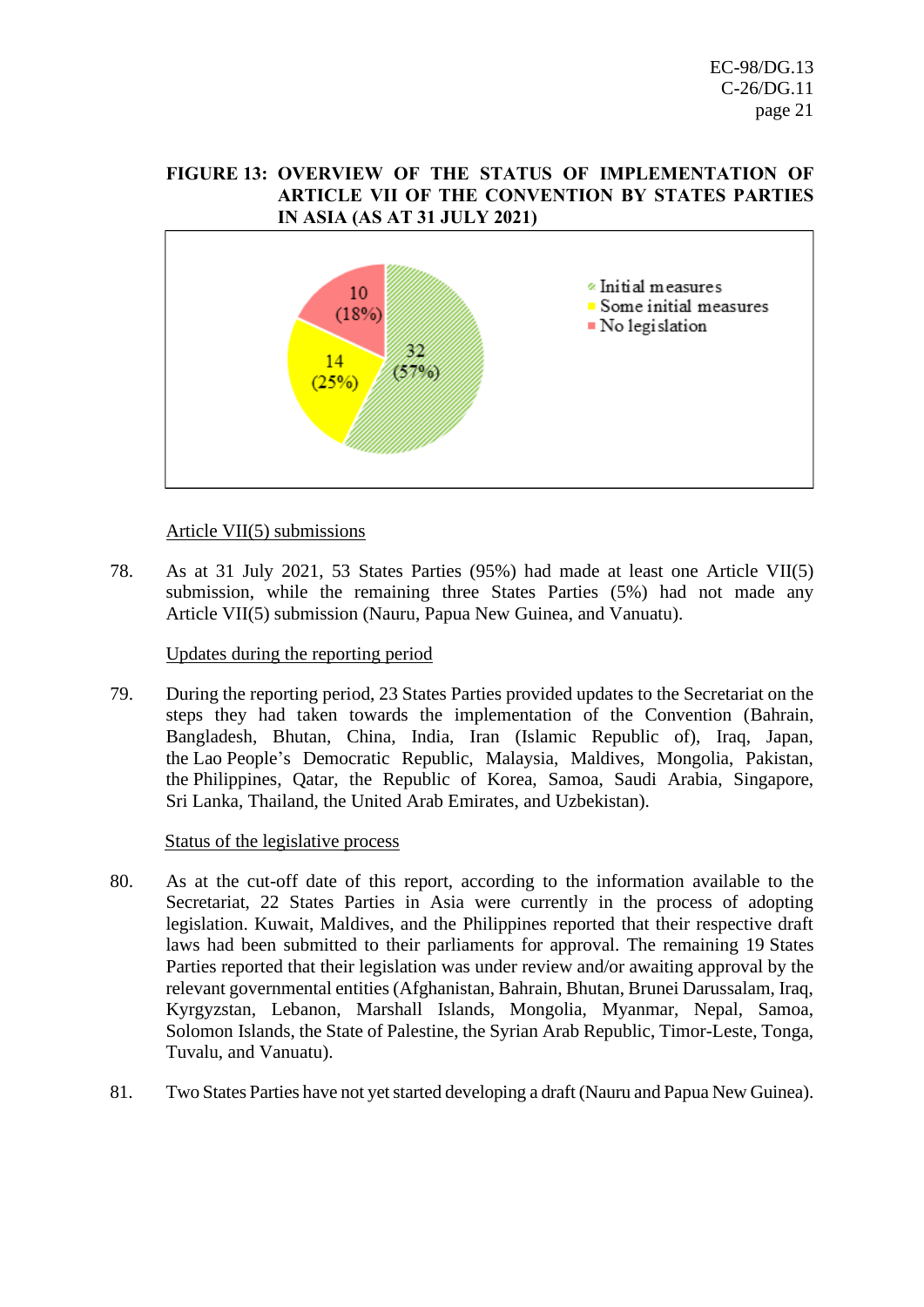Analysis

- 82. Some States Parties in Asia submitted information on their status of implementation that differed from the information they provided in the previous reporting periods. The Secretariat continued to liaise with these States Parties in order to clarify their status, including requesting copies of relevant legal texts, and stands ready to undertake comprehensive reviews of their legislative and regulatory frameworks, as needed.
- 83. The Secretariat continued to follow up with States Parties that have received legislative assistance in recent years, and to monitor progress in the adoption process. The Secretariat plans to enhance its engagement with Pacific island States Parties, several of which participated in legislative assistance activities organised by the Secretariat in 2019 and developed the initial draft texts of their implementing legislation. Specifically, the Secretariat will reach out to Nauru and Papua New Guinea to encourage them to initiate the process of developing draft legislation.

### **Eastern Europe**

#### Status of implementation

- 84. As at the cut-off date of this report, according to the information available to the Secretariat, the status of implementation of Article VII of the Convention in Eastern Europe was as follows (see also Figure 14 below):
	- (a) Twenty-two States Parties had legislation covering all initial measures (Albania, Azerbaijan, Belarus, Bosnia and Herzegovina, Bulgaria, Croatia, the Czech Republic, Estonia, Georgia, Hungary, Latvia, Lithuania, Montenegro, North Macedonia, Poland, the Republic of Moldova, Romania, the Russian Federation, Serbia, Slovakia, Slovenia, and Ukraine).
	- (b) One State Party had adopted legislation that covers some of the initial measures (Armenia).

#### **FIGURE 14: OVERVIEW OF THE STATUS OF IMPLEMENTATION OF ARTICLE VII OF THE CONVENTION BY STATES PARTIES IN EASTERN EUROPE (AS AT 31 JULY 2021)**

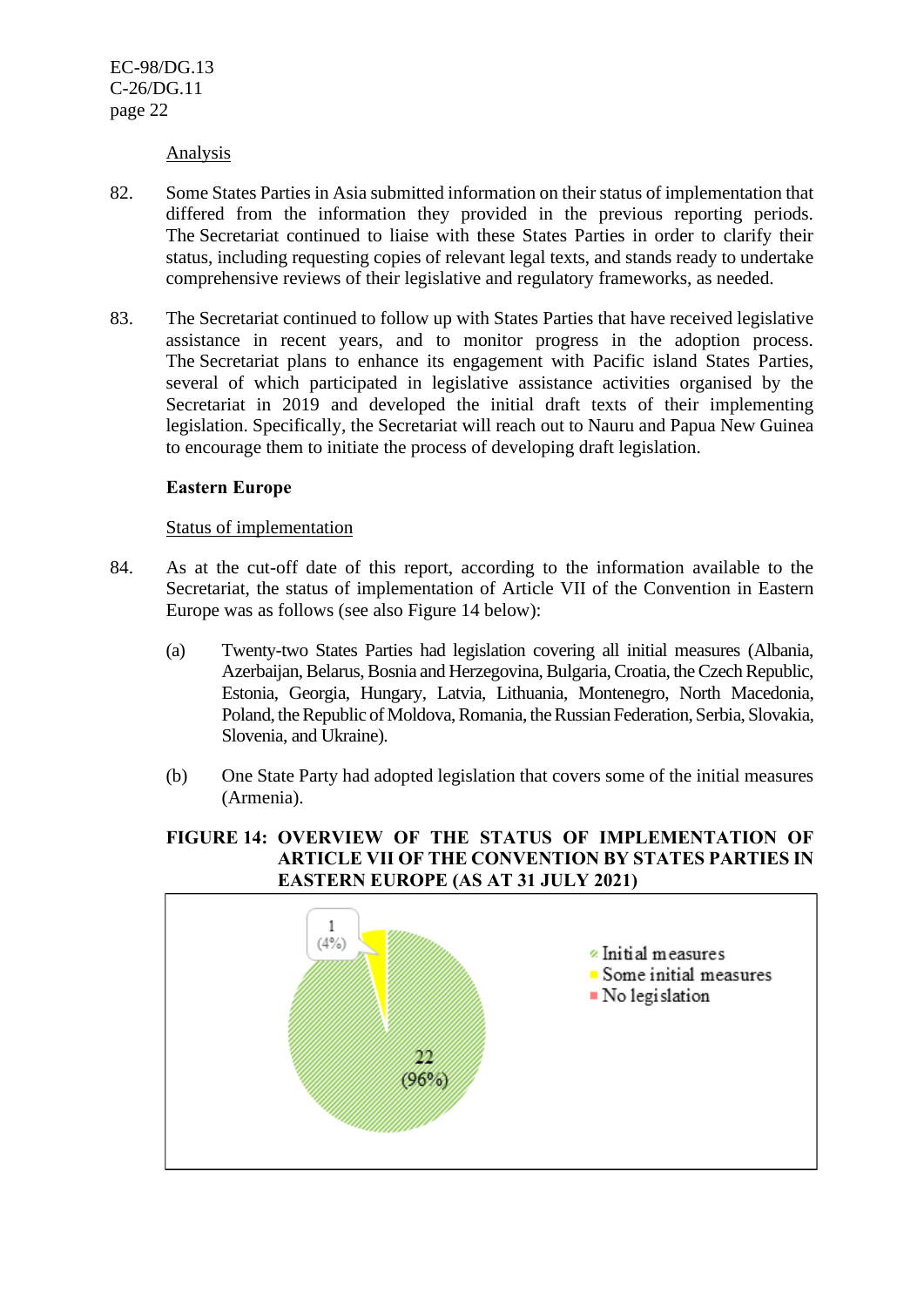#### Article VII(5) submissions

85. As at 31 July 2021, all 23 States Parties in Eastern Europe had made an Article VII(5) submission.

#### Updates during the reporting period

86. During the reporting period, 19 States Parties provided updates to the Secretariat on the steps they had taken towards the implementation of the Convention (Albania, Armenia, Belarus, Bosnia and Herzegovina, Bulgaria, Croatia, the Czech Republic, Estonia, Georgia, Hungary, Latvia, Lithuania, Montenegro, Poland, the Republic of Moldova, Romania, the Russian Federation, Serbia, and Slovakia).

#### Status of the legislative process

87. The Secretariat continued to engage with Armenia to address the remaining gaps in its legislative framework on the Convention. In October 2020, Armenia participated in a National Legislative Review Forum, during which it worked with the Secretariat to identify gaps in its national legislative framework and discussed possible approaches to address them. The Secretariat will follow up with Armenia on the development and adoption of the measures necessary to fulfil the requirements under the Convention.

#### Analysis

88. Some States Parties in Eastern Europe submitted information on their status of implementation that differed from the information they provided in previous reporting periods. The Secretariat will continue to liaise with these States Parties in order to clarify their status, and stands ready to undertake comprehensive legal reviews of their respective legislative and regulatory frameworks, as needed.

#### **Latin America and the Caribbean**

#### Status of implementation

- 89. As at the cut-off date of this report, according to the information available to the Secretariat, the status of implementation of Article VII of the Convention in the Latin America and the Caribbean region was as follows (see also Figure 15 below):
	- (a) Sixteen States Parties (49%) had adopted legislation covering all initial measures (Argentina, Belize, Brazil, Chile, Colombia, Costa Rica, Cuba, Grenada, Mexico, Panama, Paraguay, Peru, Saint Kitts and Nevis, Saint Lucia, Saint Vincent and the Grenadines, and Uruguay).
	- (b) Eleven States Parties (33%) had adopted legislation that covers some of the initial measures (Antigua and Barbuda, Bolivia (Plurinational State of), Dominica, the Dominican Republic, Ecuador, El Salvador, Guatemala, Guyana, Honduras, Nicaragua, and Venezuela (Bolivarian Republic of)).
	- (c) Six States Parties (18%) had yet to report on the adoption of any implementing legislation (the Bahamas, Barbados, Haiti, Jamaica, Suriname, and Trinidad and Tobago).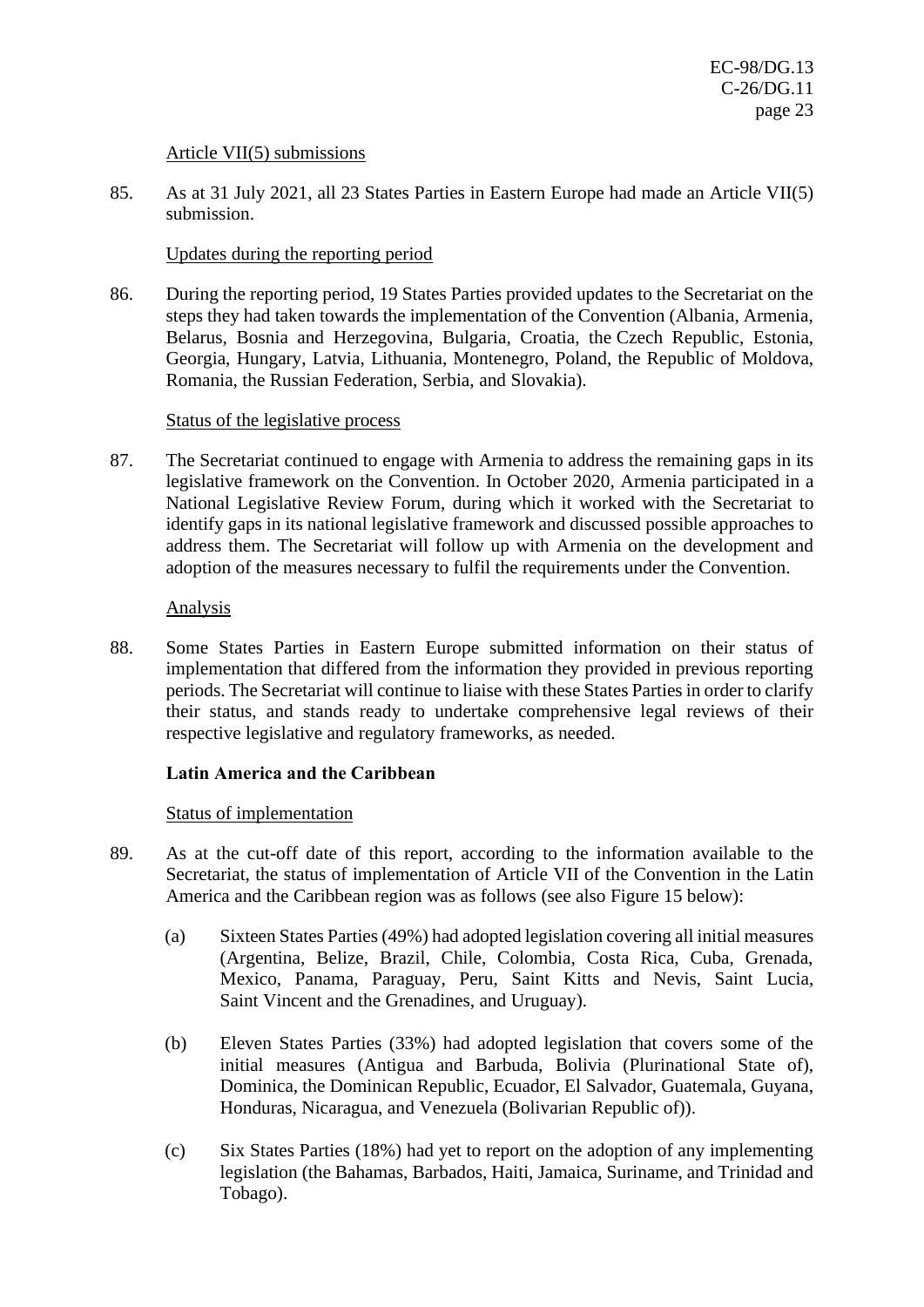#### **FIGURE 15: OVERVIEW OF THE STATUS OF IMPLEMENTATION OF ARTICLE VII OF THE CONVENTION BY STATES PARTIES IN LATIN AMERICA AND THE CARIBBEAN (AS AT 31 JULY 2021)**



# Article VII(5) submissions

90. As at 31 July 2021, 29 States Parties (88%) had made at least one Article VII(5) submission, while four States Parties (12%) had not made any Article VII(5) submission (the Bahamas, Barbados, Haiti, and Trinidad and Tobago).

Updates during the reporting period

91. During the reporting period, 22 States Parties provided updates to the Secretariat on the steps they had taken towards the implementation of the Convention (Antigua and Barbuda, Argentina, Bolivia (Plurinational State of), Brazil, Chile, Colombia, Costa Rica, Cuba, Dominica, the Dominican Republic, Ecuador, El Salvador, Guatemala, Guyana, Honduras, Mexico, Nicaragua, Panama, Peru, Saint Kitts and Nevis, Uruguay, and Venezuela (Bolivarian Republic of)).

### Status of the legislative process

92. At the cut-off date of this report, according to the information available to the Secretariat, all 17 States Parties in Latin America and the Caribbean that had yet to adopt legislation covering all initial measures reported that their legislation was under review and/or awaiting approval by the relevant governmental entities (Antigua and Barbuda, the Bahamas, Barbados, Bolivia (Plurinational State of), Dominica, the Dominican Republic, Ecuador, El Salvador, Guatemala, Guyana, Haiti, Honduras, Jamaica, Nicaragua, Suriname, Trinidad and Tobago, and Venezuela (Bolivarian Republic of)).

Analysis

93. Prioritising national implementation of the Convention continued to be the main challenge in the Latin America and the Caribbean region in light of competing priorities. The Secretariat will continue to reach out to relevant stakeholders, in particular to senior policymakers, in order to raise their awareness of the urgency of adopting implementing legislation, and to monitor progress in the adoption process.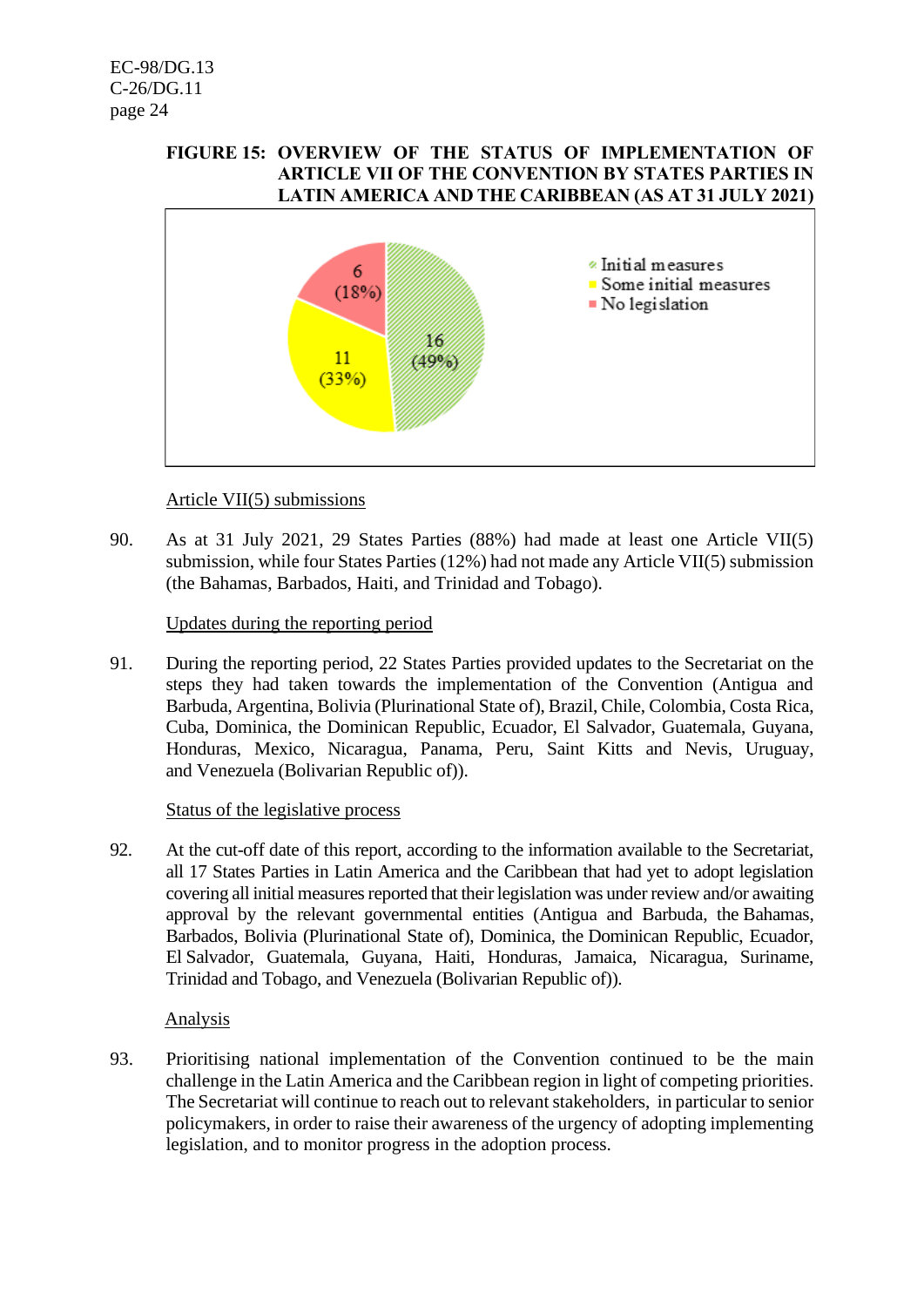- 94. The development of tailored approaches for SIDS in the Caribbean and the Pacific advanced slightly, aiming to support advocacy for the urgency of adopting implementing legislation towards key decision makers. The Secretariat will continue to collaborate with regional organisations in this regard.
- 95. The Secretariat had assisted States Parties in the Caribbean in the development of draft implementing legislation. Rather than pursuing the adoption of a stand-alone law implementing the Convention, some States Parties in the Caribbean are opting for a comprehensive approach to implementing their obligations under United Nations Security Council resolution 1540 (2004) in the CBRN areas pursuant to the regional strategy of the Caribbean Community (CARICOM). While this approach was deemed to be more practical for the SIDS in the Caribbean, it has considerably slowed down the process, primarily because there are more complex issues involved. The Secretariat continued to liaise with States Parties in the Caribbean, as well as with CARICOM, on following through with the adoption process, and has emphasised to CARICOM that the initial measures should be kept intact in the comprehensive CBRN laws.

### **Western European and Other States**

#### Status of implementation

- 96. As at the cut-off date of this report, according to the information available to the Secretariat, the status of implementation of Article VII of the Convention among WEOG States Parties was as follows (see also Figure 16 below):
	- (a) Twenty-six States Parties (90%) had adopted legislation covering all initial measures (Australia, Austria, Belgium, Canada, Denmark, Finland, France, Germany, Greece, the Holy See, Ireland, Italy, Liechtenstein, Luxembourg, Malta, Monaco, the Netherlands, New Zealand, Norway, Portugal, Spain, Sweden, Switzerland, Turkey, the United Kingdom of Great Britain and Northern Ireland, and the United States of America).
	- (b) Three States Parties (10%) had adopted legislation that covers some of the initial measures (Andorra, Iceland, and San Marino).

#### **FIGURE 16: OVERVIEW OF THE STATUS OF IMPLEMENTATION OF ARTICLE VII OF THE CONVENTION BY WEOG STATES PARTIES (AS AT 31 JULY 2021)**

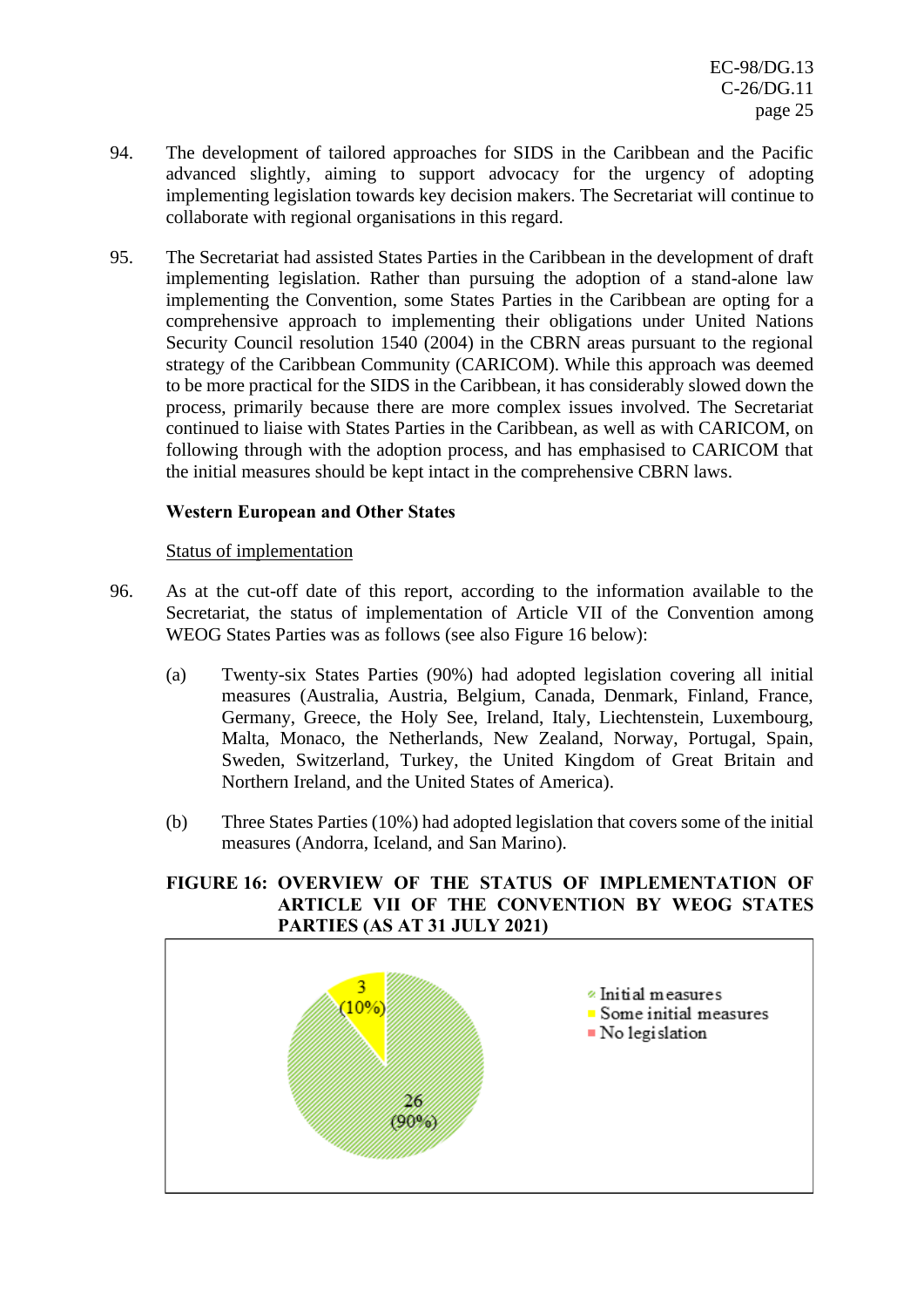#### Article VII(5) submissions

97. As at 31 July 2021, all 29 WEOG States Parties had made at least one Article VII(5) submission.

#### Updates during the reporting period

98. During the reporting period, 26 WEOG States Parties provided an update to the Secretariat on the steps they had taken towards the implementation of the Convention (Andorra, Australia, Austria, Belgium, Canada, Denmark, Finland, France, Germany, Greece, the Holy See, Iceland, Ireland, Italy, Liechtenstein, Luxembourg, the Netherlands, New Zealand, Norway, Portugal, Spain, Sweden, Switzerland, Turkey, the United Kingdom of Great Britain and Northern Ireland, and the United States of America).

#### Status of the legislative process

99. The Secretariat continued to engage with Andorra, Iceland, and San Marino in order to provide appropriate assistance to enable these States Parties to fill the gaps in their legislative frameworks.

Analysis

100. Most WEOG States Parties enacted implementing legislation before 2013, when the "initial measures" set of criteria was agreed on by States Parties. Since then, most of them have reported that they have comprehensive legislative and regulatory frameworks, although some WEOG States Parties have recently submitted information different from their submissions in previous reporting periods, which indicates that they might not, in fact, cover all initial measures. The Secretariat stands ready to liaise with these States Parties in order to clarify their actual status of implementation.

#### **E. LEGAL ASSISTANCE PROGRAMME AND INTERNATIONAL COOPERATION**

#### **Overview of assistance programmes provided by the Secretariat**

- 101. In C-14/DEC.12, the Conference encouraged the Secretariat to continue to provide, upon request, technical assistance in a tailor-made and systematic manner to effectively address the needs of States Parties in regard to their practical national implementation issues and concerns. In the same decision, the Conference encouraged States Parties, particularly those desiring assistance in fulfilling their Article VII obligations, to avail themselves of the assistance that is offered if they consider it appropriate (paragraphs 4 and 5 of C-14/DEC.12).
- 102. In RC-3/3\* , the Third Review Conference requested the Secretariat to include an assessment in the annual reports, for consideration by the policy-making organs, containing a comprehensive and objective analysis of the current status of national implementation, with a view to tracking the progress made and formulating focused assistance programmes.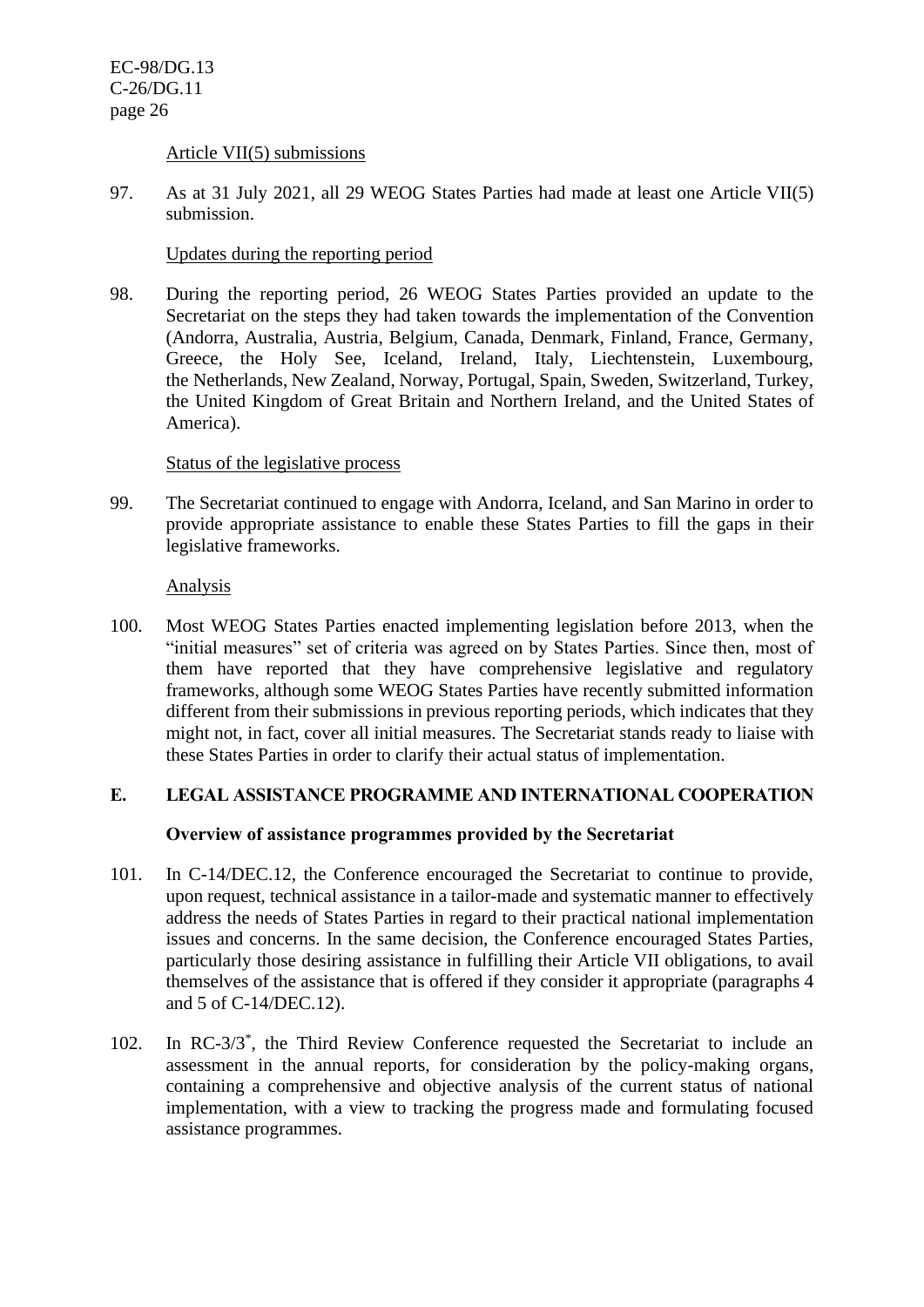- 103. The Secretariat organised four National Legislative Review Forums, with Armenia (October 2020), Cambodia (December 2020), Mauritania (February 2021), and Togo (July 2021). During the forums, States Parties assessed their respective national legislative and administrative frameworks on the Convention, identified gaps, and discussed possible approaches to address them.
- 104. The Secretariat provided comments on the texts of two draft laws, and reviewed the texts of legislation that were provided as Article VII(5) submissions to determine whether they met the requirements of the Convention. In addition, the Secretariat provided advice and reviewed legal texts submitted by States Parties on the implementation of the amendments to the Annex on Chemicals. Furthermore, the Secretariat discussed the status of the national implementation of Article VII with several States Parties online.
- 105. The Secretariat presented information on national implementation measures and the role of National Authorities in the implementation of the Convention during the general training course (online) in April 2021, which was attended by 67 participants from 41 States Parties.
- 106. The Secretariat organised two online training courses on legislative and regulatory issues on chemical security, which were aimed at enhancing the understanding of participating States Parties of the scope of a national legal and regulatory framework on chemical security and of approaches in the development of chemical security measures. The first course, which was targeted at States Parties in Asia, was held in November 2020 and attended by 49 participants from 19 States Parties. The second course, which was targeted at States Parties in Africa, was held in April 2021 and was attended by 49 participants from 12 States Parties.
- 107. The Annex to this document contains further details on the implementation status and processes of each of the States Parties in regard to the national implementation of Article VII.

### **Cooperation, support, and assistance provided bilaterally by States Parties**

- 108. Pursuant to paragraph 2 of Article VII of the Convention, States Parties are required to "cooperate with other States Parties and afford the appropriate form of legal assistance to facilitate the implementation of the obligations under paragraph 1". Furthermore, on a number of occasions, the Conference has recalled the importance of this obligation and has requested States Parties to offer and/or provide assistance to other States Parties (C-8/DEC.16; C-9/DEC.4 (dated 30 November 2004); C-10/DEC.16 (dated 11 November 2005); C-12/DEC.9 (dated 9 November 2007); C-13/DEC.7 (dated 5 December 2008); and C-14/DEC.12).
- 109. With regard to the Mentorship/Partnership Programme<sup>12</sup> for National Authorities of States Parties to the Convention, return visits planned for 2020 (India to Afghanistan, the United Kingdom of Great Britain and Northern Ireland to the Gambia, and France to Côte d'Ivoire) and 2021 were postponed because of the COVID-19-related

<sup>12</sup> National Authorities that have proven to be effective in the implementation of their obligations under the Convention provide guidance to National Authorities that require additional support for enhancing their effective functioning. The mentor countries in this Programme share their technical expertise, experiences, and good practices in the process of developing, adopting, and implementing their respective legislation on the Convention with partner countries, as well as on other relevant thematic issues.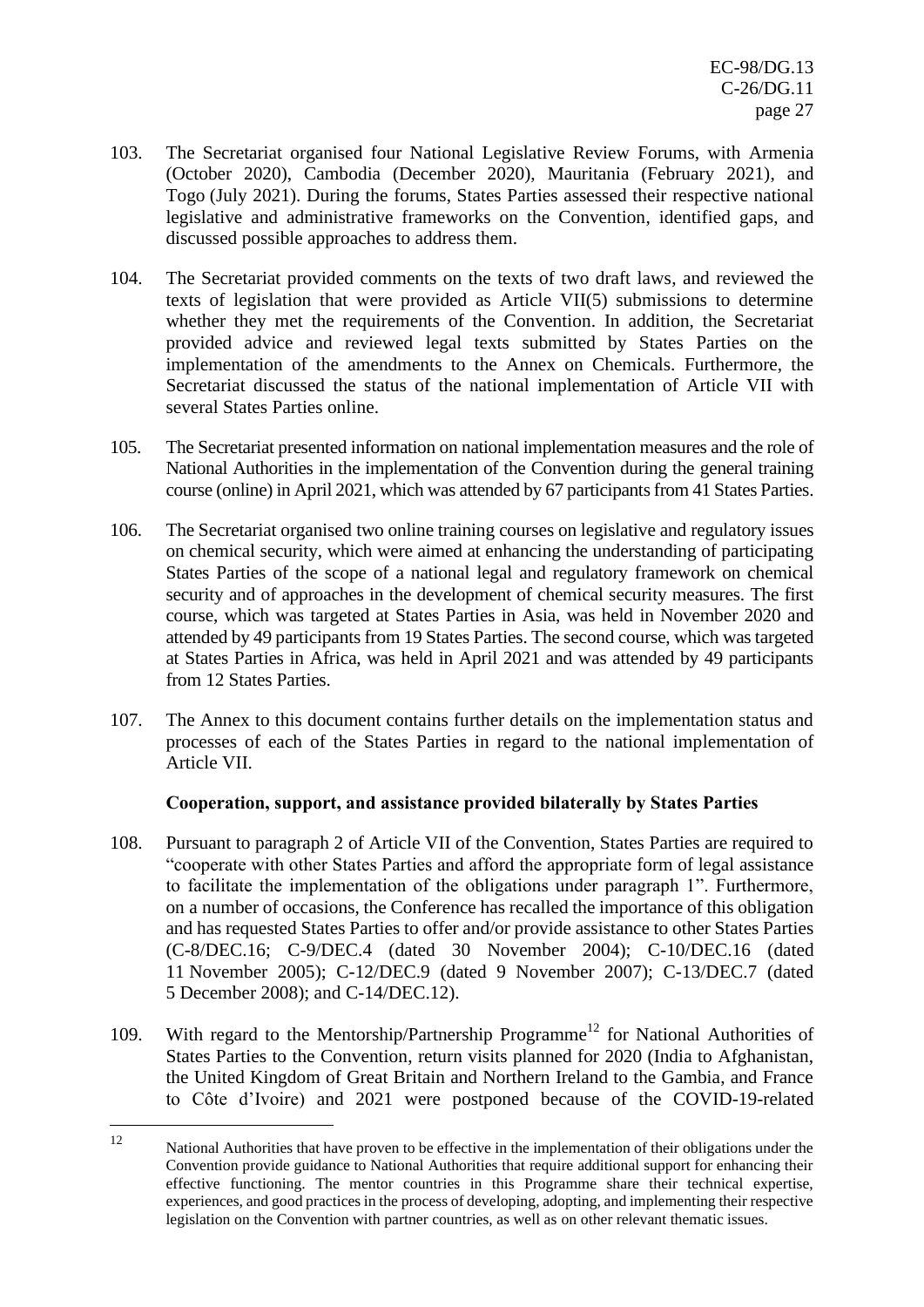restrictions. These restrictions also hindered the formation of new such partnerships during the reporting period.

Annex (English only):

Status and Progress Regarding Legislative and Regulatory Implementation by States Parties (as at 31 July 2021)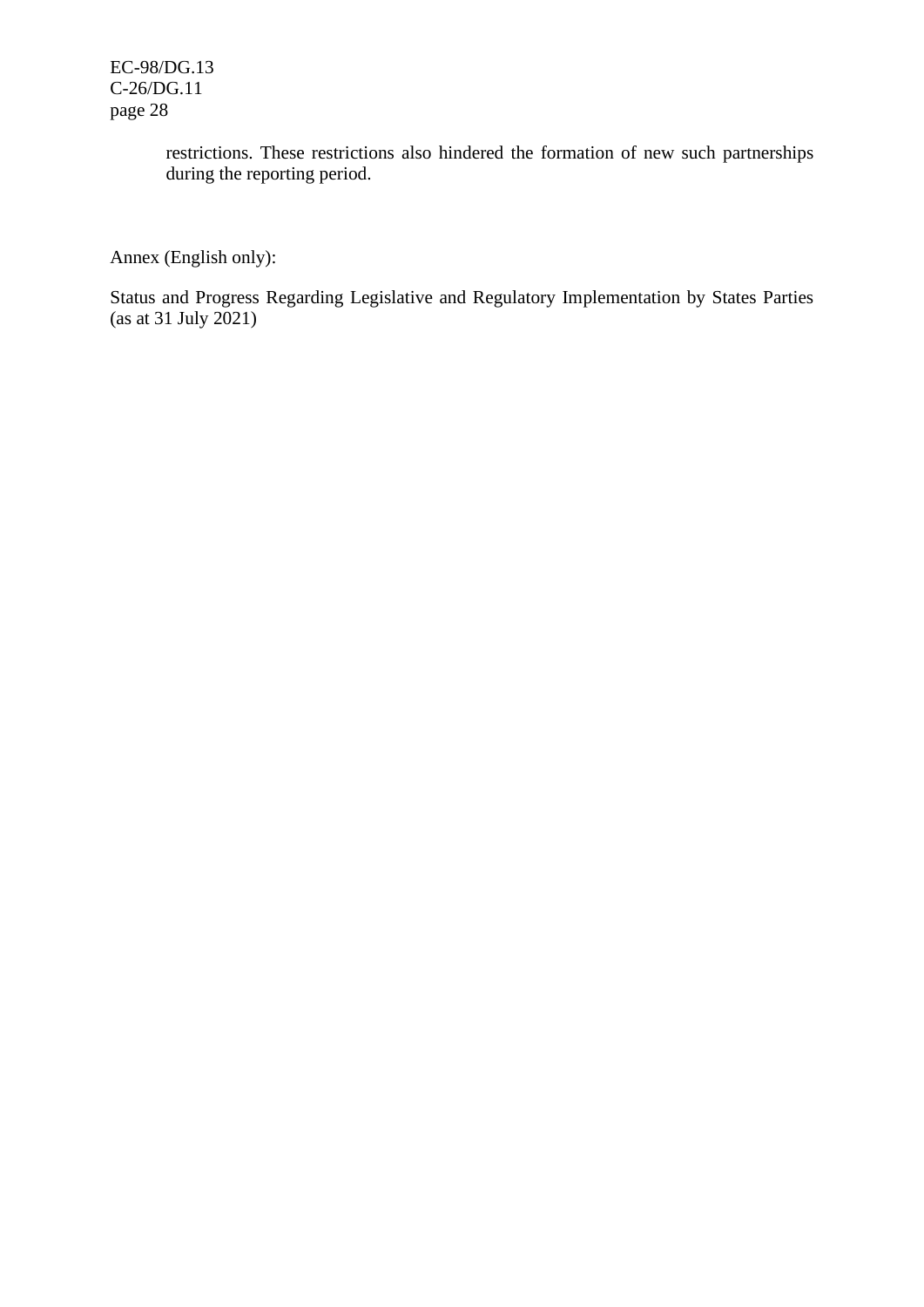#### **Annex**

# **STATUS AND PROGRESS REGARDING LEGISLATIVE AND REGULATORY IMPLEMENTATION BY STATES PARTIES (AS AT 31 JULY 2021)**

| <b>States Parties</b>                | <b>Last Update</b> | <b>Status</b>                                              | Article VII(5)<br><b>Submission</b> |
|--------------------------------------|--------------------|------------------------------------------------------------|-------------------------------------|
| <b>Afghanistan</b>                   | 2 November 2019    | No legislation. Draft law pending                          | Yes                                 |
| (24 October 2003)                    |                    | government approval.                                       |                                     |
| <b>Albania</b>                       | 12 July 2021       | initial Yes<br>Legislation covers<br>all                   |                                     |
| (29 April 1997)                      |                    | measures.                                                  |                                     |
| <b>Algeria</b>                       | 30 March 2021      | initial Yes<br>Legislation covers<br>all                   |                                     |
| (29 April 1997)                      |                    | measures.                                                  |                                     |
| Andorra                              | 9 July 2021        | Legislation covers some of the Yes                         |                                     |
| (29 March 2003)                      |                    | initial measures.                                          |                                     |
| <b>Angola</b>                        | 18 June 2018       | Legislation covers some of the Yes                         |                                     |
| (16 October 2015)                    |                    | initial measures.<br>Draft<br>law                          |                                     |
|                                      |                    | pending government approval.                               |                                     |
| <b>Antigua and Barbuda</b>           | 5 May 2021         | Legislation covers some of the Yes                         |                                     |
| $(28$ September 2005)                |                    | initial<br>Draft<br>measures.<br>law                       |                                     |
|                                      |                    | pending government approval.                               |                                     |
| <b>Argentina</b>                     | 5 May 2021         | initial Yes<br>Legislation covers<br>all                   |                                     |
| (29 April 1997)                      |                    | measures.                                                  |                                     |
| <b>Armenia</b>                       | 16 July 2021       | Legislation covers some of the Yes                         |                                     |
| (29 April 1997)                      |                    | Draft<br>initial<br>measures.<br>law                       |                                     |
|                                      |                    | pending government approval.                               |                                     |
| <b>Australia</b>                     | 6 July 2021        | Legislation covers<br>initial Yes<br>all                   |                                     |
| (29 April 1997)                      |                    | measures.                                                  |                                     |
| Austria                              | 8 July 2021        | initial Yes<br>all<br>Legislation covers                   |                                     |
| (29 April 1997)                      |                    | measures.                                                  |                                     |
| <b>Azerbaijan</b>                    | 16 July 2020       | initial Yes<br>Legislation covers<br>all                   |                                     |
| (30 March 2000)                      |                    | measures.                                                  |                                     |
| <b>Bahamas</b>                       | 24 July 2017       | No legislation. Draft law pending None                     |                                     |
| $(21$ May $2009)$<br><b>Bahrain</b>  | 1 June 2021        | government approval.<br>Legislation covers some of the Yes |                                     |
|                                      |                    | initial measures.                                          |                                     |
| (29 April 1997)<br><b>Bangladesh</b> | 20 May 2021        | initial Yes<br>Legislation covers<br>all                   |                                     |
| (29 April 1997)                      |                    | measures.                                                  |                                     |
| <b>Barbados</b>                      | 7 June 2018        | No legislation. Draft law pending None                     |                                     |
| (6 April 2007)                       |                    | government approval.                                       |                                     |
| <b>Belarus</b>                       | 25 June 2021       | initial Yes<br>Legislation<br>all<br>covers                |                                     |
| (29 April 1997)                      |                    | measures.                                                  |                                     |
| <b>Belgium</b>                       | 6 July 2021        | initial Yes<br>Legislation<br>all<br>covers                |                                     |
| (29 April 1997)                      |                    | measures.                                                  |                                     |
| <b>Belize</b>                        | 3 July 2020        | initial Yes<br>Legislation<br>all<br>covers                |                                     |
| $(31$ December 2003)                 |                    | measures.                                                  |                                     |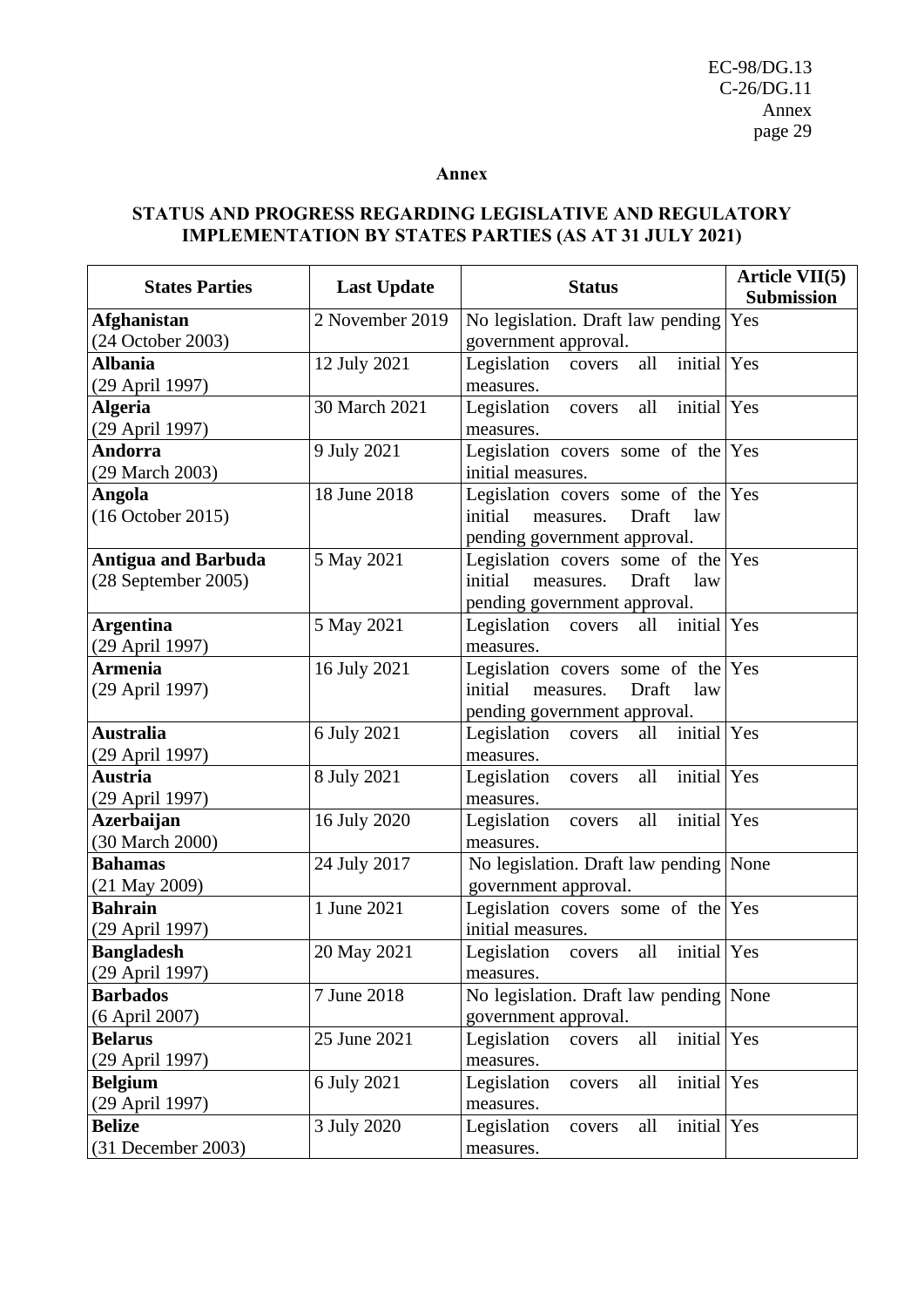| <b>States Parties</b>           | <b>Last Update</b> | <b>Status</b>                               | Article VII(5)<br><b>Submission</b> |
|---------------------------------|--------------------|---------------------------------------------|-------------------------------------|
| <b>Benin</b>                    | 21 July 2017       | No legislation. Draft law pending None      |                                     |
| (13 June 1998)                  |                    | government approval.                        |                                     |
| <b>Bhutan</b>                   | 8 June 2021        | Legislation covers some of the Yes          |                                     |
| $(17$ September 2005)           |                    | initial<br>Draft<br>measures.<br>law        |                                     |
|                                 |                    | pending government approval.                |                                     |
| <b>Bolivia (Plurinational</b>   | 19 April 2021      | Legislation covers some of the Yes          |                                     |
| State of)                       |                    | Draft<br>initial<br>law<br>measures.        |                                     |
| $(13$ September 1998)           |                    | pending government approval.                |                                     |
| <b>Bosnia and</b>               | 15 July 2021       | all initial Yes<br>Legislation covers       |                                     |
| <b>Herzegovina</b>              |                    | measures.                                   |                                     |
| (29 April 1997)                 |                    |                                             |                                     |
| <b>Botswana</b>                 | 26 June 2020       | initial Yes<br>all<br>Legislation covers    |                                     |
| (30 September 1998)             |                    | measures.                                   |                                     |
| <b>Brazil</b>                   | 1 June 2021        | initial Yes<br>Legislation<br>all<br>covers |                                     |
| (29 April 1997)                 |                    | measures.                                   |                                     |
| <b>Brunei Darussalam</b>        | 11 July 2019       | Legislation covers some of the Yes          |                                     |
| (29 August 1997)                |                    | initial<br>Draft<br>measures.<br>law        |                                     |
|                                 |                    | pending government approval.                |                                     |
| <b>Bulgaria</b>                 | 15 July 2021       | initial Yes<br>Legislation<br>all<br>covers |                                     |
| (29 April 1997)                 |                    | measures.                                   |                                     |
| <b>Burkina Faso</b>             | 10 May 2021        | initial Yes<br>Legislation<br>all<br>covers |                                     |
| (7 August 1997)                 |                    | measures.                                   |                                     |
| <b>Burundi</b>                  | 14 July 2021       | initial Yes<br>all<br>Legislation<br>covers |                                     |
| (4 October 1998)                |                    | measures.                                   |                                     |
| <b>Cabo Verde</b>               | 4 December 2014    | initial Yes<br>all<br>Legislation<br>covers |                                     |
| $(9$ November 2003)             |                    | measures.                                   |                                     |
| Cambodia                        | 29 July 2015       | initial Yes<br>Legislation<br>all<br>covers |                                     |
| (18 August 2005)                |                    | measures.                                   |                                     |
| <b>Cameroon</b>                 | 22 May 2019        | initial Yes<br>Legislation<br>all<br>covers |                                     |
| (29 April 1997)                 |                    | measures.                                   |                                     |
| Canada                          | 6 July 2021        | initial Yes<br>Legislation<br>all<br>covers |                                     |
| (29 April 1997)                 |                    | measures.                                   |                                     |
| <b>Central African Republic</b> | 6 June 2014        | all<br>initial Yes<br>Legislation<br>covers |                                     |
| (20 October 2006)               |                    | measures.                                   |                                     |
| Chad                            | 22 May 2019        | No legislation. Draft law pending None      |                                     |
| (14 March 2004)                 |                    | government approval.                        |                                     |
| <b>Chile</b>                    | 18 May 2021        | initial Yes<br>Legislation<br>all<br>covers |                                     |
| (29 April 1997)                 |                    | measures.                                   |                                     |
| China                           | 3 June 2021        | initial Yes<br>Legislation<br>all<br>covers |                                     |
| (29 April 1997)                 |                    | measures.                                   |                                     |
| Colombia                        | 12 May 2021        | initial Yes<br>Legislation<br>all<br>covers |                                     |
| $(5$ May 2000)                  |                    | measures.                                   |                                     |
| <b>Comoros</b>                  | 5 September 2011   | Legislation<br>initial Yes<br>all<br>covers |                                     |
| $(17$ September 2006)           |                    | measures.                                   |                                     |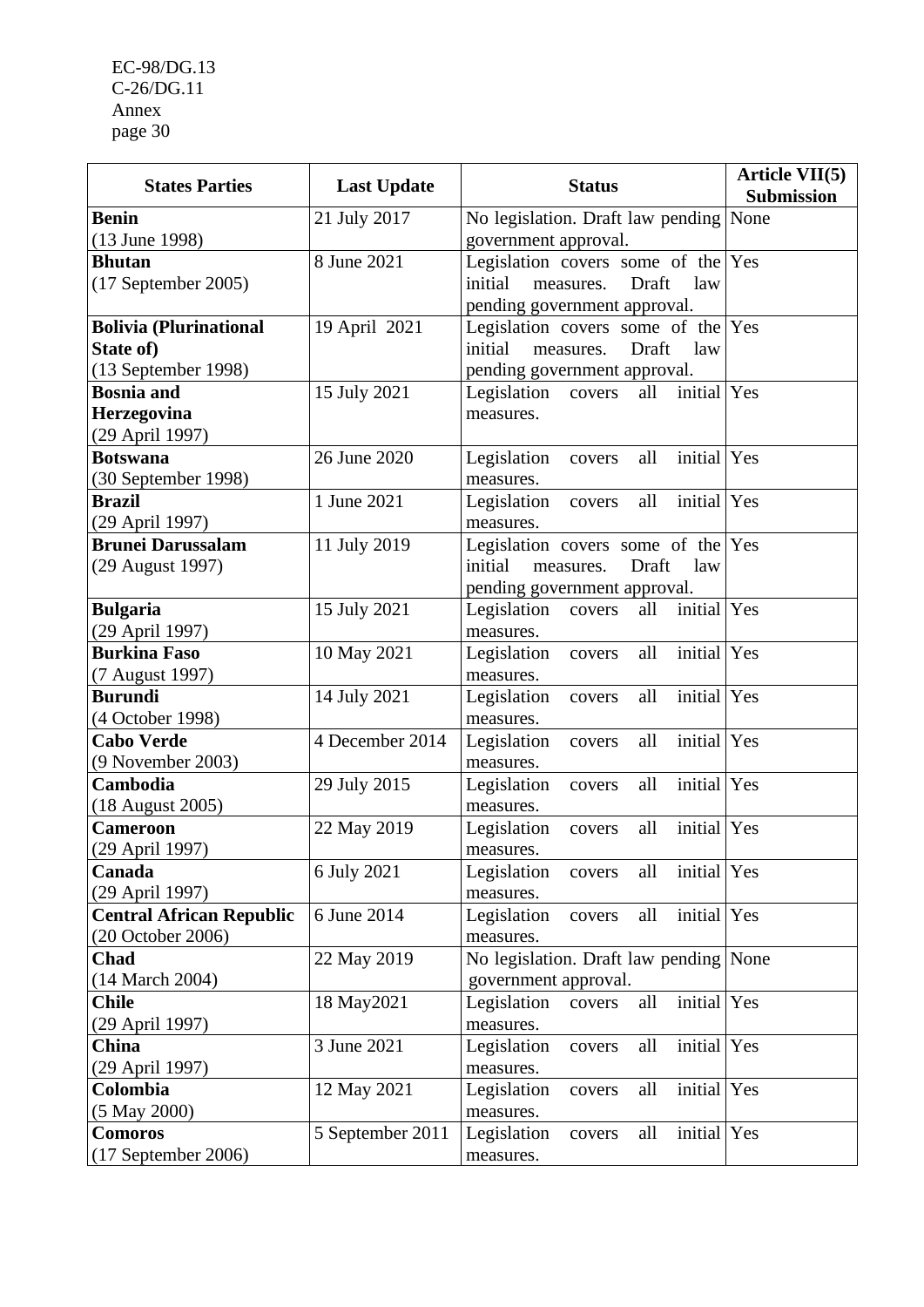| <b>States Parties</b>         | <b>Last Update</b> | <b>Status</b>                               | <b>Article VII(5)</b><br><b>Submission</b> |
|-------------------------------|--------------------|---------------------------------------------|--------------------------------------------|
| Congo                         | 12 June 2018       | initial Yes<br>Legislation<br>all<br>covers |                                            |
| (3 January 2008)              |                    | measures.                                   |                                            |
| <b>Cook Islands</b>           | 25 June 2018       | initial Yes<br>Legislation<br>all<br>covers |                                            |
| (29 April 1997)               |                    | measures.                                   |                                            |
| <b>Costa Rica</b>             | 6 July 2021        | Legislation<br>all<br>initial Yes<br>covers |                                            |
| (29 April 1997)               |                    | measures.                                   |                                            |
| Côte d'Ivoire                 | 7 July 2020        | Legislation covers some of the Yes          |                                            |
| (29 April 1997)               |                    | initial<br>Draft<br>measures.<br>law        |                                            |
|                               |                    | pending government approval.                |                                            |
| Croatia                       | 30 June 2021       | initial Yes<br>Legislation covers<br>all    |                                            |
| (29 April 1997)               |                    | measures.                                   |                                            |
| Cuba                          | 27 April 2021      | initial Yes<br>all<br>Legislation<br>covers |                                            |
| (29 May 1997)                 |                    | measures.                                   |                                            |
| <b>Cyprus</b>                 | 29 June 2020       | initial Yes<br>Legislation covers<br>all    |                                            |
| (27 September 1998)           |                    | measures.                                   |                                            |
| <b>Czech Republic</b>         | 12 July 2021       | initial Yes<br>Legislation<br>all<br>covers |                                            |
| (29 April 1997)               |                    | measures.                                   |                                            |
| <b>Democratic Republic of</b> | 27 May 2019        | Legislation covers some of the Yes          |                                            |
| the Congo                     |                    | initial<br>Draft<br>measures.<br>law        |                                            |
| $(11$ November 2005)          |                    | pending government approval.                |                                            |
| <b>Denmark</b>                | 12 July 2021       | initial Yes<br>Legislation covers<br>all    |                                            |
| (29 April 1997)               |                    | measures.                                   |                                            |
| <b>Djibouti</b>               | 31 July 2017       | No legislation. Draft law pending None      |                                            |
| (24 February 2006)            |                    | government approval.                        |                                            |
| <b>Dominica</b>               | 25 June 2021       | Legislation covers some of the Yes          |                                            |
| (13 March 2001)               |                    | initial<br>Draft<br>measures.<br>law        |                                            |
|                               |                    | pending government approval.                |                                            |
| <b>Dominican Republic</b>     | 21 June 2021       | Legislation covers some of the Yes          |                                            |
| (26 April 2009)               |                    | initial<br>Draft<br>measures.<br>law        |                                            |
|                               |                    | pending government approval.                |                                            |
| <b>Ecuador</b>                | 9 June 2021        | Legislation covers some of the Yes          |                                            |
| (29 April 1997)               |                    | initial<br>Draft<br>measures.<br>law        |                                            |
|                               |                    | pending government approval.                |                                            |
| <b>El Salvador</b>            | 28 May 2021        | Legislation covers some of the Yes          |                                            |
| (29 April 1997)               |                    | initial<br>Draft<br>measures.<br>law        |                                            |
|                               |                    | pending government approval.                |                                            |
| <b>Equatorial Guinea</b>      | 28 March 2007      | No legislation. Draft law pending None      |                                            |
| (29 April 1997)               |                    | government approval.                        |                                            |
| <b>Eritrea</b>                | 30 November 2013   | No legislation.                             | None                                       |
| (15 March 2000)               |                    |                                             |                                            |
| <b>Estonia</b>                | 14 July 2021       | Legislation<br>all<br>initial Yes<br>covers |                                            |
| (25 June 1999)                |                    | measures.                                   |                                            |
| <b>Eswatini</b>               | 29 June 2018       | No legislation. Draft law pending None      |                                            |
| (29 April 1997)               |                    | government approval.                        |                                            |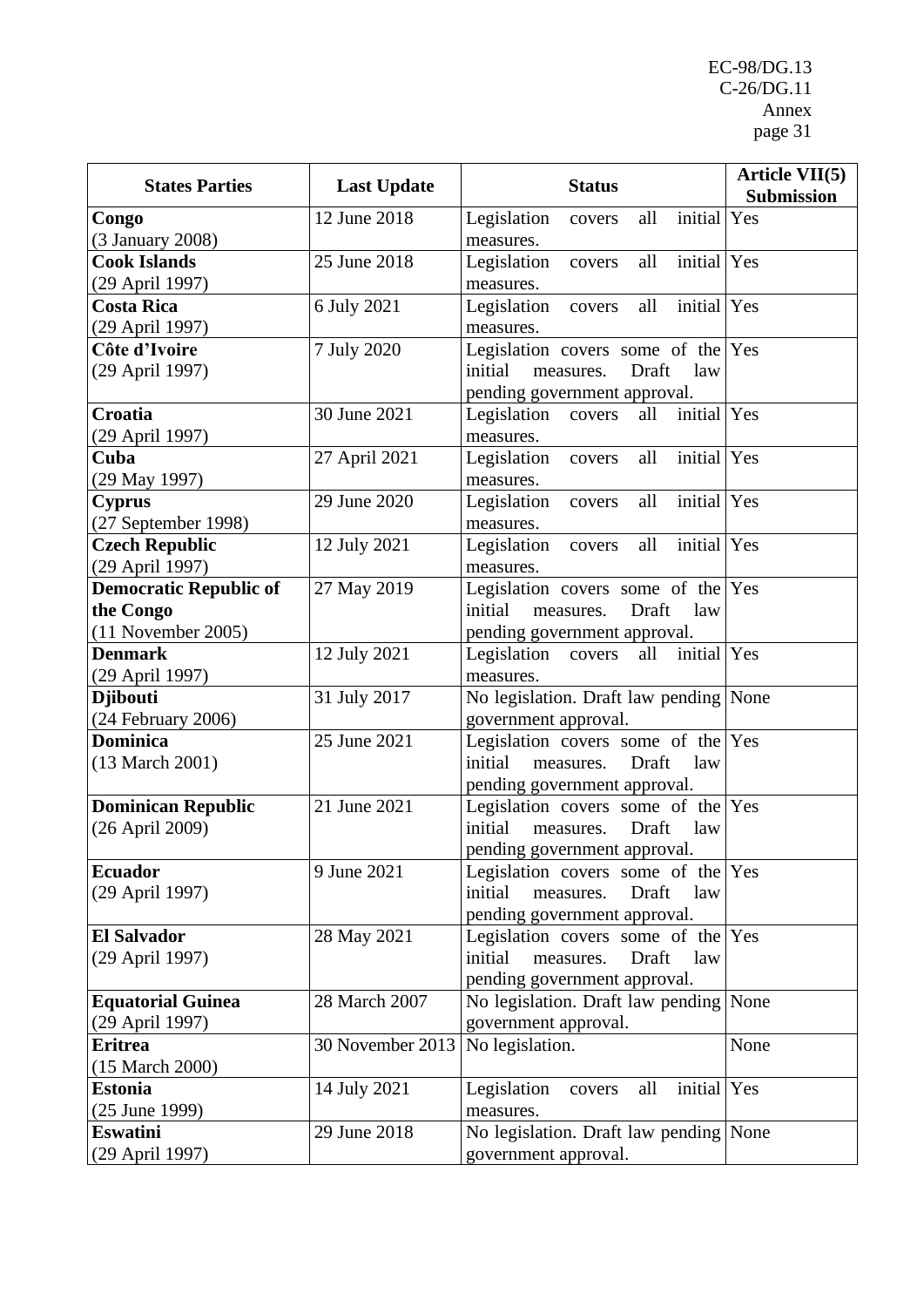| <b>States Parties</b>       | <b>Last Update</b> | <b>Status</b>                                                              | <b>Article VII(5)</b><br><b>Submission</b> |
|-----------------------------|--------------------|----------------------------------------------------------------------------|--------------------------------------------|
| Ethiopia                    | 20 April 2021      | initial Yes<br>Legislation<br>all<br>covers                                |                                            |
| (29 April 1997)             |                    | measures.                                                                  |                                            |
| Fiji                        | 5 June 2018        | Legislation<br>all<br>initial Yes<br>covers                                |                                            |
| (29 April 1997)             |                    | measures.                                                                  |                                            |
| <b>Finland</b>              | 15 April 2021      | all<br>initial Yes<br>Legislation covers                                   |                                            |
| (29 April 1997)             |                    | measures.                                                                  |                                            |
| <b>France</b>               | 19 May 2021        | initial Yes<br>Legislation covers<br>all                                   |                                            |
| (29 April 1997)             |                    | measures.                                                                  |                                            |
| Gabon                       | 14 May 2019        | Legislation covers some of the Yes                                         |                                            |
| (8 October 2000)            |                    | initial<br>Draft<br>measures.<br>law                                       |                                            |
|                             |                    | pending government approval.                                               |                                            |
| Gambia                      | 26 June 2020       | No legislation. Draft law pending Yes                                      |                                            |
| (18 June 1998)              |                    | government approval.                                                       |                                            |
| Georgia                     | 12 July 2021       | initial Yes<br>all<br>Legislation covers                                   |                                            |
| (29 April 1997)             |                    | measures.                                                                  |                                            |
| <b>Germany</b>              | 28 June 2021       | initial Yes<br>Legislation covers<br>all                                   |                                            |
| (29 April 1997)             |                    | measures.                                                                  |                                            |
| Ghana                       | 4 July 2019        | Legislation covers some of the Yes                                         |                                            |
| (8 August 1997)             |                    | initial<br>Draft<br>measures.<br>law                                       |                                            |
|                             |                    | pending government approval.                                               |                                            |
| <b>Greece</b>               | 16 July 2021       | initial Yes<br>Legislation covers<br>all                                   |                                            |
| (29 April 1997)             |                    | measures.                                                                  |                                            |
| Grenada                     | 7 August 2019      | initial Yes<br>Legislation covers<br>all                                   |                                            |
| (3 July 2005)               |                    | measures.                                                                  |                                            |
| <b>Guatemala</b>            | 1 June 2021        | Legislation covers some of the Yes                                         |                                            |
| (14 March 2003)             |                    | initial<br>Draft<br>law<br>measures.                                       |                                            |
|                             |                    | pending government approval.                                               |                                            |
| Guinea                      | 6 November 2019    | No legislation. Draft law pending Yes                                      |                                            |
| (9 July 1997)               |                    | government approval.                                                       |                                            |
| Guinea-Bissau               | 9 December 2016    | No legislation. Draft law pending None                                     |                                            |
| (19 June 2008)              |                    | government approval.                                                       |                                            |
| Guyana<br>(12 October 1997) | 16 July 2021       | Legislation covers some of the Yes<br>initial<br>measures.<br>Draft<br>law |                                            |
|                             |                    |                                                                            |                                            |
| Haiti                       | 28 June 2016       | pending government approval.<br>No legislation. Draft law pending None     |                                            |
| (24 March 2006)             |                    | government approval.                                                       |                                            |
| <b>Holy See</b>             | 7 July 2021        | Legislation<br>all<br>initial Yes<br>covers                                |                                            |
| $(11$ June 1999)            |                    | measures.                                                                  |                                            |
| <b>Honduras</b>             | 21 June 2021       | Legislation covers some of the Yes                                         |                                            |
| (28 September 2005)         |                    | Draft<br>initial<br>measures.<br>law                                       |                                            |
|                             |                    | pending government approval.                                               |                                            |
| <b>Hungary</b>              | 12 July 2021       | Legislation<br>initial Yes<br>all<br>covers                                |                                            |
| (29 April 1997)             |                    | measures.                                                                  |                                            |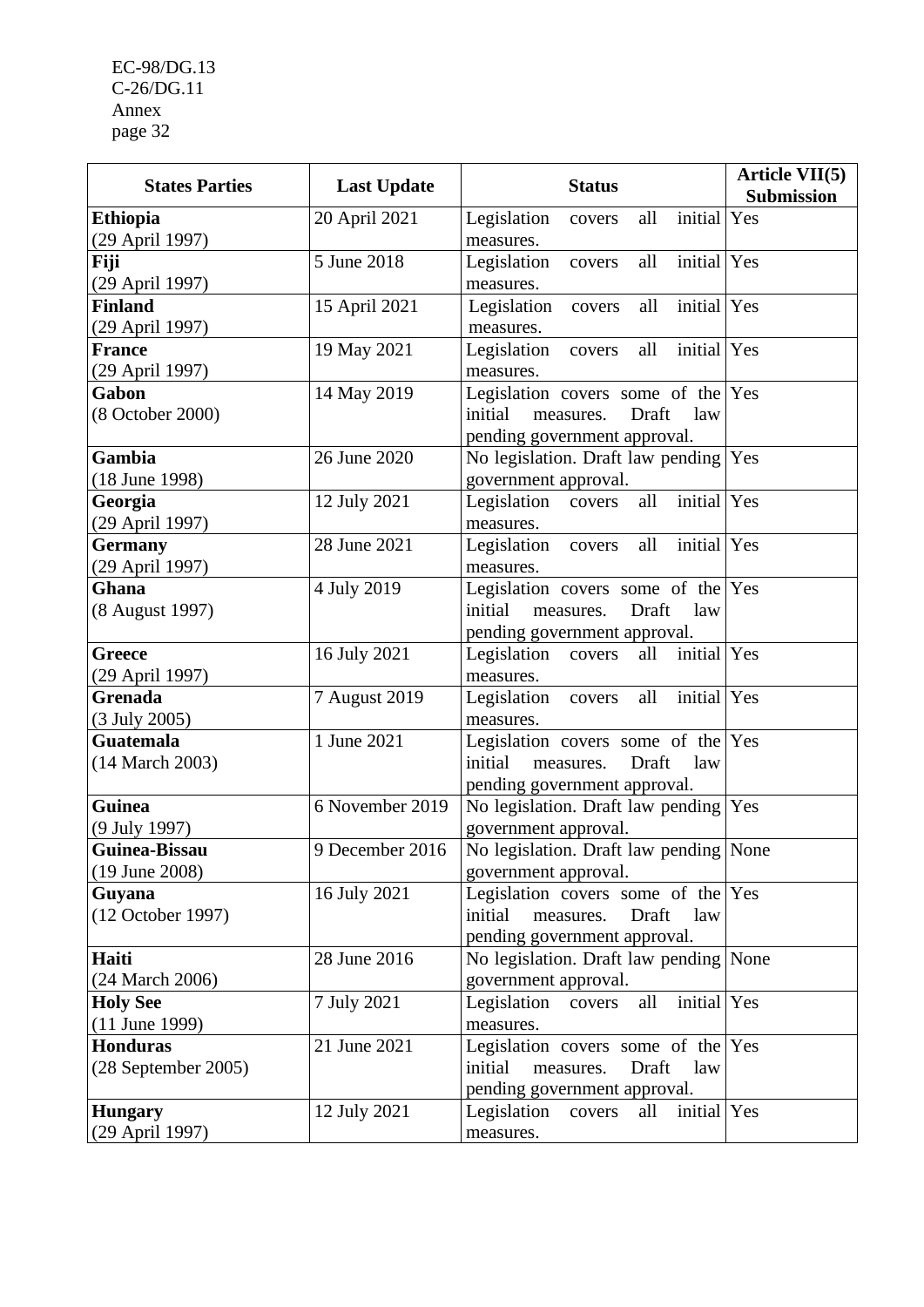| <b>States Parties</b>             | <b>Last Update</b> | <b>Status</b>                                   | <b>Article VII(5)</b><br><b>Submission</b> |
|-----------------------------------|--------------------|-------------------------------------------------|--------------------------------------------|
| <b>Iceland</b>                    | 15 July 2021       | Legislation covers some of the $Yes$            |                                            |
| (29 April 1997)                   |                    | initial<br>Draft<br>measures.<br>law            |                                            |
|                                   |                    | pending government approval.                    |                                            |
| India                             | 20 April 2021      | initial Yes<br>Legislation covers<br>all        |                                            |
| (29 April 1997)                   |                    | measures.                                       |                                            |
| <b>Indonesia</b>                  | 16 April 2019      | initial Yes<br>Legislation covers<br>all        |                                            |
| (12 December 1998)                |                    | measures.                                       |                                            |
| Iran (Islamic Republic of)        | 13 July 2021       | initial Yes<br>Legislation covers<br>all        |                                            |
| (3 December 1997)                 | 7 July 2021        | measures.<br>Legislation covers some of the Yes |                                            |
| <b>Iraq</b><br>(12 February 2009) |                    | initial<br>Draft<br>measures.<br>law            |                                            |
|                                   |                    | pending government approval.                    |                                            |
| <b>Ireland</b>                    | 3 June 2021        | Legislation covers<br>initial Yes<br>all        |                                            |
| (29 April 1997)                   |                    | measures.                                       |                                            |
| <b>Italy</b>                      | 8 July 2021        | all<br>initial Yes<br>Legislation covers        |                                            |
| (29 April 1997)                   |                    | measures.                                       |                                            |
| <b>Jamaica</b>                    | 6 November 2019    | No legislation. Draft law pending Yes           |                                            |
| (8 October 2000)                  |                    | government approval.                            |                                            |
| Japan                             | 12 March 2021      | Legislation covers<br>all<br>initial Yes        |                                            |
| (29 April 1997)                   |                    | measures.                                       |                                            |
| <b>Jordan</b>                     | 31 May 2019        | initial Yes<br>Legislation covers<br>all        |                                            |
| (28 November 1997)                |                    | measures.                                       |                                            |
| <b>Kazakhstan</b>                 | 1 June 2018        | initial Yes<br>Legislation covers<br>all        |                                            |
| (22 April 2000)                   |                    | measures.                                       |                                            |
| Kenya                             | 7 July 2021        | No legislation. Draft law pending None          |                                            |
| (29 April 1997)                   |                    | government approval.                            |                                            |
| <b>Kiribati</b>                   | 7 July 2010        | initial Yes<br>Legislation<br>all<br>covers     |                                            |
| (7 October 2000)<br><b>Kuwait</b> | 16 May 2017        | measures.<br>Legislation covers some of the Yes |                                            |
| (28 June 1997)                    |                    | initial<br>Draft<br>law<br>measures.            |                                            |
|                                   |                    | pending approval in Parliament.                 |                                            |
| Kyrgyzstan                        | 30 April 2019      | Legislation covers some of the $Yes$            |                                            |
| (29 October 2003)                 |                    | Draft<br>initial<br>law<br>measures.            |                                            |
|                                   |                    | pending government approval.                    |                                            |
| <b>Lao People's Democratic</b>    | 28 April 2021      | initial Yes<br>Legislation<br>all<br>covers     |                                            |
| <b>Republic</b>                   |                    | measures.                                       |                                            |
| (29 April 1997)                   |                    |                                                 |                                            |
| Latvia                            | 18 May 2021        | initial Yes<br>Legislation<br>all<br>covers     |                                            |
| (29 April 1997)                   |                    | measures.                                       |                                            |
| Lebanon                           | 18 June 2017       | No legislation. Draft law pending               | Yes                                        |
| (20 December 2008)                |                    | government approval.                            |                                            |
| <b>Lesotho</b>                    | 25 November 2012   | initial Yes<br>Legislation<br>all<br>covers     |                                            |
| (29 April 1997)                   |                    | measures.                                       |                                            |
| Liberia                           | 27 November 2011   | Legislation<br>all<br>initial Yes<br>covers     |                                            |
| (25 March 2006)                   |                    | measures.                                       |                                            |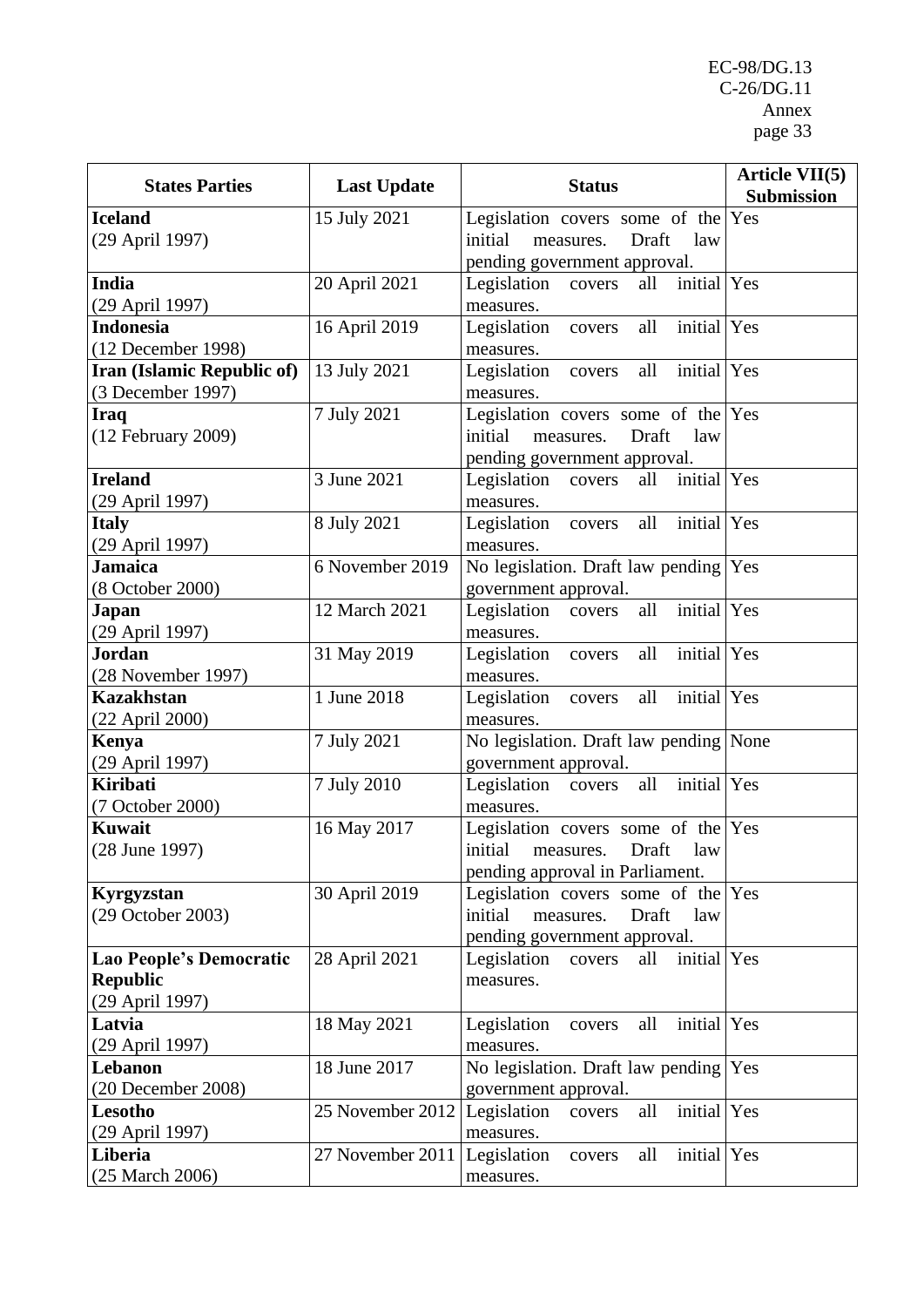| <b>States Parties</b>   | <b>Last Update</b> | <b>Status</b>                               | <b>Article VII(5)</b><br><b>Submission</b> |
|-------------------------|--------------------|---------------------------------------------|--------------------------------------------|
| Libya                   | 29 June 2020       | No legislation. Draft law pending None      |                                            |
| (5 February 2004)       |                    | government approval.                        |                                            |
| Liechtenstein           | 6 July 2021        | Legislation<br>all<br>initial Yes<br>covers |                                            |
| (24 December 1999)      |                    | measures.                                   |                                            |
| Lithuania               | 31 July 2021       | initial Yes<br>Legislation<br>all<br>covers |                                            |
| (15 May 1998)           |                    | measures.                                   |                                            |
| Luxembourg              | 1 June 2021        | initial Yes<br>Legislation<br>all<br>covers |                                            |
| (29 April 1997)         |                    | measures.                                   |                                            |
| Madagascar              | 15 July 2021       | all<br>initial Yes<br>Legislation<br>covers |                                            |
| (9 November 2004)       |                    | measures.                                   |                                            |
| <b>Malawi</b>           | 7 October 2016     | No legislation. Draft law pending   None    |                                            |
| $(11$ July 1998)        |                    | government approval.                        |                                            |
| <b>Malaysia</b>         | 8 July 2021        | Legislation covers<br>initial Yes<br>all    |                                            |
| (20 May 2000)           |                    | measures.                                   |                                            |
| <b>Maldives</b>         | 10 June 2021       | Legislation covers some of the Yes          |                                            |
| (29 April 1997)         |                    | initial<br>measures.<br>Draft<br>law        |                                            |
|                         |                    | pending approval in Parliament.             |                                            |
| <b>Mali</b>             | 1 June 2021        | all initial Yes<br>Legislation covers       |                                            |
| (29 April 1997)         |                    | measures.                                   |                                            |
| <b>Malta</b>            | 31 May 2019        | initial Yes<br>Legislation<br>all<br>covers |                                            |
| (29 April 1997)         |                    | measures.                                   |                                            |
| <b>Marshall Islands</b> | 4 March 2019       | No legislation. Draft law pending Yes       |                                            |
| $(18$ June 2004)        |                    | government approval.                        |                                            |
| <b>Mauritania</b>       | 7 July 2021        | Legislation covers some of the Yes          |                                            |
| (11 March 1998)         |                    | initial<br>Draft<br>law<br>measures.        |                                            |
|                         |                    | pending government approval.                |                                            |
| <b>Mauritius</b>        | 16 July 2020       | Legislation covers<br>all initial Yes       |                                            |
| (29 April 1997)         |                    | measures.                                   |                                            |
| <b>Mexico</b>           | 3 May 2021         | Legislation covers<br>initial Yes<br>all    |                                            |
| (29 April 1997)         |                    | measures.                                   |                                            |
| Micronesia (Federated   | 27 May 2014        | Legislation<br>initial Yes<br>all<br>covers |                                            |
| States of)              |                    | measures.                                   |                                            |
| (21 July 1999)          |                    |                                             |                                            |
| <b>Monaco</b>           | 19 June 2020       | initial Yes<br>Legislation<br>all<br>covers |                                            |
| (29 April 1997)         |                    | measures.                                   |                                            |
| <b>Mongolia</b>         | 10 May 2021        | Legislation covers some of the Yes          |                                            |
| (29 April 1997)         |                    | Draft<br>initial<br>measures.<br>law        |                                            |
|                         |                    | pending government approval.                |                                            |
| Montenegro              | 14 May 2021        | Legislation<br>initial Yes<br>all<br>covers |                                            |
| (3 June 2006)           |                    | measures.                                   |                                            |
| <b>Morocco</b>          | 8 July 2021        | initial Yes<br>Legislation<br>all<br>covers |                                            |
| (29 April 1997)         |                    | measures.                                   |                                            |
| Mozambique              | 16 June 2018       | No legislation. Draft law pending None      |                                            |
| $(14$ September 2000)   |                    | government approval.                        |                                            |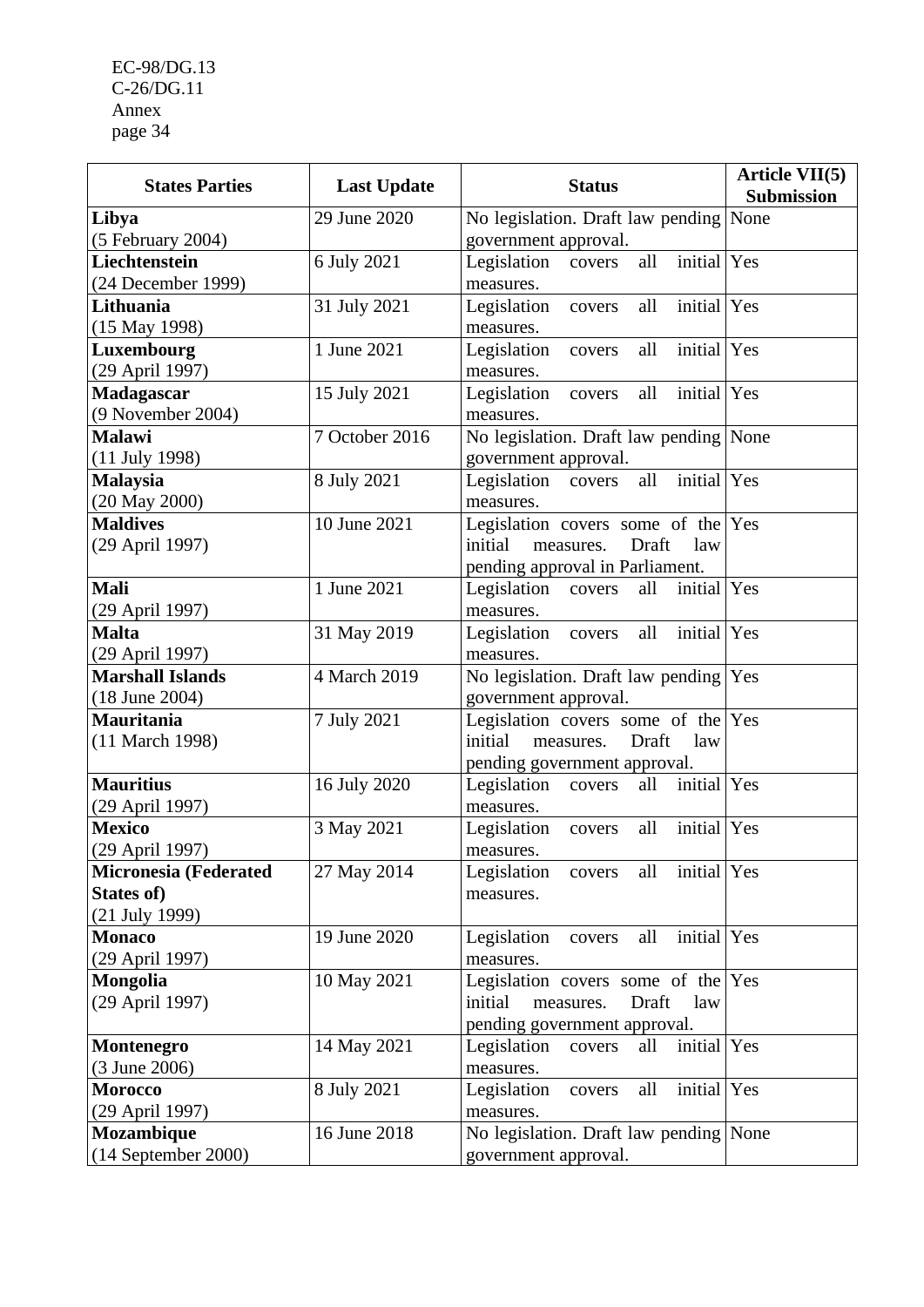| <b>States Parties</b>              | <b>Last Update</b> | <b>Status</b>                                                                | <b>Article VII(5)</b><br><b>Submission</b> |
|------------------------------------|--------------------|------------------------------------------------------------------------------|--------------------------------------------|
| <b>Myanmar</b>                     | 21 July 2017       | Legislation covers some of the Yes                                           |                                            |
| (7 August 2015)                    |                    | initial<br>Draft<br>measures.<br>law                                         |                                            |
|                                    |                    | pending government approval.                                                 |                                            |
| <b>Namibia</b>                     | 20 June 2019       | No legislation. Draft law pending Yes                                        |                                            |
| (29 April 1997)<br><b>Nauru</b>    | 5 July 2010        | government approval.<br>No legislation.                                      | None                                       |
| $(12$ December 2001)               |                    |                                                                              |                                            |
| <b>Nepal</b>                       | 7 November 2019    | Legislation covers some of the Yes                                           |                                            |
| (18 December 1997)                 |                    | initial measures.<br>Draft<br>law                                            |                                            |
|                                    |                    | pending government approval.                                                 |                                            |
| <b>Netherlands</b>                 | 15 July 2021       | Legislation covers<br>all<br>initial Yes                                     |                                            |
| (29 April 1997)                    |                    | measures.                                                                    |                                            |
| <b>New Zealand</b>                 | 12 July 2021       | initial Yes<br>Legislation covers<br>all                                     |                                            |
| (29 April 1997)                    |                    | measures.                                                                    |                                            |
| <b>Nicaragua</b>                   | 16 July 2021       | Legislation covers some of the Yes                                           |                                            |
| (5 December 1999)                  |                    | initial<br>Draft<br>measures.<br>law                                         |                                            |
|                                    |                    | pending government approval.                                                 |                                            |
| <b>Niger</b>                       | 30 May 2019        | No legislation. Draft law pending Yes                                        |                                            |
| (29 April 1997)<br><b>Nigeria</b>  | 30 June 2021       | government approval.<br>Legislation covers some of the Yes                   |                                            |
| (19 June 1999)                     |                    | initial measures.<br>Draft<br>law                                            |                                            |
|                                    |                    | pending approval in Parliament.                                              |                                            |
| <b>Niue</b>                        | 20 July 2010       | Legislation covers<br>all<br>initial Yes                                     |                                            |
| $(21$ May $2005)$                  |                    | measures.                                                                    |                                            |
| <b>North Macedonia</b>             | 23 June 2020       | initial Yes<br>Legislation<br>all<br>covers                                  |                                            |
| (20 July 1997)                     |                    | measures.                                                                    |                                            |
| <b>Norway</b>                      | 12 July 2021       | initial Yes<br>Legislation<br>all<br>covers                                  |                                            |
| (29 April 1997)                    |                    | measures.                                                                    |                                            |
| Oman                               | 9 April 2020       | Legislation<br>initial Yes<br>all<br>covers                                  |                                            |
| (29 April 1997)<br><b>Pakistan</b> |                    | measures.                                                                    |                                            |
| (27 November 1997)                 | 8 July 2021        | Legislation<br>initial Yes<br>all<br>covers<br>measures.                     |                                            |
| Palau                              | 14 June 2018       | initial Yes<br>Legislation<br>all<br>covers                                  |                                            |
| (5 March 2003)                     |                    | measures.                                                                    |                                            |
| Panama                             | 9 June 2021        | initial Yes<br>Legislation<br>all<br>covers                                  |                                            |
| (6 November 1998)                  |                    | measures.                                                                    |                                            |
| <b>Papua New Guinea</b>            | 20 August 2014     | No legislation.                                                              | None                                       |
| (29 April 1997)                    |                    |                                                                              |                                            |
| Paraguay                           | 31 May 2018        | Legislation<br>initial Yes<br>all<br>covers                                  |                                            |
| (29 April 1997)                    |                    | measures.                                                                    |                                            |
| Peru                               | 28 May 2021        | Legislation<br>initial Yes<br>all<br>covers                                  |                                            |
| (29 April 1997)                    |                    | measures.                                                                    |                                            |
| <b>Philippines</b>                 | 25 May 2021        | Legislation covers some of the $Yes$<br>Draft<br>initial<br>measures.<br>law |                                            |
| (29 April 1997)                    |                    | pending approval in Parliament.                                              |                                            |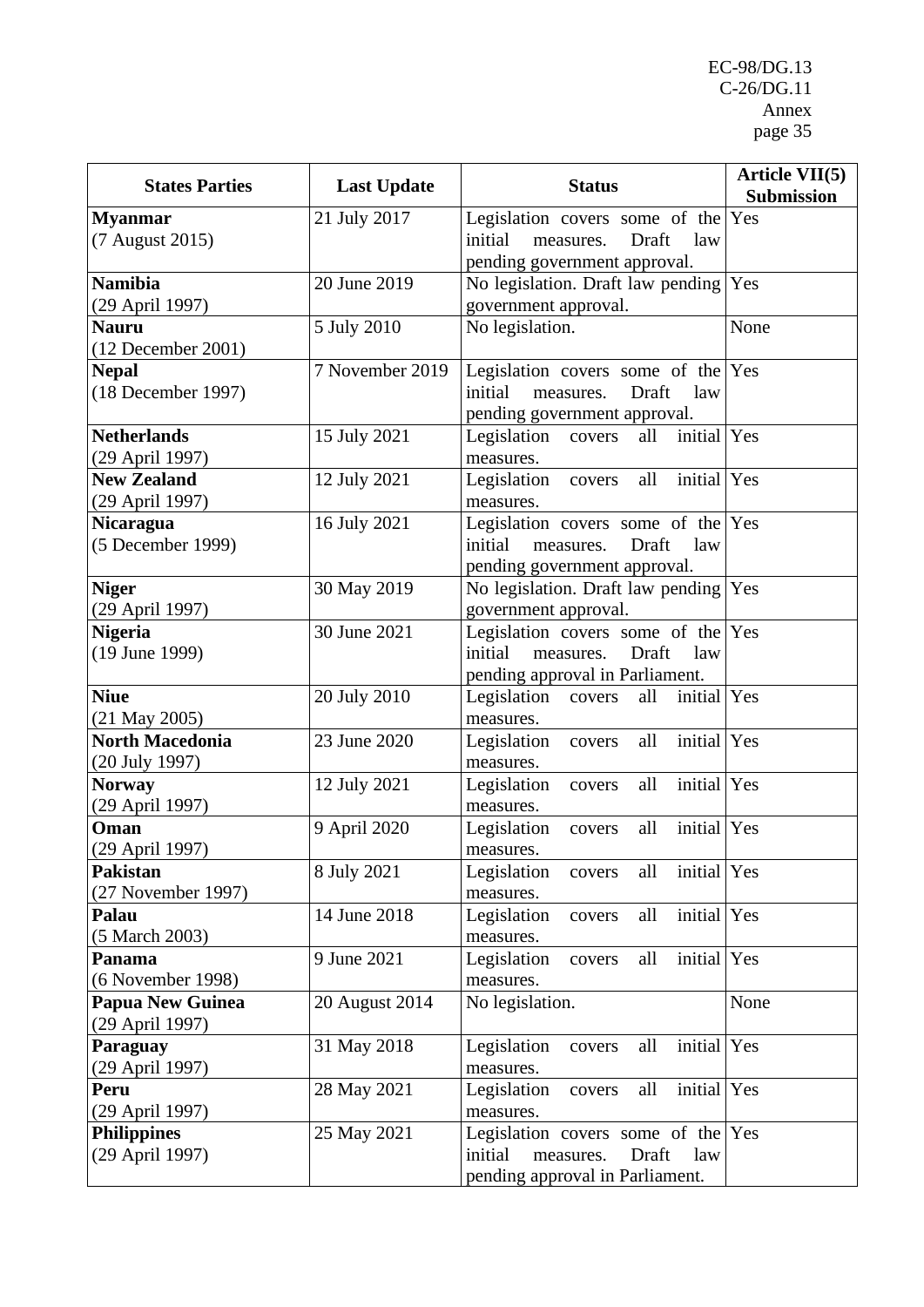| <b>States Parties</b>            | <b>Last Update</b> | <b>Status</b>                                         | Article $VII(5)$<br><b>Submission</b> |
|----------------------------------|--------------------|-------------------------------------------------------|---------------------------------------|
| <b>Poland</b>                    | 24 June 2021       | initial Yes<br>Legislation<br>all<br>covers           |                                       |
| (29 April 1997)                  |                    | measures.                                             |                                       |
| Portugal                         | 12 July 2021       | initial Yes<br>all<br>Legislation<br>covers           |                                       |
| (29 April 1997)                  |                    | measures.                                             |                                       |
| Qatar                            | 12 July 2021       | initial Yes<br>Legislation<br>all<br>covers           |                                       |
| (3 October 1997)                 |                    | measures.                                             |                                       |
| <b>Republic of Korea</b>         | 19 April 2021      | initial Yes<br>all<br>Legislation<br>covers           |                                       |
| (29 April 1997)                  |                    | measures.                                             |                                       |
| <b>Republic of Moldova</b>       | 10 July 2021       | initial Yes<br>all<br>Legislation<br>covers           |                                       |
| (29 April 1997)                  |                    | measures.                                             |                                       |
| Romania                          | 13 July 2021       | Legislation<br>initial Yes<br>all<br>covers           |                                       |
| (29 April 1997)                  |                    | measures.                                             |                                       |
| <b>Russian Federation</b>        | 25 June 2021       | initial Yes<br>Legislation<br>all<br>covers           |                                       |
| (5 December 1997)                |                    | measures.                                             |                                       |
| <b>Rwanda</b>                    | 30 November 2012   | Legislation covers some of the Yes                    |                                       |
| (30 April 2004)                  |                    | initial measures.                                     |                                       |
| <b>Saint Kitts and Nevis</b>     | 8 June 2021        | initial Yes<br>Legislation covers<br>all              |                                       |
| (20 June 2004)                   |                    | measures.                                             |                                       |
| <b>Saint Lucia</b>               | 27 November 2011   | initial Yes<br>Legislation covers<br>all              |                                       |
| (29 April 1997)                  |                    | measures.                                             |                                       |
| <b>Saint Vincent and the</b>     | 28 May 2019        | initial Yes<br>Legislation<br>all<br>covers           |                                       |
| <b>Grenadines</b>                |                    | measures.                                             |                                       |
| (18 October 2002)                |                    |                                                       |                                       |
| <b>Samoa</b>                     | 30 June 2021       | Legislation covers some of the Yes                    |                                       |
| (27 October 2002)                |                    | initial<br>Draft<br>measures.<br>law                  |                                       |
|                                  |                    | pending government approval.                          |                                       |
| <b>San Marino</b>                | 15 July 2020       | Legislation covers some of the Yes                    |                                       |
| (9 January 2000)                 |                    | initial<br>Draft<br>measures.<br>law                  |                                       |
|                                  |                    | pending government approval.                          |                                       |
| <b>Sao Tome and Principe</b>     | 23 March 2018      | No legislation. Draft law pending None                |                                       |
| (9 October 2003)<br>Saudi Arabia | 18 March 2021      | approval in Parliament.<br>Legislation<br>initial Yes |                                       |
| (29 April 1997)                  |                    | all<br>covers                                         |                                       |
| <b>Senegal</b>                   | 20 June 2019       | measures.<br>initial Yes<br>Legislation<br>all        |                                       |
| (19 August 1998)                 |                    | covers<br>measures.                                   |                                       |
| <b>Serbia</b>                    | 12 July 2021       | initial Yes<br>Legislation<br>all<br>covers           |                                       |
| (20 May 2000)                    |                    | measures.                                             |                                       |
| <b>Seychelles</b>                | 13 April 2021      | Legislation covers some of the Yes                    |                                       |
| (29 April 1997)                  |                    | Draft<br>initial<br>measures.<br>law                  |                                       |
|                                  |                    | pending government approval.                          |                                       |
| <b>Sierra Leone</b>              | 9 December 2011    | No legislation. Draft law pending Yes                 |                                       |
| (30 October 2004)                |                    | government approval.                                  |                                       |
| <b>Singapore</b>                 | 7 April 2021       | Legislation<br>all<br>initial Yes<br>covers           |                                       |
| (20 June 1997)                   |                    | measures.                                             |                                       |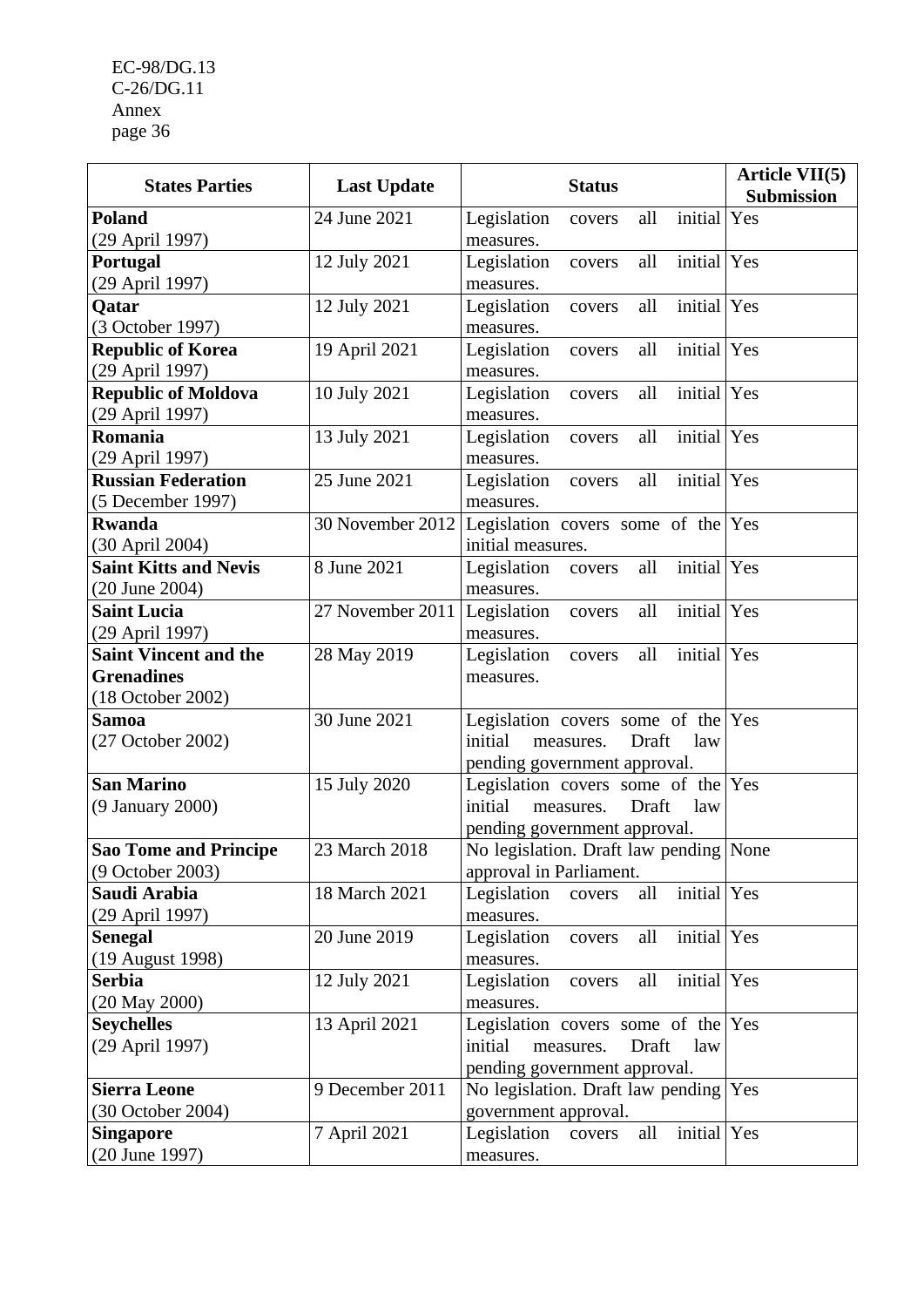| <b>States Parties</b>              | <b>Last Update</b> | <b>Status</b>                                   | <b>Article VII(5)</b><br><b>Submission</b> |
|------------------------------------|--------------------|-------------------------------------------------|--------------------------------------------|
| <b>Slovakia</b>                    | 8 July 2021        | initial Yes<br>Legislation<br>all<br>covers     |                                            |
| (29 April 1997)                    |                    | measures.                                       |                                            |
| <b>Slovenia</b>                    | 3 July 2020        | Legislation<br>initial Yes<br>all<br>covers     |                                            |
| $(11$ July 1997)                   |                    | measures.                                       |                                            |
| <b>Solomon Islands</b>             | 28 August 2019     | No legislation. Draft law pending $Yes$         |                                            |
| (23 October 2004)                  |                    | government approval.                            |                                            |
| <b>Somalia</b>                     | 21 July 2015       | No legislation. Draft law pending None          |                                            |
| (28 June 2013)                     |                    | government approval.                            |                                            |
| <b>South Africa</b>                | 19 May 2021        | all<br>initial Yes<br>Legislation covers        |                                            |
| (29 April 1997)                    |                    | measures                                        |                                            |
| <b>Spain</b>                       | 14 April 2021      | Legislation covers<br>all<br>initial Yes        |                                            |
| (29 April 1997)                    |                    | measures.                                       |                                            |
| <b>Sri Lanka</b>                   | 12 May 2021        | initial Yes<br>Legislation<br>all<br>covers     |                                            |
| (29 April 1997)                    |                    | measures.                                       |                                            |
| <b>State of Palestine</b>          | 11 June 2020       | Legislation covers some of the Yes              |                                            |
| $(16$ June 2018)                   |                    | initial<br>Draft<br>measures.<br>law            |                                            |
|                                    |                    | pending government approval.                    |                                            |
| <b>Sudan</b>                       | 21 April 2021      | initial Yes<br>Legislation covers<br>all        |                                            |
| (23 June 1999)                     |                    | measures.                                       |                                            |
| <b>Suriname</b>                    | 10 June 2020       | No legislation. Draft law pending Yes           |                                            |
| (29 April 1997)                    |                    | government approval.                            |                                            |
| <b>Sweden</b>                      | 6 July 2021        | initial Yes<br>Legislation covers<br>all        |                                            |
| (29 April 1997)                    |                    | measures.                                       |                                            |
| <b>Switzerland</b>                 | 22 March 2021      | initial Yes<br>all<br>Legislation covers        |                                            |
| (29 April 1997)                    |                    | measures.                                       |                                            |
| <b>Syrian Arab Republic</b>        | 16 July 2020       | No legislation. Draft law pending Yes           |                                            |
| (14 October 2013)                  |                    | government approval.                            |                                            |
| Tajikistan                         | 21 May 2019        | Legislation covers<br>initial Yes<br>all        |                                            |
| (29 April 1997)<br><b>Thailand</b> |                    | measures.<br>initial Yes                        |                                            |
| (9 January 2003)                   | 25 May 2021        | Legislation<br>all<br>covers                    |                                            |
| <b>Timor-Leste</b>                 | 26 June 2019       | measures.<br>Legislation covers some of the Yes |                                            |
| $(6 \text{ June } 2003)$           |                    | Draft<br>initial<br>law<br>measures.            |                                            |
|                                    |                    | pending government approval.                    |                                            |
| <b>Togo</b>                        | 24 June 2019       | Legislation covers some of the Yes              |                                            |
| (29 April 1997)                    |                    | initial<br>Draft<br>measures.<br>law            |                                            |
|                                    |                    | pending government approval.                    |                                            |
| Tonga                              | 28 August 2019     | No legislation. Draft law pending Yes           |                                            |
| (28 June 2003)                     |                    | government approval.                            |                                            |
| <b>Trinidad and Tobago</b>         | 30 June 2016       | No legislation. Draft law pending None          |                                            |
| (24 July 1997)                     |                    | government approval.                            |                                            |
| <b>Tunisia</b>                     | 7 June 2017        | initial Yes<br>Legislation<br>all<br>covers     |                                            |
| (29 April 1997)                    |                    | measures.                                       |                                            |
| <b>Turkey</b>                      | 3 June 2021        | Legislation<br>all<br>initial Yes<br>covers     |                                            |
| $(11$ June 1997)                   |                    | measures.                                       |                                            |